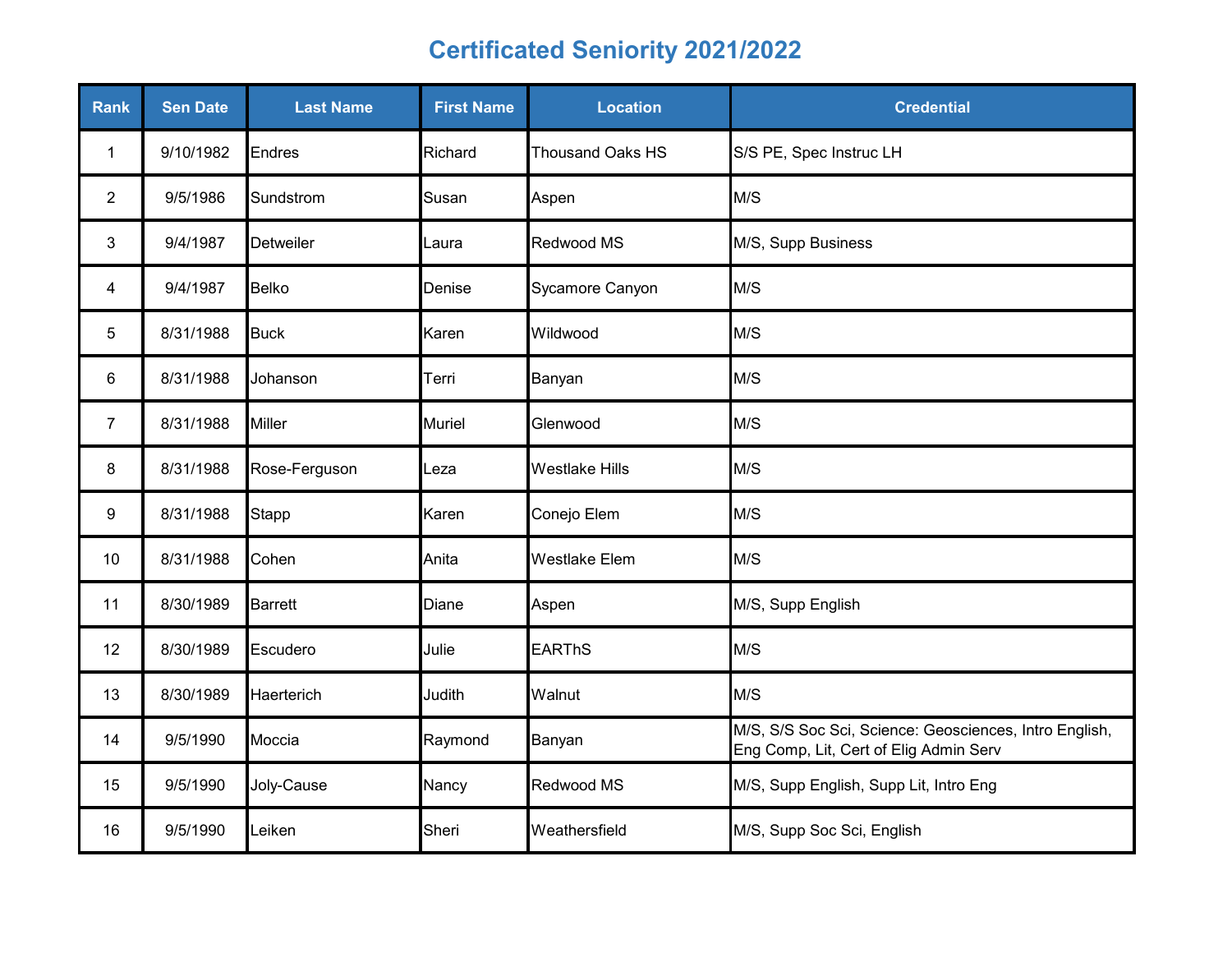| Rank | <b>Sen Date</b> | <b>Last Name</b> | <b>First Name</b> | <b>Location</b>                     | <b>Credential</b>                                                            |
|------|-----------------|------------------|-------------------|-------------------------------------|------------------------------------------------------------------------------|
| 17   | 9/5/1990        | Smith            | Jennifer          | <b>Thousand Oaks HS</b>             | S/S Soc Sci, Intro English                                                   |
| 18   | 9/5/1990        | Hernandez        | Angela            | <b>Westlake Hills</b>               | M/S                                                                          |
| 19   | 9/4/1991        | Hronek           | Gregory           | <b>Westlake HS</b>                  | S/S Math, CCA                                                                |
| 20   | 9/4/1991        | Salvoski         | Susan             | Redwood MS                          | M/S                                                                          |
| 21   | 9/4/1991        | Cole             | JaLeen            | <b>Thousand Oaks HS</b>             | S/S PE                                                                       |
| 22   | 9/4/1991        | Smith            | Rachel            | Cypress                             | M/S                                                                          |
| 23   | 9/17/1991       | Turman           | Christine         | Sequoia MS                          | M/S                                                                          |
| 24   | 9/9/1992        | Coffman          | Teresa            | Colina MS                           | M/S, Supp Math                                                               |
| 25   | 9/9/1992        | Carroll          | Kim               | Lang Ranch                          | M/S, Cert of Elig Admin Serv                                                 |
| 26   | 9/9/1992        | <b>Murray</b>    | Malena            | Sycamore Canyon                     | M/S                                                                          |
| 27   | 9/9/1992        | <b>Barker</b>    | Karen             | Acacia                              | M/S                                                                          |
| 28   | 9/7/1993        | Penix            | Carrie            | Sycamore Canyon                     | M/S, Spec Instruc LH, Resource Specialist, Cert of Elig<br><b>Admin Serv</b> |
| 29   | 9/7/1993        | Oppenheim        | Elizabeth         | Century Academy SHINE<br>Elementary | M/S, Supp Dance, Cert of Elig Admin Serv                                     |
| 30   | 9/7/1993        | Smith            | Gail              | Sycamore Canyon MS                  | M/S, Supp Math                                                               |
| 31   | 9/7/1993        | Park             | James             | <b>Thousand Oaks HS</b>             | S/S Math                                                                     |
| 32   | 9/7/1993        | Scott            | Carol             | Ladera                              | M/S                                                                          |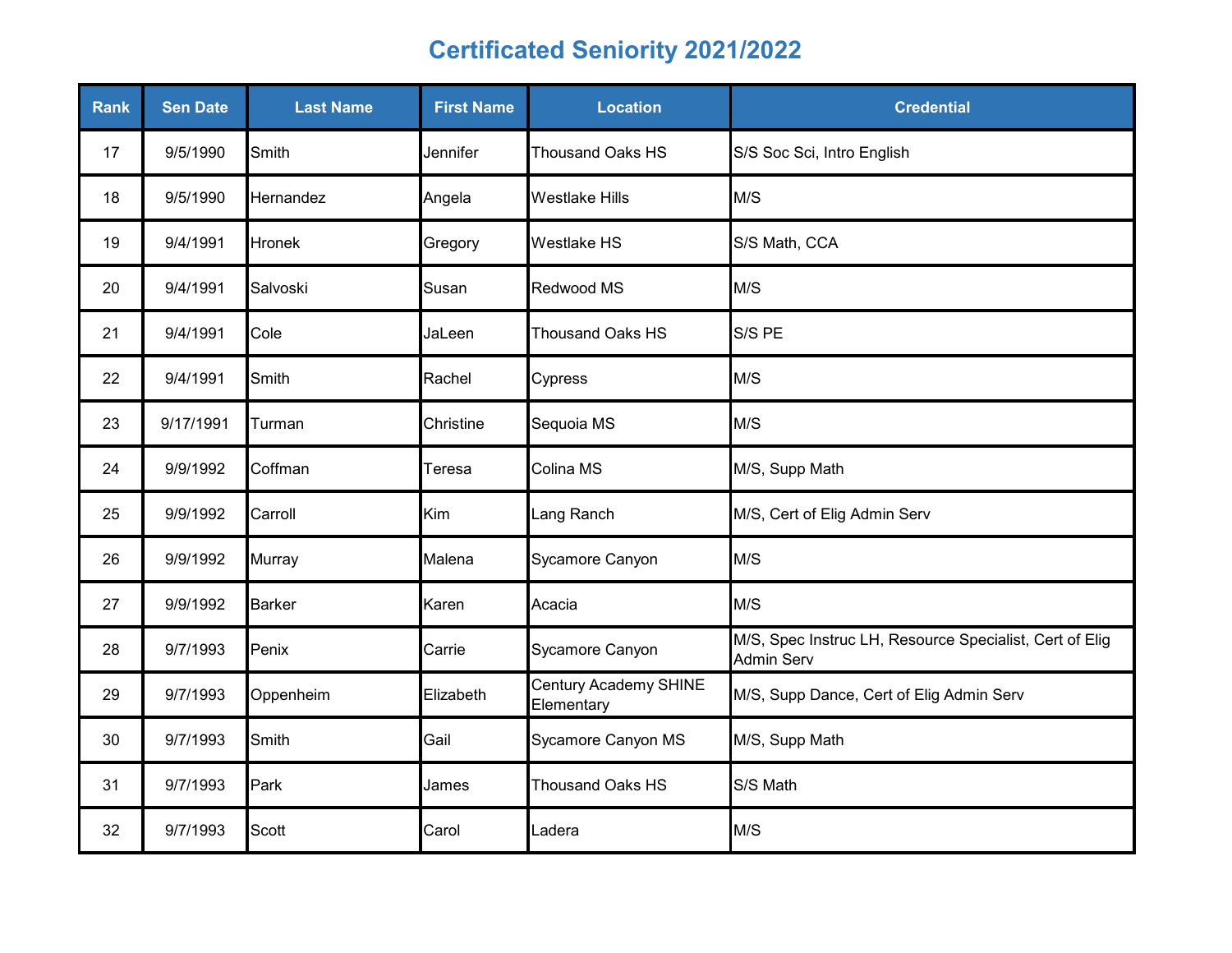| <b>Rank</b> | <b>Sen Date</b> | <b>Last Name</b>      | <b>First Name</b> | <b>Location</b>         | <b>Credential</b>                                                                         |
|-------------|-----------------|-----------------------|-------------------|-------------------------|-------------------------------------------------------------------------------------------|
| 33          | 9/7/1993        | <b>Braaten</b>        | John              | Colina MS               | M/S                                                                                       |
| 34          | 10/1/1993       | <b>Briner-Schmidt</b> | Colleen           | Weathersfield           | M/S                                                                                       |
| 35          | 9/7/1994        | Krug                  | Tracy             | Colina MS               | S/S Spanish                                                                               |
| 36          | 9/7/1994        | Gomberg               | Linda             | <b>Be Me Preschool</b>  | Life Stnd Elem, Supp Speech & Hearing Handicapped;<br>Stnd Sped, Speech & Hearing Therapy |
| 37          | 9/7/1994        | Goodman               | Jolie             | Banyan                  | M/S, Spec Instruc LH, Resource Specialist                                                 |
| 38          | 9/7/1994        | Erickson              | Darin             | Newbury Park HS         | S/S Life Sci, Chem                                                                        |
| 39          | 9/7/1994        | <b>Hedin</b>          | Douglas           | Sycamore Canyon         | Admin Serv, M/S                                                                           |
| 40          | 9/7/1994        | Valentine             | Jeanne            | District/DOC            | Admin Serv, M/S                                                                           |
| 41          | 9/7/1994        | Scott                 | Curtis            | Newbury Park HS         | S/S Soc Sci, Intro English                                                                |
| 42          | 9/7/1994        | Haar                  | Robert            | <b>Thousand Oaks HS</b> | S/S English, History                                                                      |
| 43          | 9/7/1994        | Michielsen            | Pieter            | Los Cerritos MS         | S/S PE, Intro Math                                                                        |
| 44          | 9/7/1994        | Johnson               | Stephen           | Newbury Park HS         | S/S History                                                                               |
| 45          | 9/7/1994        | Klee                  | Karen             | Colina MS               | S/S PE                                                                                    |
| 46          | 9/7/1994        | Wood                  | Denise            | <b>Westlake Elem</b>    | M/S                                                                                       |
| 47          | 9/7/1994        | <b>Butcher</b>        | Kasjia            | Los Cerritos MS         | S/S English                                                                               |
| 48          | 9/7/1994        | Meir                  | Jacqueline        | Los Cerritos MS         | S/S English                                                                               |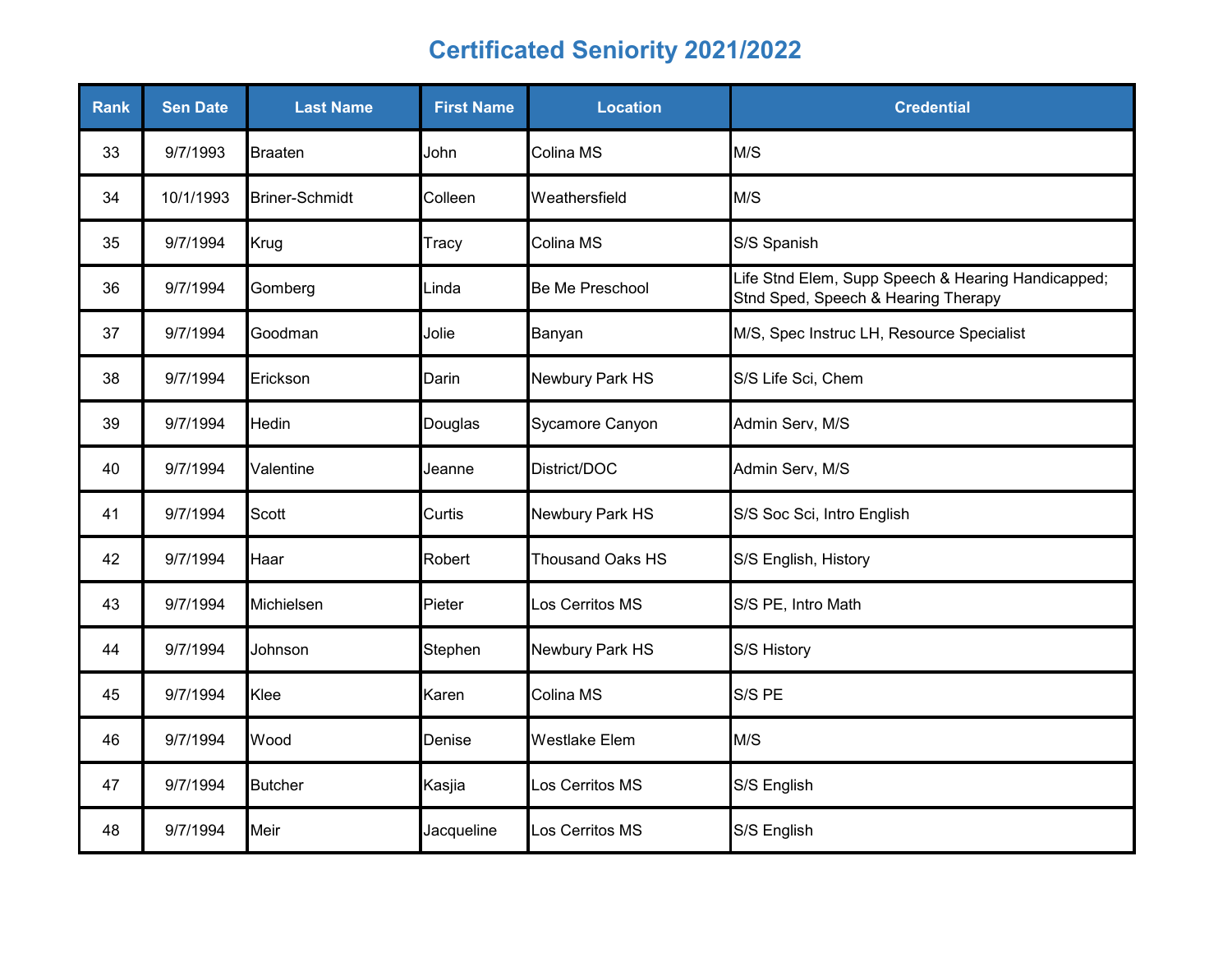| <b>Rank</b> | <b>Sen Date</b> | <b>Last Name</b>    | <b>First Name</b> | <b>Location</b>         | <b>Credential</b>                                                         |
|-------------|-----------------|---------------------|-------------------|-------------------------|---------------------------------------------------------------------------|
| 49          | 9/7/1994        | Hoegeman            | Tom               | District/DEC            | M/S                                                                       |
| 50          | 7/1/1995        | Kunz                | Susan             | District - SpEd         | PPS School Psychology & BPPS                                              |
| 51          | 9/5/1995        | Wade                | Timothy           | Los Cerritos MS         | S/S Life Sci, Foundation Gen Sci, Cert of Elig Admin Serv                 |
| 52          | 9/5/1995        | Veres               | Scott             | <b>Thousand Oaks HS</b> | S/S Health Science, Supp Biology, CTE Health Science &<br><b>Med Tech</b> |
| 53          | 9/5/1995        | Hempill             | Gabriele          | Sequoia MS              | S/S German, Intro English                                                 |
| 54          | 9/5/1995        | Norwalt             | Gary              | Colina MS               | S/S Math, CTE Cred: ITEC                                                  |
| 55          | 9/5/1995        | Virgen              | Veronica          | Lang Ranch              | M/S, Supp CCA                                                             |
| 56          | 9/5/1995        | Sonstegard          | Carrie            | Acacia                  | M/S, Cert of Elig Admin Serv                                              |
| 57          | 9/5/1995        | Lynch               | Kevin             | Lang Ranch              | M/S                                                                       |
| 58          | 9/5/1995        | Van Wig             | Scott             | Los Cerritos MS         | S/S Soc Sci                                                               |
| 59          | 9/5/1995        | Soliz               | Joelle            | Wildwood                | M/S                                                                       |
| 60          | 9/5/1995        | Adams               | Lisa              | Newbury Park HS         | S/S Math                                                                  |
| 61          | 9/5/1995        | Ross                | Lisa              | Cypress                 | M/S                                                                       |
| 62          | 9/14/1995       | Ackmann             | Andrea            | Lang Ranch              | M/S                                                                       |
| 63          | 9/3/1996        | Van Buren Lamoreaux | Joanne            | Madroña                 | M/S, S/S Spanish, Reading Certificate                                     |
| 64          | 9/3/1996        | Soto                | Jorge             | Newbury Park HS         | S/S Math, Spanish                                                         |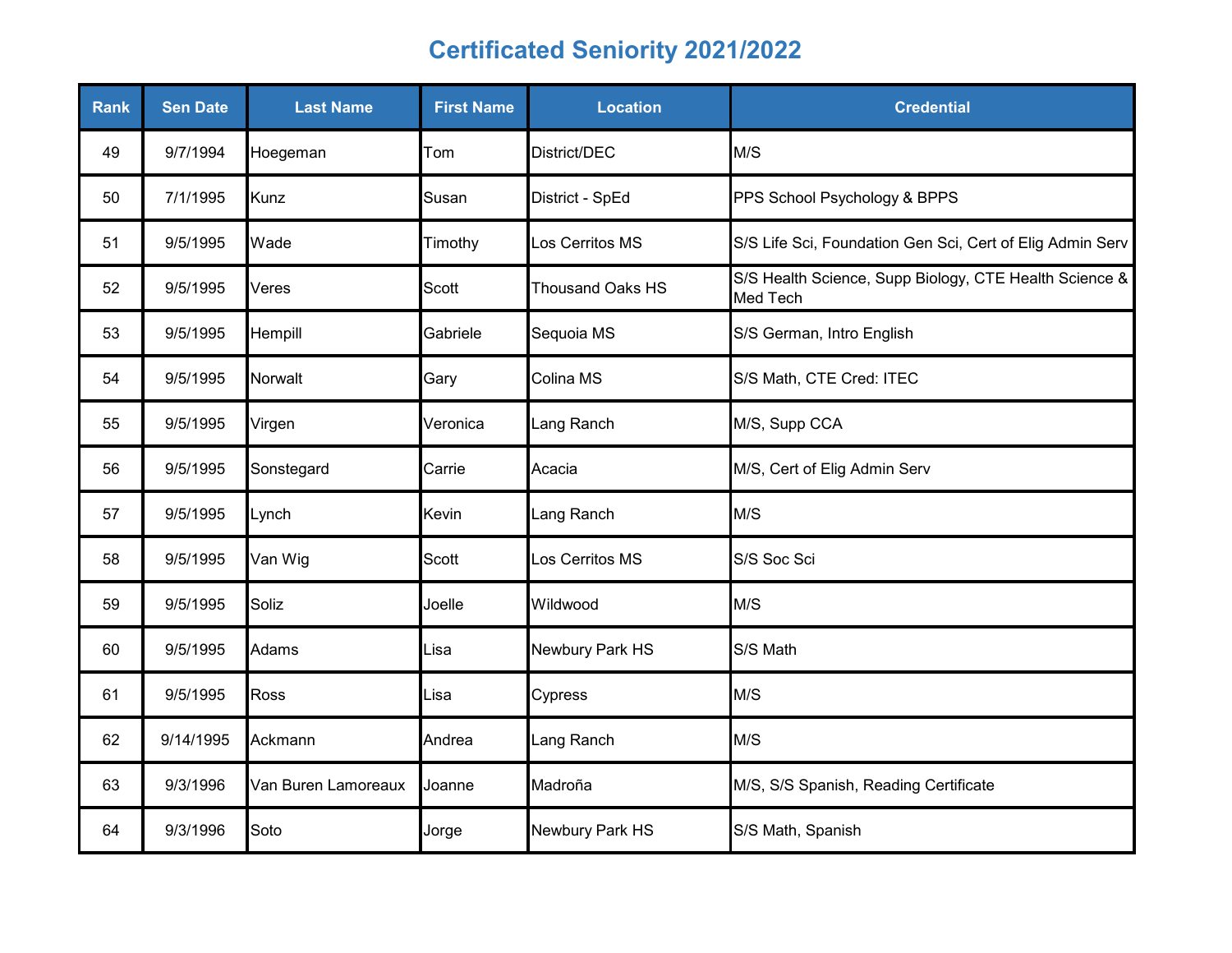| <b>Rank</b> | <b>Sen Date</b> | <b>Last Name</b> | <b>First Name</b> | <b>Location</b>                        | <b>Credential</b>                                 |
|-------------|-----------------|------------------|-------------------|----------------------------------------|---------------------------------------------------|
| 65          | 9/3/1996        | <b>Beck</b>      | Monica            | Conejo Valley HS                       | S/S English, Intro Soc Sci; PPS School Counseling |
| 66          | 9/3/1996        | Bateman          | Richard           | Newbury Park HS                        | M/S, Supp Soc Sci, S/S Ind & Tech Ed              |
| 67          | 9/3/1996        | Mills            | Amie              | District/University                    | M/S, Supp English, Admin Serv                     |
| 68          | 9/3/1996        | <b>Abbitt</b>    | Karen             | Sequoia MS                             | M/S, Supp Math, Health                            |
| 69          | 9/3/1996        | Shihabi          | Christine         | Colina MS                              | M/S, Supp Eng, Soc Sci                            |
| 70          | 9/3/1996        | Landry           | Lisa              | <b>EARThS</b>                          | M/S, Supp English, PPS School Counseling          |
| 71          | 9/3/1996        | Terrill-Maturo   | Kristen           | Sequoia MS                             | S/S, Soc Sci, Intro English                       |
| 72          | 9/3/1996        | <b>Rickert</b>   | Jeffrey           | <b>EARThS</b>                          | Admin Serv, M/S                                   |
| 73          | 9/3/1996        | Fry              | Jennifer          | Century Academy SHINE<br>Elementary    | M/S, Admin Serv                                   |
| 74          | 9/3/1996        | Tone             | Anne              | Banyan                                 | M/S, Reading Certificate                          |
| 75          | 9/3/1996        | Morton           | Sarah             | Colina MS                              | M/S, Supp Music                                   |
| 76          | 9/3/1996        | <b>Brown</b>     | Denise            | Glenwood                               | M/S, Supp English                                 |
| 77          | 9/3/1996        | Stoll            | Shelley           | Glenwood                               | M/S, Supp English                                 |
| 78          | 9/3/1996        | Denton           | Pamela            | Madroña                                | M/S, Supp English                                 |
| 79          | 9/3/1996        | McCallum         | Dorothy           | <b>Westlake Elem</b>                   | M/S, Supp Music                                   |
| 80          | 9/3/1996        | Matter           | Ann Marie         | DEC - Middle School & Prof<br>Learning | M/S, Supp English                                 |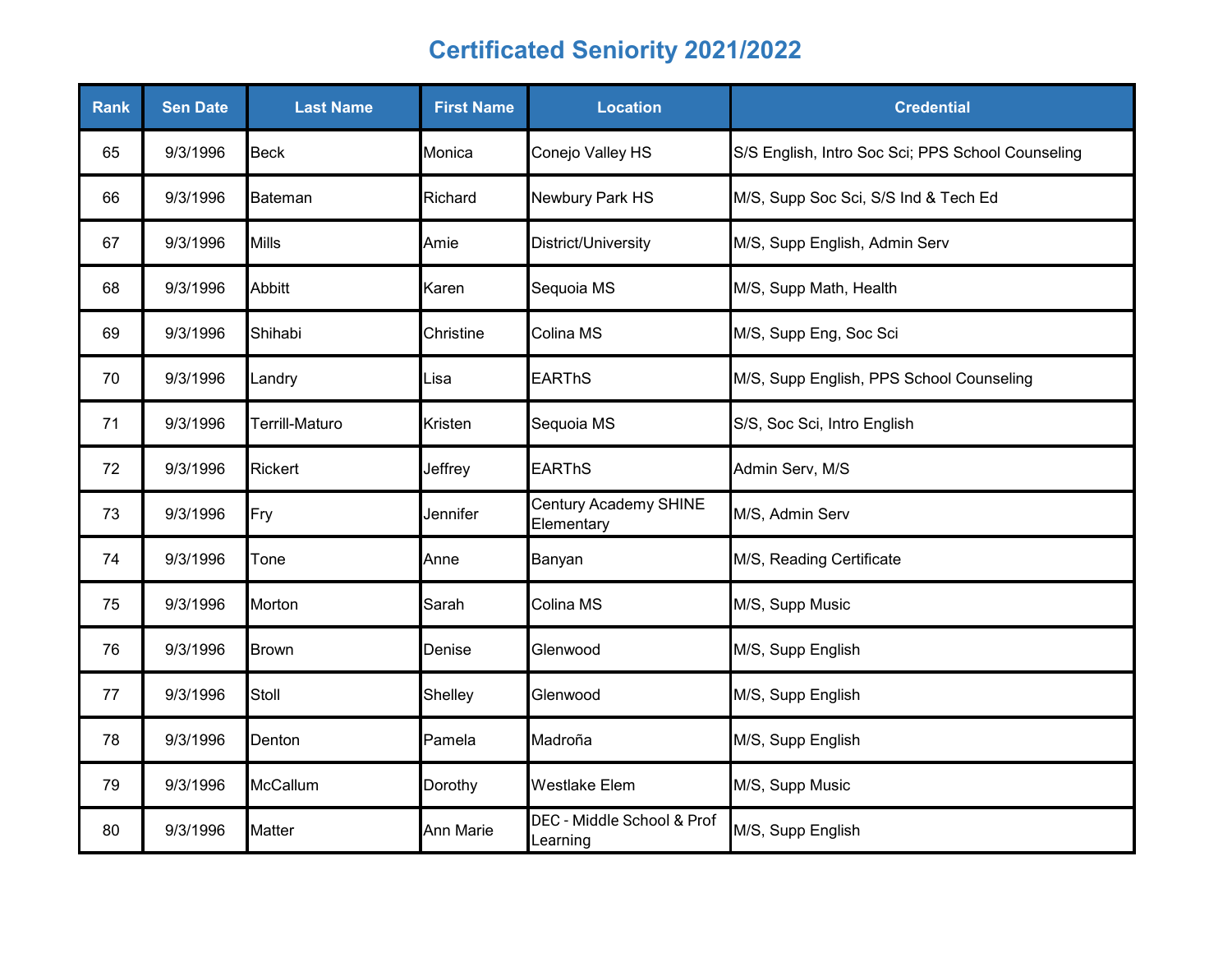| Rank | <b>Sen Date</b> | <b>Last Name</b> | <b>First Name</b> | <b>Location</b>       | <b>Credential</b>       |
|------|-----------------|------------------|-------------------|-----------------------|-------------------------|
| 81   | 9/3/1996        | <b>Novak</b>     | Lora              | <b>Westlake HS</b>    | S/S English             |
| 82   | 9/3/1996        | <b>Barber</b>    | Jennifer          | <b>Westlake Elem</b>  | M/S                     |
| 83   | 9/3/1996        | <b>Martinez</b>  | _eslie            | Redwood MS            | M/S                     |
| 84   | 9/3/1996        | <b>Brown</b>     | Amy               | Ladera                | M/S                     |
| 85   | 9/3/1996        | Palmer           | Rebecca           | Banyan                | M/S                     |
| 86   | 9/3/1996        | Henige           | Karen             | Wildwood              | M/S                     |
| 87   | 9/3/1996        | <b>Bouchard</b>  | Jennifer          | Wildwood              | M/S                     |
| 88   | 9/3/1996        | Staiano          | Danielle          | Walnut                | M/S                     |
| 89   | 9/3/1996        | <b>Benioff</b>   | Kristin           | Thousand Oaks HS      | S/S English             |
| 90   | 9/3/1996        | Sigman           | llissa            | <b>Westlake Elem</b>  | M/S                     |
| 91   | 9/3/1996        | Sherrod          | Craig             | <b>Westlake Hills</b> | M/S                     |
| 92   | 9/3/1996        | Slattum          | Heidi             | Madroña               | M/S                     |
| 93   | 9/3/1996        | Anderson         | Erin              | <b>Westlake Hills</b> | M/S                     |
| 94   | 9/3/1996        | <b>Birg</b>      | Samantha          | Aspen                 | M/S                     |
| 95   | 9/3/1996        | Kiner            | Caren             | Madroña               | M/S                     |
| 96   | 9/25/1996       | Warner           | Pamela            | Maple                 | Stnd Elem, Supp English |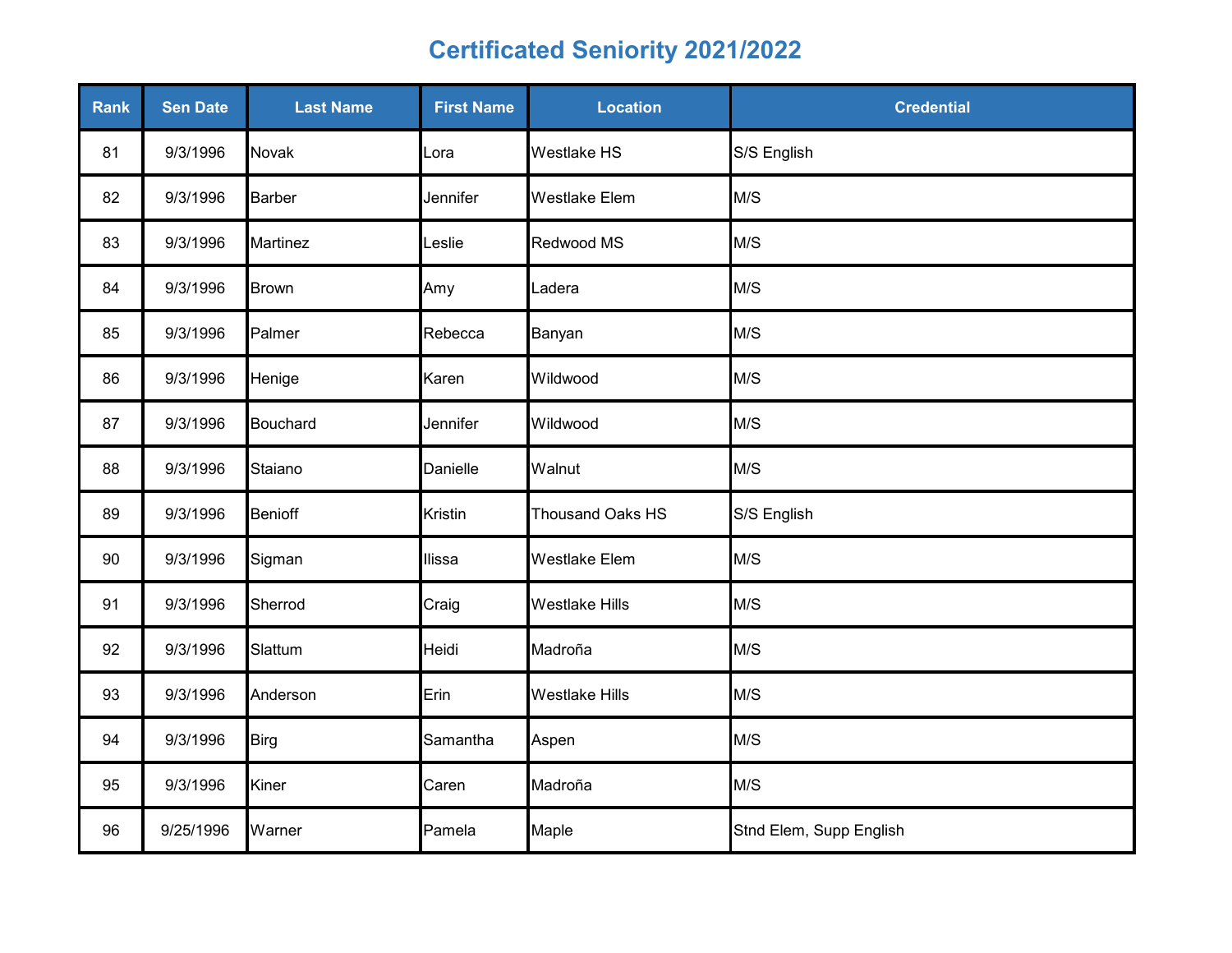| <b>Rank</b> | <b>Sen Date</b> | <b>Last Name</b> | <b>First Name</b> | <b>Location</b>         | <b>Credential</b>                         |
|-------------|-----------------|------------------|-------------------|-------------------------|-------------------------------------------|
| 97          | 9/2/1997        | Maiorca          | Diana             | Los Cerritos MS         | M/S, S/S Science: Bio Sci                 |
| 98          | 9/2/1997        | Posner           | Nandy             | Wildwood                | M/S, Spec Instruc LH, Resource Specialist |
| 99          | 9/2/1997        | Stevenson        | Karla             | Sequoia MS              | S/S Music, CCA                            |
| 100         | 9/2/1997        | Wall             | Lori              | Ladera                  | Admin Serv, M/S                           |
| 101         | 9/2/1997        | Peterson         | Robyn             | Madroña                 | M/S, Cert of Elig Admin Serv              |
| 102         | 9/2/1997        | Bleiberg         | Lura              | <b>Thousand Oaks HS</b> | S/S Soc Sci, Cert of Elig Admin Serv      |
| 103         | 9/2/1997        | Leavitt          | Lyndee            | Sequoia MS              | S/S PE, Intro Health Sci                  |
| 104         | 9/2/1997        | <b>Balsley</b>   | <b>Brian</b>      | Glenwood                | M/S, Supp English                         |
| 105         | 9/2/1997        | Jones            | Michelle          | Acacia                  | M/S, Cert of Elig Admin Serv              |
| 106         | 9/2/1997        | Gardiner         | Jodi              | <b>Westlake Elem</b>    | M/S, PPS School Counseling                |
| 107         | 9/2/1997        | Fruehling        | Anne              | Colina MS               | S/S Music                                 |
| 108         | 9/2/1997        | Frank            | Charity           | Cypress                 | M/S                                       |
| 109         | 9/2/1997        | Fechner          | Deana             | Westlake HS             | S/S English                               |
| 110         | 9/2/1997        | Zaragoza         | Jennifer          | Weathersfield           | M/S                                       |
| 111         | 9/2/1997        | Harvey           | Nancy             | <b>EARThS</b>           | M/S                                       |
| 112         | 9/2/1997        | <b>Berce</b>     | Jennifer          | Madroña                 | M/S                                       |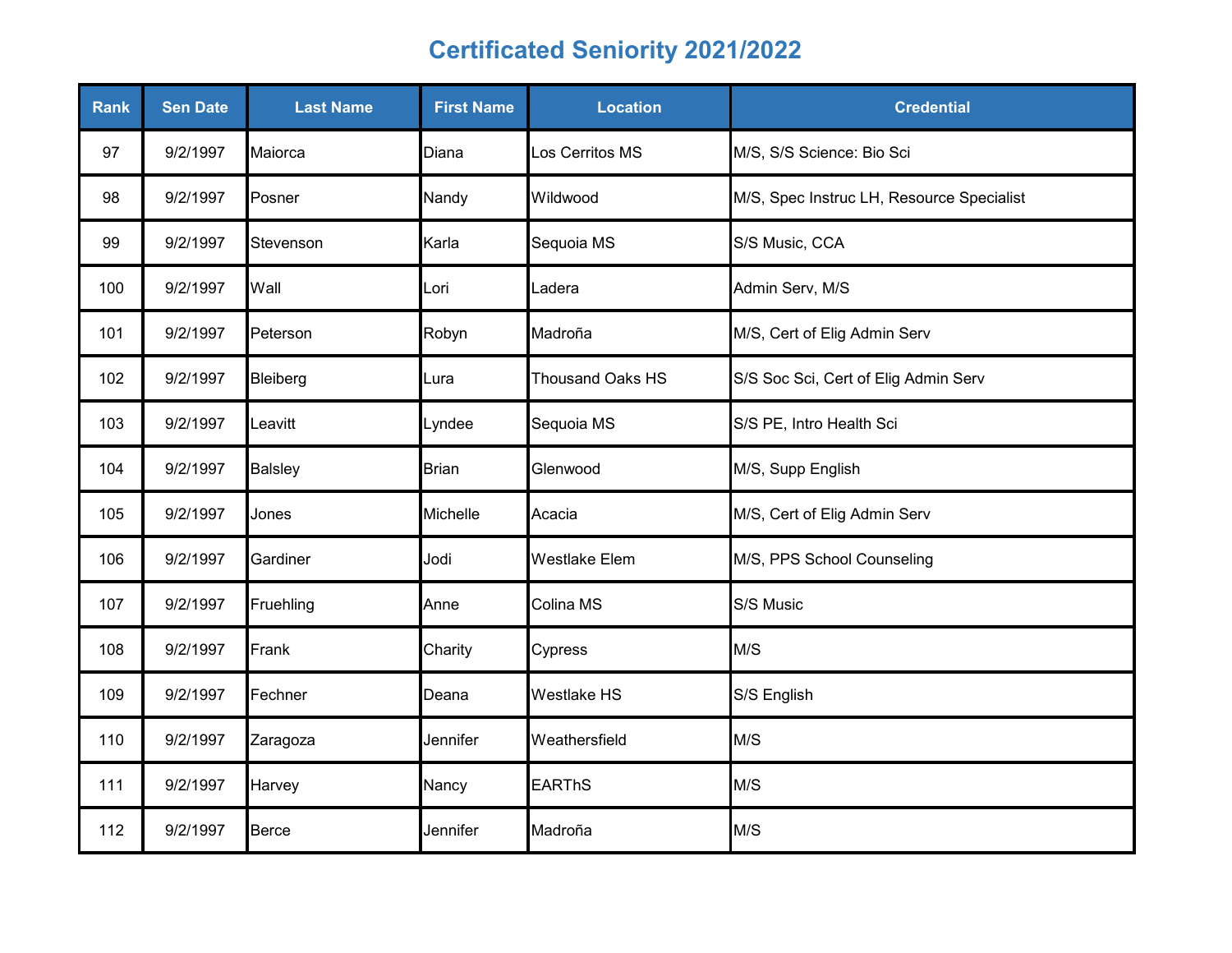| <b>Rank</b> | <b>Sen Date</b> | <b>Last Name</b> | <b>First Name</b> | <b>Location</b>         | <b>Credential</b>                                                         |
|-------------|-----------------|------------------|-------------------|-------------------------|---------------------------------------------------------------------------|
| 113         | 9/2/1997        | Franzen          | Jessica           | <b>EARThS</b>           | M/S                                                                       |
| 114         | 9/2/1997        | Yesionek         | Julia             | Wildwood                | M/S                                                                       |
| 115         | 9/2/1997        | Rond             | Craig             | <b>Thousand Oaks HS</b> | S/S Soc Sci                                                               |
| 116         | 9/2/1997        | Lynn             | Marcia            | <b>EARThS</b>           | M/S                                                                       |
| 117         | 9/2/1997        | Jensen           | Stephanie         | Madroña                 | M/S                                                                       |
| 118         | 9/2/1997        | Hartigan         | Joan              | Weathersfield           | M/S                                                                       |
| 119         | 9/2/1997        | Gifford          | Michelle          | Lang Ranch              | M/S                                                                       |
| 120         | 9/3/1997        | <b>Barnhart</b>  | Inge              | Lang Ranch              | M/S                                                                       |
| 121         | 9/9/1997        | <b>Bruhl</b>     | S. "Kelly"        | <b>Westlake Elem</b>    | M/S, Supp English                                                         |
| 122         | 7/1/1998        | <b>Martens</b>   | Shannon           | Sequoia MS              | PPS School Counseling                                                     |
| 123         | 8/31/1998       | Villa            | Hillary           | <b>Thousand Oaks HS</b> | S/S Spanish, M/S                                                          |
| 124         | 8/31/1998       | Taranto          | Michelle          | Conejo Valley HS        | M/S, Supp Intro Science, Bio Sci, Math, Cert of Elig<br><b>Admin Serv</b> |
| 125         | 8/31/1998       | Furber           | Catherine         | District - SpEd         | S/S PE, APE Specialist, Cert of Elig Admin Serv                           |
| 126         | 8/31/1998       | <b>Hronek</b>    | Kristi            | <b>Westlake HS</b>      | S/S Science: Bio Sci, Science: Geosciences, Admin Serv                    |
| 127         | 8/31/1998       | Rogstad          | Jennifer          | Westlake HS             | S/S Life Sci, Chem, Intro Gen Sci                                         |
| 128         | 8/31/1998       | Stanley          | Mercedes          | Conejo Elem             | M/S, Spec Instruc, Reading & Lang Arts                                    |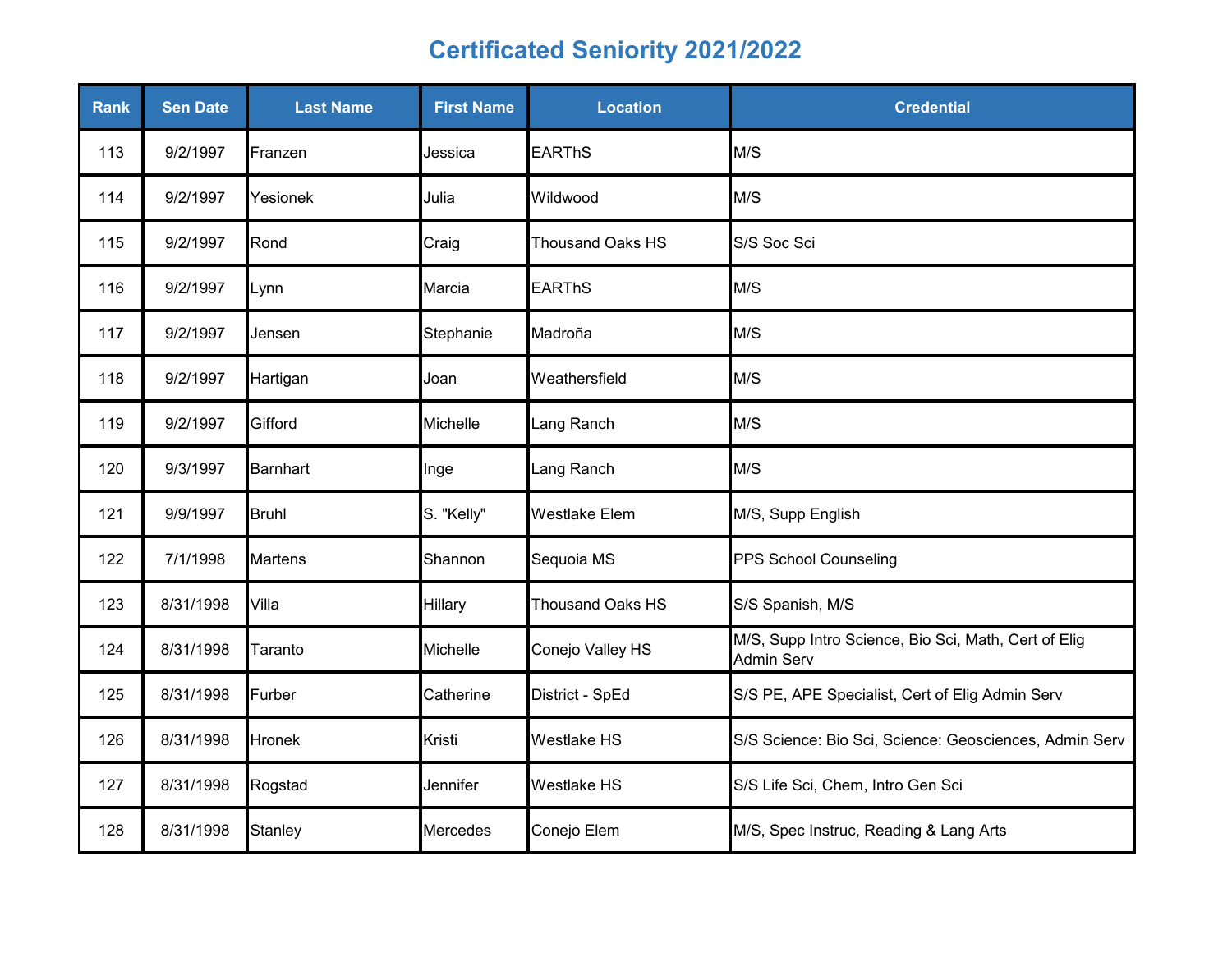| <b>Rank</b> | <b>Sen Date</b> | <b>Last Name</b>   | <b>First Name</b> | <b>Location</b>       | <b>Credential</b>                             |
|-------------|-----------------|--------------------|-------------------|-----------------------|-----------------------------------------------|
| 129         | 8/31/1998       | Geher              | Seth              | Newbury Park HS       | S/S Spanish, Cert of Elig Admin Serv          |
| 130         | 8/31/1998       | Stephenson         | Cheryl            | <b>Westlake Elem</b>  | M/S, Cert of Elig Admin Serv                  |
| 131         | 8/31/1998       | Lockwood Armstrong | Jennifer          | Newbury Park HS       | S/S Science: Bio Sci, Cert of Elig Admin Serv |
| 132         | 8/31/1998       | Wasson             | Stacey            | Redwood MS            | M/S, S/S Math                                 |
| 133         | 8/31/1998       | Dumler             | Pamela            | <b>Westlake Hills</b> | M/S, Supp English                             |
| 134         | 8/31/1998       | Shmina             | Mary              | Sycamore Canyon       | M/S, Supp Agri                                |
| 135         | 8/31/1998       | Moncourtois        | Cheryl            | Sycamore Canyon       | M/S, Admin Serv                               |
| 136         | 8/31/1998       | Hargrave           | Kim               | Lang Ranch            | M/S, S/S P.E.                                 |
| 137         | 8/31/1998       | Stovall            | Mary Beth         | Acacia                | M/S, Special Prep For Early Childhood         |
| 138         | 8/31/1998       | <b>Sellers</b>     | Dena              | District/DEC          | Admin Serv, M/S                               |
| 139         | 8/31/1998       | <b>Burns</b>       | Troy              | Colina MS             | S/S Foundation Gen Sci, Soc Sci               |
| 140         | 8/31/1998       | <b>Briggs</b>      | Karen             | Maple                 | M/S                                           |
| 141         | 8/31/1998       | <b>Byington</b>    | Kathleen          | Aspen                 | M/S                                           |
| 142         | 8/31/1998       | Poling             | Mary              | Aspen                 | M/S                                           |
| 143         | 8/31/1998       | White              | Kari              | Colina MS             | S/S English                                   |
| 144         | 8/31/1998       | Marzalek           | Lori              | Banyan                | M/S                                           |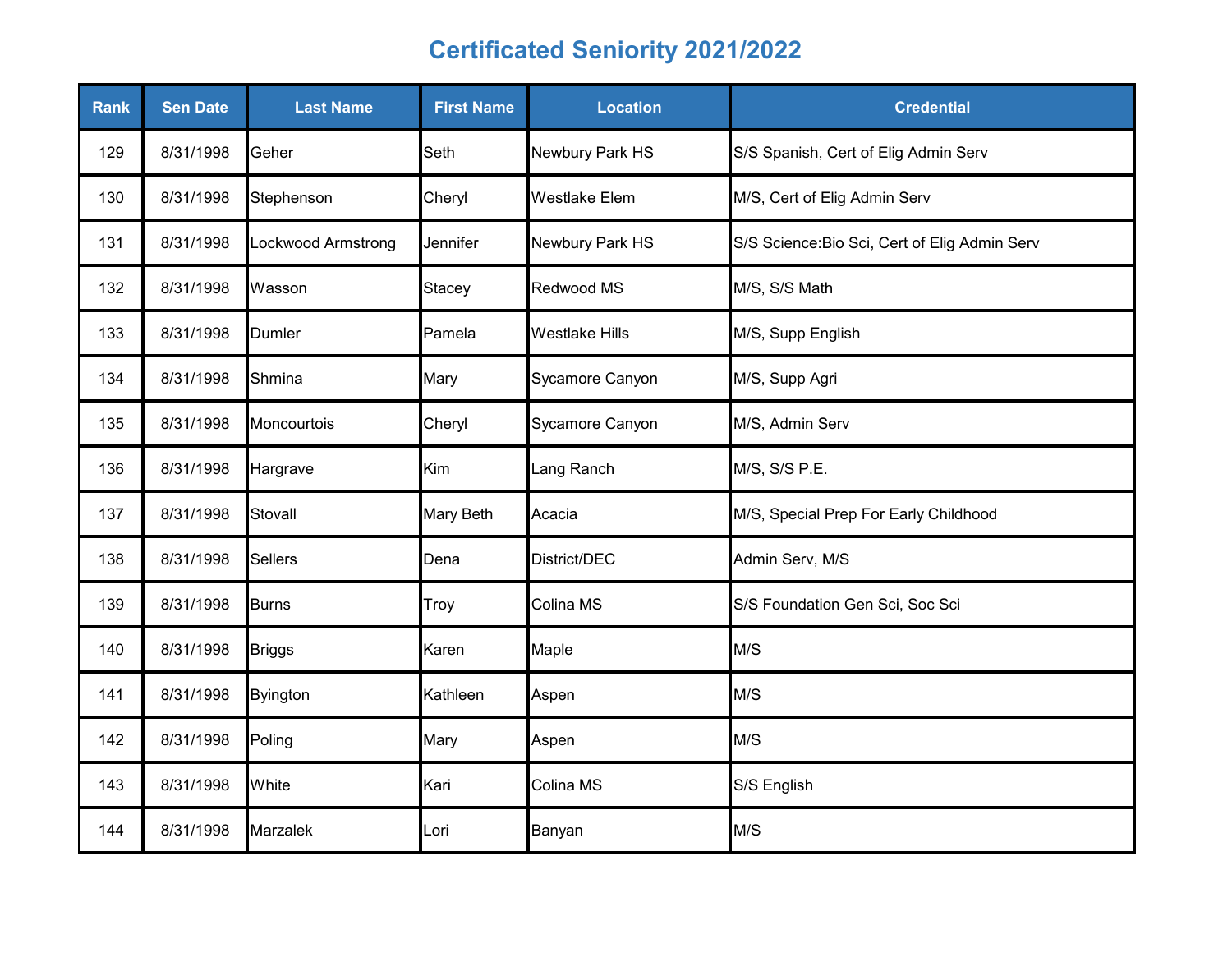| Rank | <b>Sen Date</b> | <b>Last Name</b> | <b>First Name</b> | <b>Location</b>                        | <b>Credential</b>  |
|------|-----------------|------------------|-------------------|----------------------------------------|--------------------|
| 145  | 8/31/1998       | Tracy            | Nancy             | Lang Ranch                             | M/S                |
| 146  | 8/31/1998       | Schlehner        | Margaret          | Westlake HS                            | S/S English        |
| 147  | 8/31/1998       | Wexler           | Elizabeth         | Weathersfield                          | M/S                |
| 148  | 8/31/1998       | <b>Brown</b>     | Lori              | Aspen                                  | M/S                |
| 149  | 8/31/1998       | <b>Scherer</b>   | Erik              | Colina MS                              | S/S Social Science |
| 150  | 8/31/1998       | Lynch            | Michael           | <b>Westlake HS</b>                     | S/S Social Science |
| 151  | 8/31/1998       | Fleming          | Jon               | Thousand Oaks HS                       | S/S English        |
| 152  | 8/31/1998       | Haver            | Amanda            | Sequoia MS                             | M/S                |
| 153  | 8/31/1998       | Alexander        | Shannon           | Lang Ranch                             | M/S                |
| 154  | 8/31/1998       | _ewis            | Susan             | <b>EARThS</b>                          | M/S                |
| 155  | 8/31/1998       | Wood-Glusac      | Melissa           | <b>Thousand Oaks HS</b>                | S/S English        |
| 156  | 8/31/1998       | Stoeber          | Kelly             | Banyan                                 | M/S                |
| 157  | 8/31/1998       | Speidel          | Susan             | Lang Ranch                             | M/S                |
| 158  | 8/31/1998       | Bechthold        | Carolee           | Lang Ranch                             | M/S                |
| 159  | 8/31/1998       | Fenner-Pantoja   | Christina         | Century Academy SHINE<br>Middle School | S/S English        |
| 160  | 8/31/1998       | Lipsky           | Emmanuelle        | Colina MS                              | M/S                |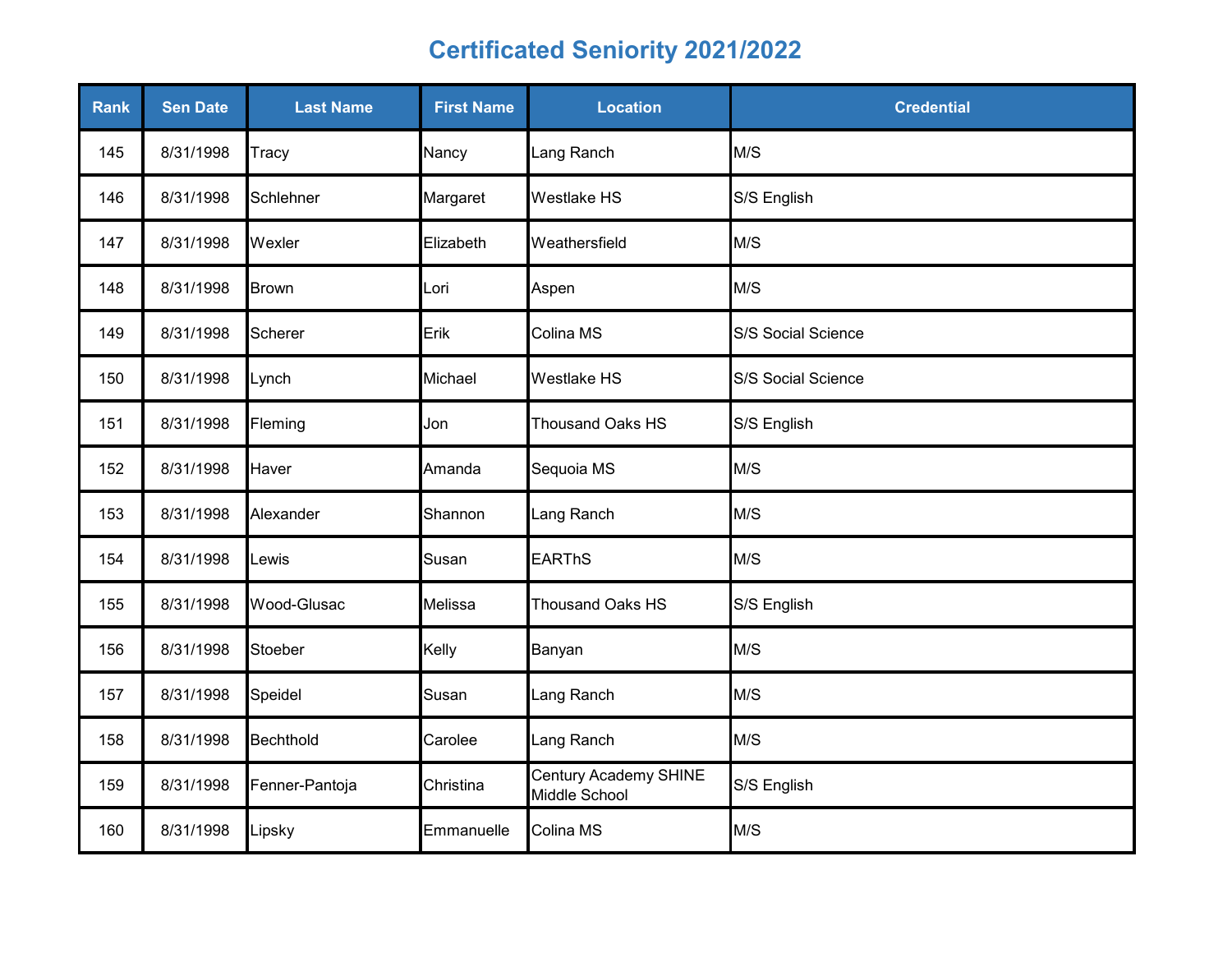| Rank | <b>Sen Date</b> | <b>Last Name</b> | <b>First Name</b> | <b>Location</b>         | <b>Credential</b>                                                            |
|------|-----------------|------------------|-------------------|-------------------------|------------------------------------------------------------------------------|
| 161  | 8/31/1998       | Onstot           | Jill              | Acacia                  | M/S                                                                          |
| 162  | 8/31/1998       | Kritscher        | Karin             | District/DEC            | M/S                                                                          |
| 163  | 8/31/1998       | <b>Button</b>    | Christine         | Aspen                   | M/S                                                                          |
| 164  | 8/31/1998       | Wahler           | Laurie            | <b>Westlake Hills</b>   | M/S                                                                          |
| 165  | 8/31/1998       | Wutkee           | Vincent           | Los Cerritos MS         | S/S Soc Sci                                                                  |
| 166  | 8/30/1999       | Ramage           | Susan             | <b>Thousand Oaks HS</b> | S/S Spanish; Cert of Elig Admin Serv                                         |
| 167  | 8/30/1999       | Ravitch          | Lisa              | <b>Thousand Oaks HS</b> | M/S, Supp Photo, English, Soc Sci, CTE AME                                   |
| 168  | 8/30/1999       | Manley           | Donna             | Aspen                   | M/S, Spec Instruc LH, Resource Specialist, Cert of Elig<br><b>Admin Serv</b> |
| 168  | 8/30/1999       | <b>Bartlow</b>   | Carey             | Cypress                 | M/S; Supp English, Admin Serv                                                |
| 170  | 8/30/1999       | <b>Miller</b>    | Susan             | Aspen                   | M/S, Cert of Elig Admin Serv                                                 |
| 171  | 8/30/1999       | Kern             | Monica            | Colina MS               | M/S, Supp History                                                            |
| 172  | 8/30/1999       | Kennedy          | Diana             | Colina MS               | M/S, S/S Soc Sci                                                             |
| 173  | 8/30/1999       | Stillwell        | Valerie           | Thousand Oaks HS        | S/S PE, Cert of Elig Admin Serv                                              |
| 174  | 8/30/1999       | McLaughlin       | <b>Brian</b>      | Conejo Elem             | M/S, Cert of Elig Admin Serv                                                 |
| 175  | 8/30/1999       | <b>Vlerick</b>   | Renee             | Lang Ranch              | M/S, Supp Business                                                           |
| 176  | 8/30/1999       | Frank            | T. Shane          | Colina MS               | Admin Serv, S/S PE                                                           |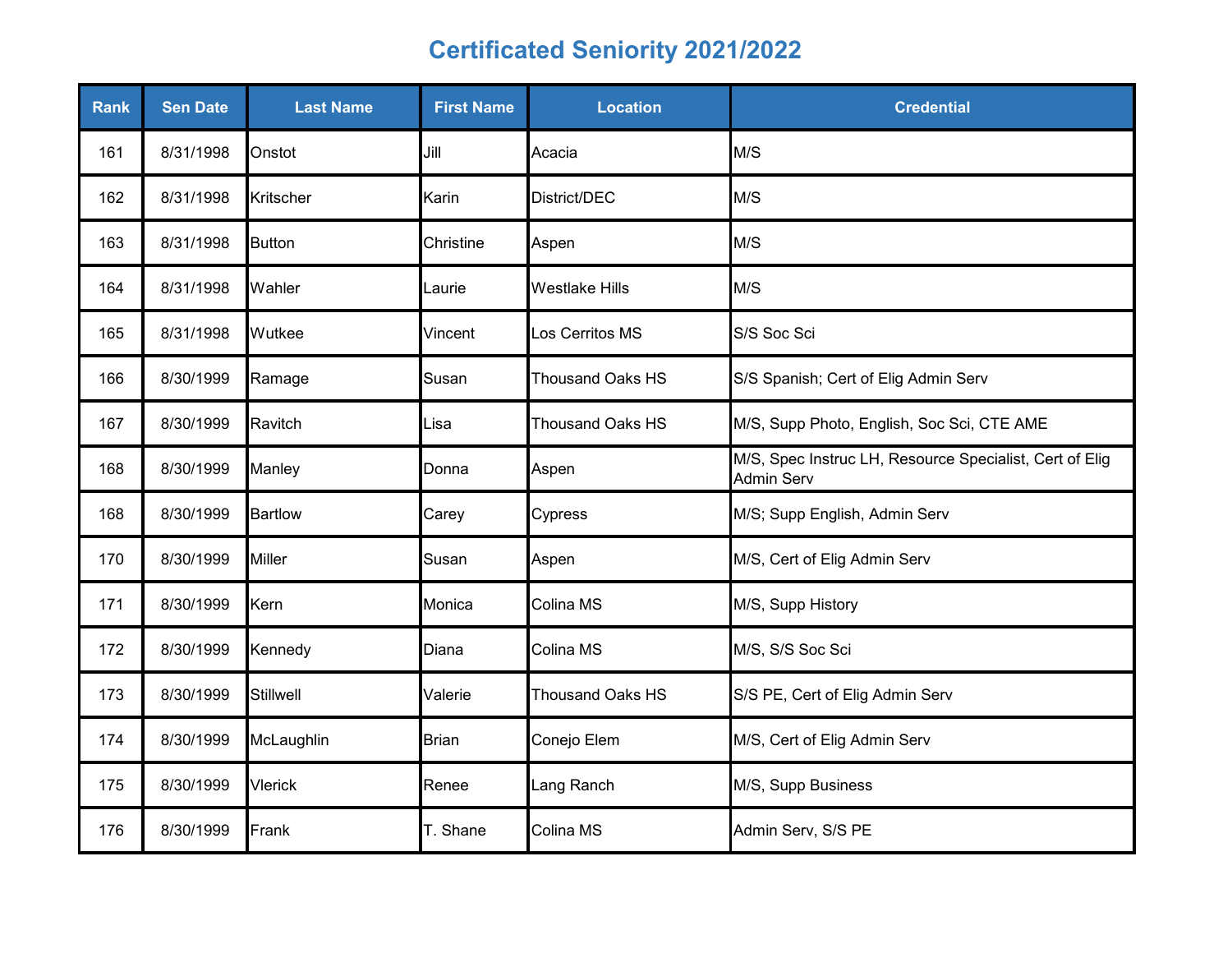| Rank | <b>Sen Date</b> | <b>Last Name</b> | <b>First Name</b> | <b>Location</b>       | <b>Credential</b>            |
|------|-----------------|------------------|-------------------|-----------------------|------------------------------|
| 177  | 8/30/1999       | Judd             | Nicole            | Redwood MS            | Admin Serv, S/S Soc Sci      |
| 178  | 8/30/1999       | Marshall         | James             | Conejo Valley HS      | M/S, Admin Serv              |
| 179  | 8/30/1999       | Pacheco          | <b>Brandy</b>     | Los Cerritos MS       | Admin Serv, S/S English      |
| 180  | 8/30/1999       | Kennedy          | Allison           | Banyan                | Admin Serv, M/S              |
| 181  | 8/30/1999       | McDonald         | Michele           | <b>Westlake Hills</b> | M/S, Cert of Elig Admin Serv |
| 182  | 8/30/1999       | Kassan           | Tresa             | Be Me Preschool       | Spec Instruc SH, M/S         |
| 183  | 8/30/1999       | <b>Bird</b>      | Leslie            | Westlake HS           | S/S English                  |
| 184  | 8/30/1999       | Begg             | Susan             | Banyan                | M/S                          |
| 185  | 8/30/1999       | Ryder            | Lisa              | <b>Westlake HS</b>    | S/S Math                     |
| 186  | 8/30/1999       | <b>Blake</b>     | David             | Los Cerritos MS       | S/S Music                    |
| 187  | 8/30/1999       | Hoxworth         | Patricia          | Acacia                | M/S                          |
| 188  | 8/30/1999       | Romero           | Christopher       | <b>Westlake HS</b>    | S/S English                  |
| 189  | 8/30/1999       | Martin           | Alexandra         | Lang Ranch            | M/S                          |
| 190  | 8/30/1999       | Reeves           | Catherine         | Walnut                | M/S                          |
| 191  | 8/30/1999       | Cohen            | Sylvia            | Newbury Park HS       | <b>Ed Specialist MM</b>      |
| 192  | 8/30/1999       | <b>Stewart</b>   | Connie            | Banyan                | M/S                          |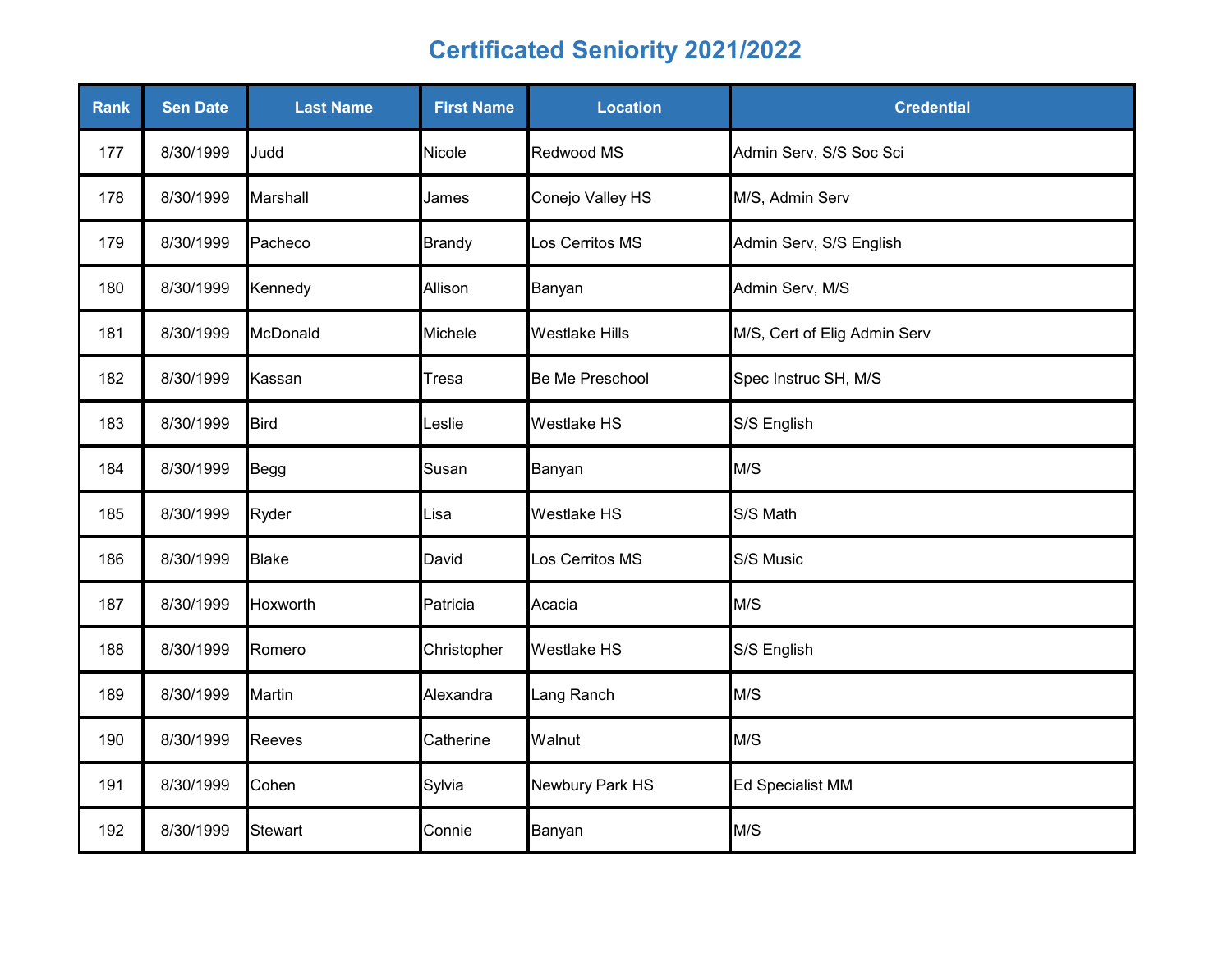| <b>Rank</b> | <b>Sen Date</b> | <b>Last Name</b> | <b>First Name</b> | <b>Location</b>         | <b>Credential</b>                                      |
|-------------|-----------------|------------------|-------------------|-------------------------|--------------------------------------------------------|
| 193         | 8/30/1999       | Payne            | Adam              | Redwood MS              | S/S Music                                              |
| 194         | 8/30/1999       | <b>Nedwick</b>   | Laura             | <b>EARThS</b>           | M/S                                                    |
| 195         | 8/30/1999       | White            | Laurie            | Madroña                 | M/S                                                    |
| 196         | 8/30/1999       | Watenmaker       | Elyse             | <b>Westlake HS</b>      | S/S English                                            |
| 197         | 8/30/1999       | <b>Babcock</b>   | Cheryl            | Maple                   | M/S                                                    |
| 198         | 8/30/1999       | <b>Balsley</b>   | Shelby            | <b>Westlake Hills</b>   | M/S                                                    |
| 199         | 8/30/1999       | Stelle           | Gregory           | Aspen                   | M/S                                                    |
| 200         | 8/30/1999       | Fisher           | Jennifer          | Banyan                  | M/S                                                    |
| 201         | 8/30/1999       | Macasieb         | Roland            | Conejo Valley HS        | S/S Health Science                                     |
| 202         | 9/7/1999        | Cook             | James             | Redwood MS              | S/S English                                            |
| 203         | 7/1/2000        | <b>Sanders</b>   | Michael           | <b>Adult Education</b>  | BPPS, Admin Serv                                       |
| 204         | 7/1/2000        | Kelterer         | Rachel            | Century Academy         | PPS School Counseling                                  |
| 205         | 7/1/2000        | Vitto            | Nicole            | Sycamore Canyon         | PPS School Counseling                                  |
| 206         | 7/1/2000        | Sheppard         | Jennifer          | District - Instruction  | PPS School Counseling                                  |
| 207         | 8/28/2000       | <b>Burns</b>     | Sarah             | <b>Thousand Oaks HS</b> | Teacher Librarian Serv, M/S, Supp Soc Sci, S/S English |
| 208         | 8/28/2000       | Moon             | Ami               | Redwood MS              | M/S, Supp English, Gen Sci, Phys Sci                   |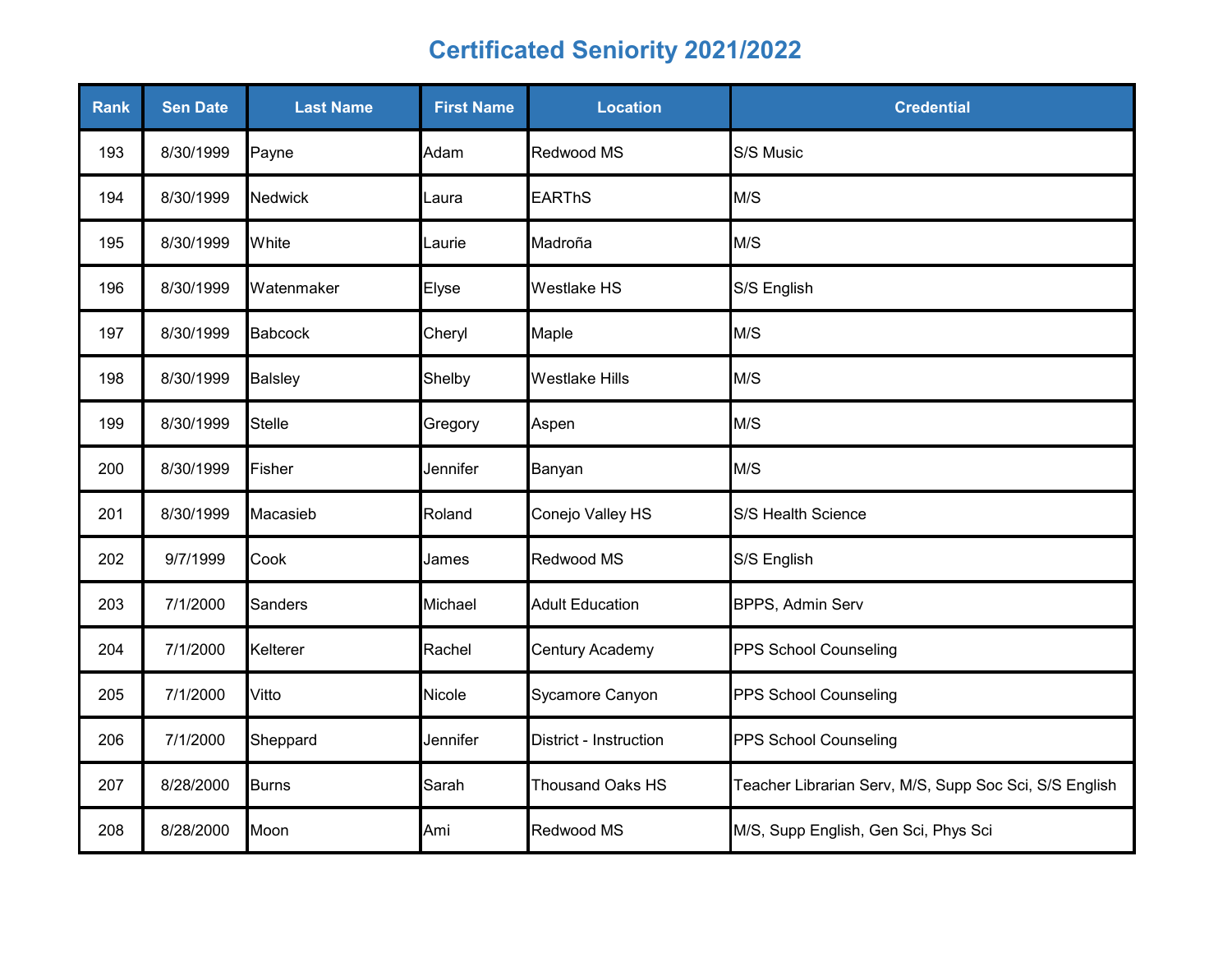| <b>Rank</b> | <b>Sen Date</b> | <b>Last Name</b> | <b>First Name</b> | <b>Location</b>         | <b>Credential</b>                              |
|-------------|-----------------|------------------|-------------------|-------------------------|------------------------------------------------|
| 209         | 8/28/2000       | Reichenberger    | Carlton           | <b>Thousand Oaks HS</b> | S/S Science: Bio Sci, PE, Chem, Supp Intro Sci |
| 210         | 8/28/2000       | Cord             | Lori              | <b>Westlake HS</b>      | S/S Math, Chem, Intro Gen Sci, Intro Phys Sci  |
| 211         | 8/28/2000       | Dunn             | Caren             | Redwood MS              | Ed Specialist MM, M/S, Supp English            |
| 212         | 8/28/2000       | Wastell          | Julie             | Sequoia MS              | S/S PE, Health Science, CCA                    |
| 213         | 8/28/2000       | Lyne             | Kerry             | <b>Thousand Oaks HS</b> | S/S PE, Soc Sci                                |
| 214         | 8/28/2000       | Culpepper        | Terri             | <b>Westlake Elem</b>    | M/S, Cert of Elig Admin Serv                   |
| 215         | 8/28/2000       | Nystrom          | David             | <b>Thousand Oaks HS</b> | S/S Math, Intro Science                        |
| 216         | 8/28/2000       | Lindroth         | Eric              | Newbury Park HS         | S/S English, Intro Art                         |
| 217         | 8/28/2000       | Gibson           | Denise            | Glenwood                | Stnd Elem, Supp English                        |
| 218         | 8/27/2001       | <b>Mitchell</b>  | Nicole            | Sycamore Canyon MS      | S/S Science: Chem, Supp Bio Sci                |
| 219         | 8/28/2000       | May              | Michelle          | Wildwood                | M/S, Supp Science                              |
| 220         | 8/28/2000       | Sobrino          | Anna              | <b>Thousand Oaks HS</b> | S/S Music, Intro Soc Sci                       |
| 221         | 8/28/2000       | Eby              | Joshua            | Westlake HS             | Admin Serv, S/S Soc Sci                        |
| 222         | 8/28/2000       | Oliveri          | Danielle          | <b>Thousand Oaks HS</b> | Admin Serv, Ed Specialist MM                   |
| 223         | 8/28/2000       | Harrison         | Christina         | <b>Thousand Oaks HS</b> | S/S Soc Sci; Admin Serv                        |
| 224         | 8/28/2000       | Spraggins        | Elizabeth         | Madroña                 | Ed Specialist MS, M/S                          |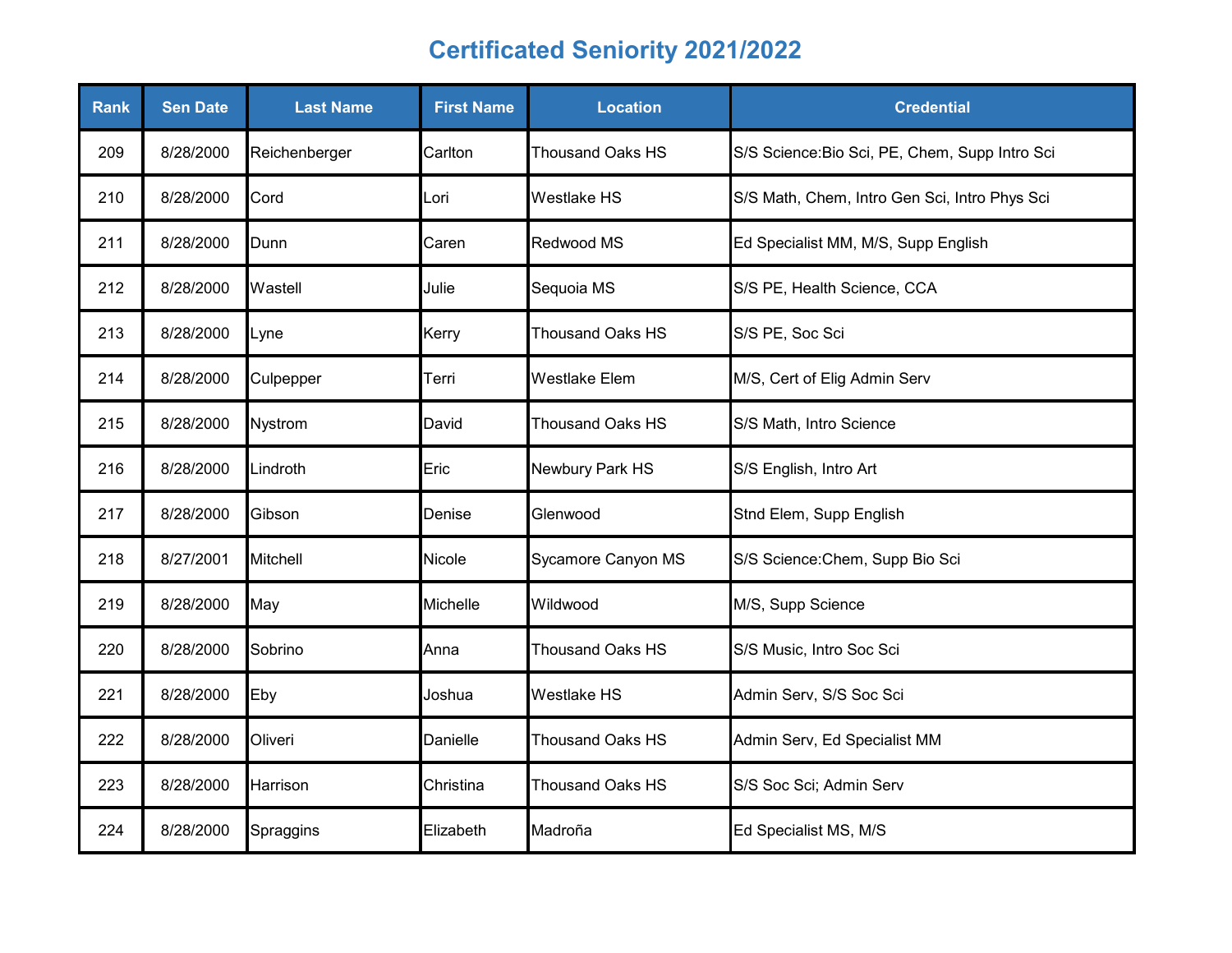| Rank | <b>Sen Date</b> | <b>Last Name</b> | <b>First Name</b> | <b>Location</b>         | <b>Credential</b> |
|------|-----------------|------------------|-------------------|-------------------------|-------------------|
| 225  | 8/28/2000       | King             | Dennis            | Thousand Oaks HS        | S/S Math          |
| 226  | 8/28/2000       | Kremser          | Jennifer          | Weathersfield           | M/S               |
| 227  | 8/28/2000       | Melucci          | Danielle          | <b>Westlake Hills</b>   | M/S               |
| 228  | 8/28/2000       | <b>Braid</b>     | Carolyn           | Wildwood                | M/S               |
| 229  | 8/28/2000       | Hodson           | Christine         | Newbury Park HS         | S/S English       |
| 230  | 8/28/2000       | Sauve            | Moira             | <b>EARThS</b>           | M/S               |
| 231  | 8/28/2000       | <b>McGinnis</b>  | Felix             | Thousand Oaks HS        | S/S English       |
| 232  | 8/28/2000       | Martone          | Anthony           | <b>Thousand Oaks HS</b> | S/S Music         |
| 233  | 8/28/2000       | Shinko           | Cathie            | Los Cerritos MS         | S/S PE            |
| 234  | 8/28/2000       | Edwards          | Tammy             | Maple                   | M/S               |
| 235  | 8/28/2000       | Klinger          | Lynn              | Colina MS               | M/S               |
| 236  | 8/28/2000       | <b>Herbert</b>   | Rebecca           | Banyan                  | M/S               |
| 237  | 8/28/2000       | Klein            | Jason             | Newbury Park HS         | S/S Soc Sci       |
| 238  | 8/28/2000       | Mareno           | Diana             | Lang Ranch              | M/S               |
| 239  | 8/28/2000       | Sendejas         | Erin              | Lang Ranch              | M/S               |
| 240  | 8/28/2000       | Smith            | Melodee           | Redwood MS              | S/S English       |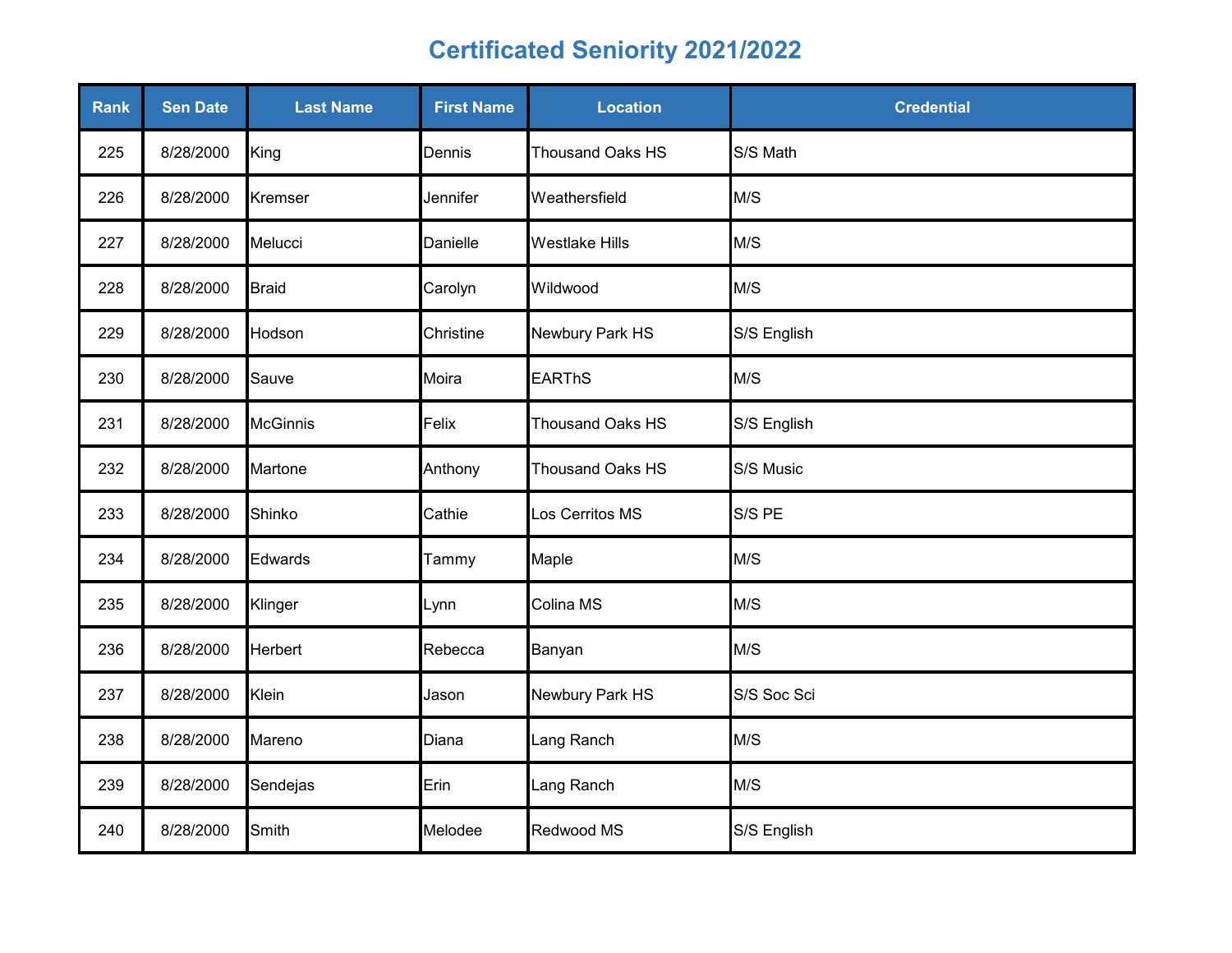| <b>Rank</b> | <b>Sen Date</b> | <b>Last Name</b>      | <b>First Name</b> | <b>Location</b>                        | <b>Credential</b>                 |
|-------------|-----------------|-----------------------|-------------------|----------------------------------------|-----------------------------------|
| 241         | 8/28/2000       | Leibin                | Michael           | <b>Thousand Oaks HS</b>                | S/S PE                            |
| 242         | 8/28/2000       | Adelman               | Robyn             | Sequoia MS                             | Ed Specialist MM                  |
| 243         | 8/28/2000       | Arnold                | Christy           | Sycamore Canyon                        | M/S                               |
| 244         | 8/28/2000       | <b>Bott-Nordstrom</b> | Kristen           | Ladera                                 | M/S                               |
| 245         | 8/28/2000       | Prophete              | Kelly             | Weathersfield                          | M/S                               |
| 246         | 8/28/2000       | Zdenek                | Lisa              | Maple                                  | M/S                               |
| 247         | 8/28/2000       | Spiegel               | Melissa           | <b>Westlake Elem</b>                   | M/S                               |
| 248         | 8/28/2000       | Reimer                | Casey             | <b>Westlake Elem</b>                   | M/S                               |
| 249         | 8/28/2000       | <b>Barkman</b>        | Stephanie         | Maple                                  | M/S                               |
| 250         | 8/28/2000       | Farhit                | Tamatha           | DEC - Middle School & Prof<br>Learning | M/S                               |
| 251         | 8/28/2000       | <b>Barley</b>         | Kendra            | Sycamore Canyon                        | M/S                               |
| 252         | 8/28/2000       | Magana                | Abel              | <b>Thousand Oaks HS</b>                | Desig Subj Machine Tool & Shop    |
| 253         | 8/28/2000       | Lorenz                | Raelynne          | District - SpEd                        | Clinical or Rehab Services-Speech |
| 254         | 10/12/2000      | Wing                  | Judie             | Madroña                                | M/S                               |
| 255         | 10/30/2000      | Yim                   | Kerri             | Maple                                  | M/S                               |
| 256         | 7/1/2001        | Kanney                | Catherine         | Conejo Valley HS                       | PPS School Counseling             |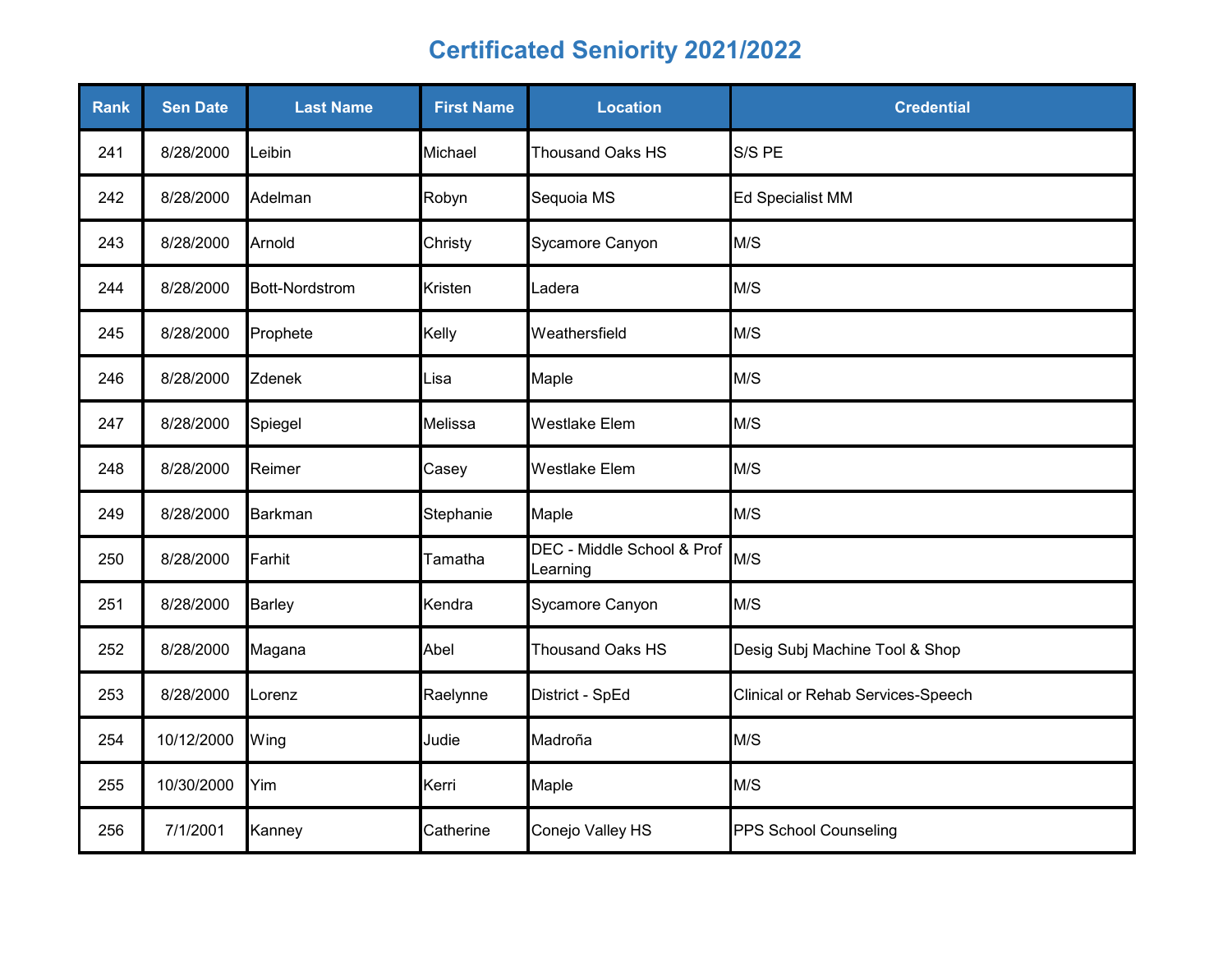| Rank | <b>Sen Date</b> | <b>Last Name</b> | <b>First Name</b> | <b>Location</b>         | <b>Credential</b>                                                                   |
|------|-----------------|------------------|-------------------|-------------------------|-------------------------------------------------------------------------------------|
| 257  | 8/27/2001       | Gomez-Benito     | Sue               | Glenwood                | M/S, Supp Spanish                                                                   |
| 258  | 8/27/2001       | Elkington        | Christine         | Redwood MS              | S/S PE, Bio Sci, Intro Math; M/S; Supp PE, Math, PPS<br><b>School Counseling</b>    |
| 259  | 8/27/2001       | White            | Cameron           | Conejo Valley HS        | S/S English, Foundation Math, CTE Arts, Media &<br>Entertainment, Marketing & Sales |
| 260  | 8/27/2001       | Malhotra         | <b>Bhupinder</b>  | <b>Thousand Oaks HS</b> | S/S Science: Bio Sci, Supp Chem, Intro Sci                                          |
| 261  | 8/27/2001       | <b>Blake</b>     | Elizabeth         | Los Cerritos MS/WHS     | S/S, English, Supp German, Instr Music                                              |
| 262  | 8/27/2001       | Reed             | Jennifer          | Acacia                  | M/S, Supp English                                                                   |
| 263  | 8/27/2001       | <b>Swink</b>     | Erin              | Redwood MS              | M/S, Supp English                                                                   |
| 264  | 8/27/2001       | Arnold           | <b>Matthew</b>    | Sycamore Canyon MS      | M/S; Supp Intro Soc Sci                                                             |
| 265  | 8/27/2001       | Stillwell        | Rod               | <b>Thousand Oaks HS</b> | <b>S/S Business</b>                                                                 |
| 266  | 8/27/2001       | Almenara         | Carla             | Thousand Oaks HS        | <b>Ed Specialist MM</b>                                                             |
| 267  | 8/27/2001       | Swanson          | Jon               | <b>Thousand Oaks HS</b> | S/S Soc Sci                                                                         |
| 268  | 8/27/2001       | Kim              | <b>Brian</b>      | Newbury Park HS         | S/S Math                                                                            |
| 269  | 8/27/2001       | Lovenson         | Kelly             | <b>Westlake Elem</b>    | M/S                                                                                 |
| 270  | 8/27/2001       | Cooper           | Ryan              | Newbury Park HS         | S/S Soc Sci                                                                         |
| 271  | 8/27/2001       | Skellenger       | Kimberly          | Sequoia MS              | M/S                                                                                 |
| 272  | 8/27/2001       | <b>Huber</b>     | Laura             | Sycamore Canyon         | M/S                                                                                 |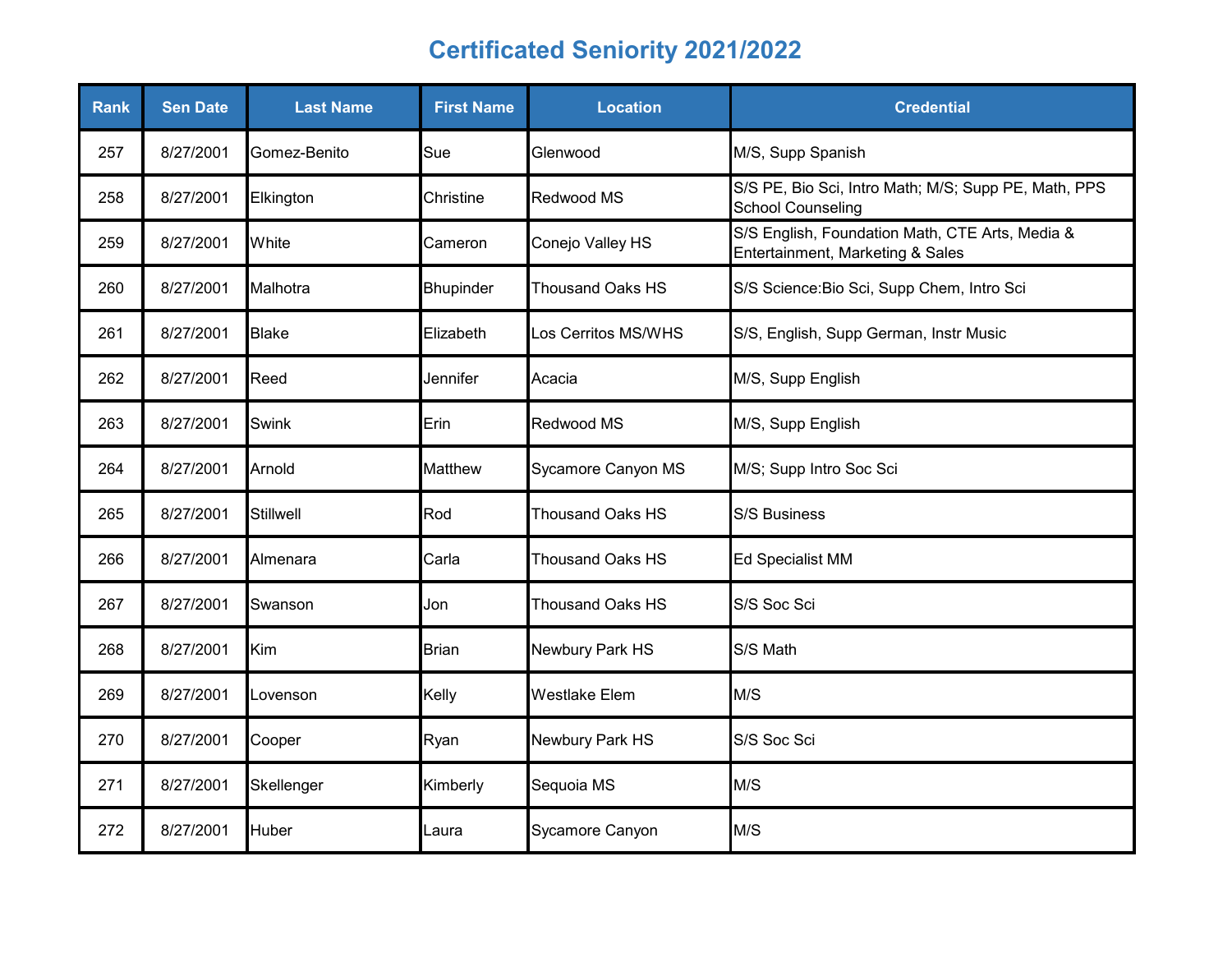| Rank | <b>Sen Date</b> | <b>Last Name</b> | <b>First Name</b> | <b>Location</b>       | <b>Credential</b>                                              |
|------|-----------------|------------------|-------------------|-----------------------|----------------------------------------------------------------|
| 273  | 8/27/2001       | Fick             | <b>Bryant</b>     | Redwood MS            | S/S PE                                                         |
| 274  | 8/27/2001       | Crowell          | Rebecca           | <b>Westlake Elem</b>  | M/S                                                            |
| 274  | 8/27/2001       | Tetzlaff         | Kimberly          | Banyan                | M/S                                                            |
| 275  | 8/27/2001       | Smith            | Randall           | Redwood MS            | M/S                                                            |
| 276  | 8/27/2001       | Irmas            | Todd              | <b>Westlake HS</b>    | S/S Spanish                                                    |
| 277  | 8/27/2001       | Wyrrick          | Tina              | <b>Westlake Hills</b> | M/S                                                            |
| 278  | 8/27/2001       | Ajzmundt         | Melissa           | Banyan                | M/S                                                            |
| 279  | 8/27/2001       | Logan            | Melissa           | <b>EARThS</b>         | M/S                                                            |
| 280  | 8/27/2001       | Sublette         | Melissa           | <b>Westlake Hills</b> | M/S                                                            |
| 281  | 8/27/2001       | Rogers           | Susan             | Cypress               | M/S                                                            |
| 282  | 8/27/2001       | Feiereisen       | Sarah             | Walnut                | M/S                                                            |
| 283  | 8/27/2001       | Looker           | Lauren            | Westlake HS           | S/S PE                                                         |
| 284  | 8/27/2001       | Kratt            | Cara              | District - SpEd       | Clinical or Rehab Services-Speech                              |
| 285  | 10/22/2001      | ZeMans           | Mary              | Cypress               | M/S                                                            |
| 286  | 10/29/2001      | Dogancay         | Deborah           | Newbury Park HS       | S/S Science: Chem, Supp Geoscience, Cert of Elig Admin<br>Serv |
| 287  | 8/26/2002       | Wutkee           | <b>Bennett</b>    | Acacia                | Admin Serv, S/S Spanish                                        |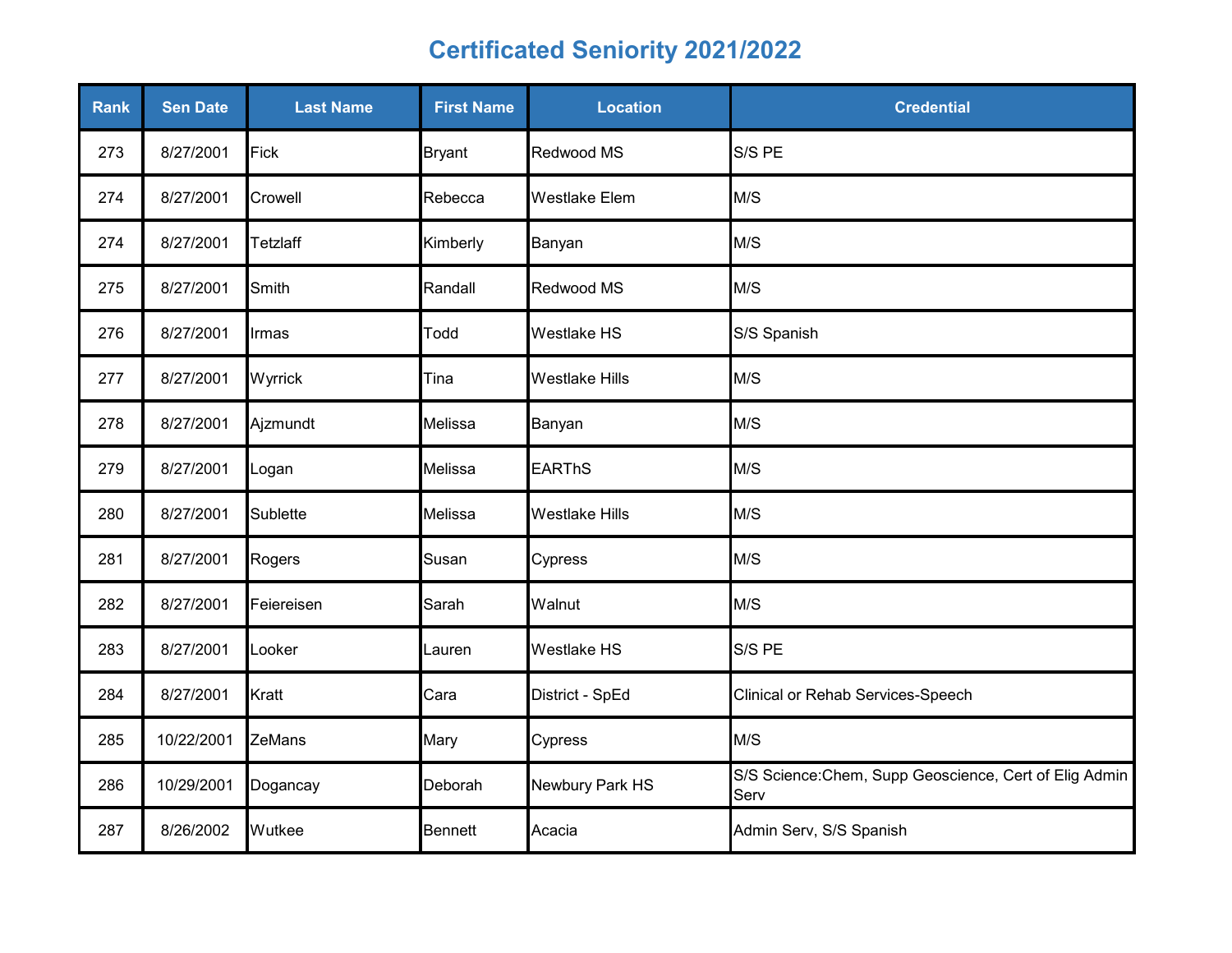| <b>Rank</b> | <b>Sen Date</b> | <b>Last Name</b> | <b>First Name</b> | <b>Location</b>         | <b>Credential</b>                                                           |
|-------------|-----------------|------------------|-------------------|-------------------------|-----------------------------------------------------------------------------|
| 288         | 8/26/2002       | Cooper           | Ashley            | <b>Thousand Oaks HS</b> | S/S Health Sci, Bio Sci, Intro Sci, Cert of Elig Admin Serv                 |
| 289         | 8/26/2002       | <b>Brady</b>     | Penny             | Walnut                  | M/S, Spec Instruc Early Childhood Ed, S/S Music, Cert of<br>Elig Admin Serv |
| 290         | 8/26/2002       | Jacobson         | Dawn              | Redwood MS              | Admin Serv, S/S Foundation Gen Sci, M/S, Intro Math                         |
| 291         | 8/26/2002       | Hanson           | Paul              | Los Cerritos MS         | M/S, Intro Ind Arts, Intro Art                                              |
| 292         | 8/26/2002       | Frohn            | Rhonda            | <b>Thousand Oaks HS</b> | S/S Science: Chem, Intro Sci, Physics                                       |
| 293         | 8/26/2002       | Gemberling       | William           | <b>Thousand Oaks HS</b> | S/S Math, Intro Bus, Acct                                                   |
| 294         | 8/26/2002       | Ashmore          | Shauna            | District/DEC            | Admin Serv, S/S PE                                                          |
| 295         | 8/26/2002       | Flaherty         | Sean              | Newbury Park HS         | S/S English, Spanish                                                        |
| 296         | 8/26/2002       | Martin           | <b>Melissa</b>    | District - SpEd         | S/S PE, APE Specialist                                                      |
| 297         | 8/26/2002       | Amenta           | ∟isa              | Sequoia MS              | M/S, Supp Business                                                          |
| 298         | 8/26/2002       | Caulfield        | Lorena            | Newbury Park HS         | S/S Health Science, Desig Subj CTE Health Sci &<br><b>Medical Tech</b>      |
| 299         | 8/26/2002       | Haver            | <b>Drew</b>       | Sycamore Canyon MS      | M/S, Intro Comp Science                                                     |
| 300         | 8/26/2002       | Svoboda          | Stephen           | Newbury Park HS         | S/S Science: Geosciences, Supp Economics                                    |
| 301         | 8/26/2002       | Taillon          | Kathleen          | Sycamore Canyon         | M/S, Supp Business                                                          |
| 302         | 8/26/2002       | Coull            | Greg              | Newbury Park HS         | Admin Serv, S/S English                                                     |
| 303         | 8/26/2002       | Abraham          | Tracy             | Sycamore Canyon         | M/S, Supp English                                                           |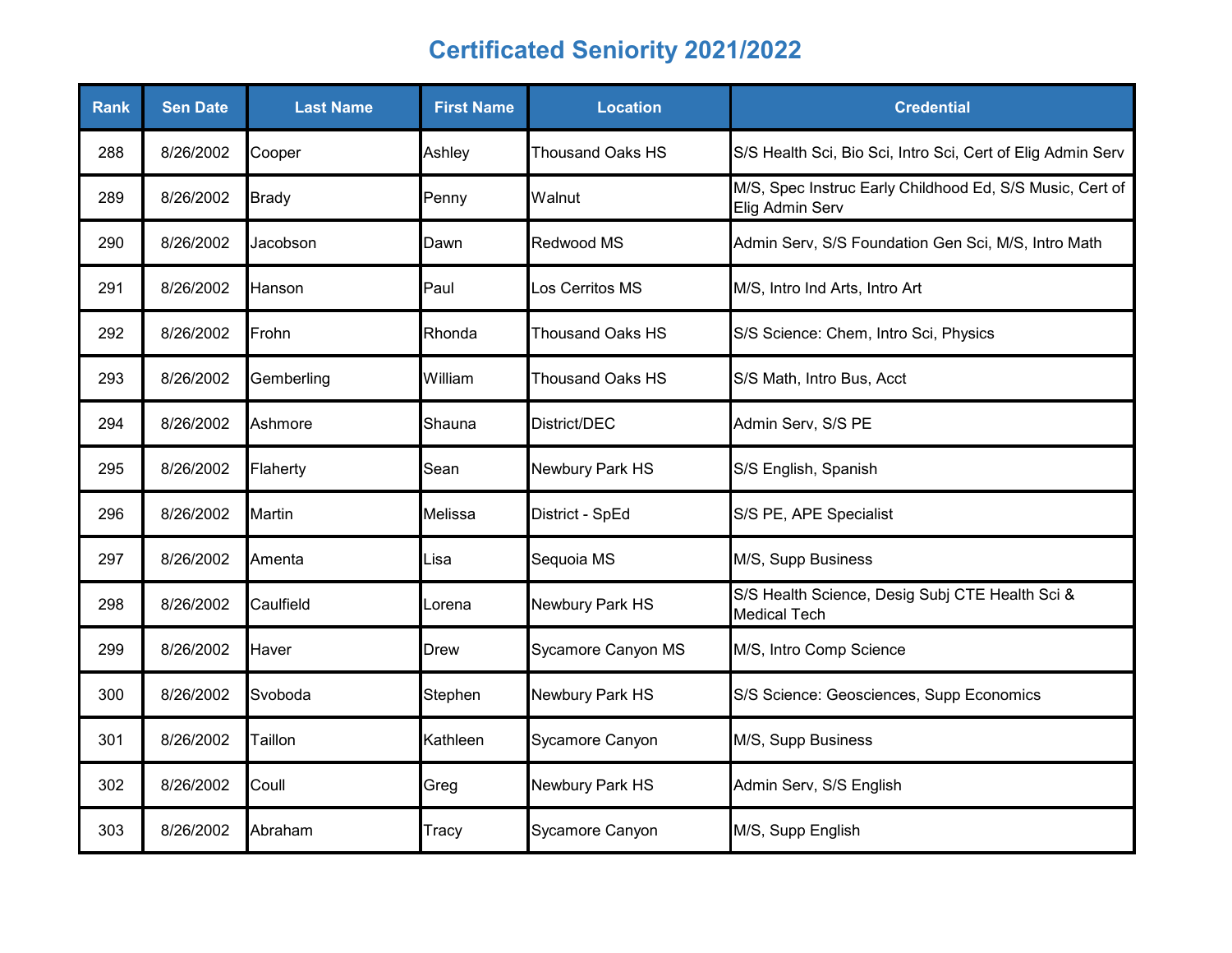| Rank | <b>Sen Date</b> | <b>Last Name</b> | <b>First Name</b> | <b>Location</b>         | <b>Credential</b> |
|------|-----------------|------------------|-------------------|-------------------------|-------------------|
| 304  | 8/26/2002       | Walker           | Kirsten           | District/DEC            | Admin Serv, M/S   |
| 305  | 8/26/2002       | Terndrup         | Katherine         | Colina MS               | M/S, Supp Math    |
| 306  | 8/26/2002       | Gonzalez         | Julio             | <b>Thousand Oaks HS</b> | S/S Spanish       |
| 307  | 8/26/2002       | Shackelford      | Eric              | Westlake HS             | S/S Math          |
| 308  | 8/26/2002       | Marino           | Frank             | Westlake HS             | S/S Soc Sci       |
| 309  | 8/26/2002       | Kay              | Jamie             | Century Academy         | S/S English       |
| 310  | 8/26/2002       | Snibley          | Charlene          | Thousand Oaks HS        | Ed Specialist MM  |
| 311  | 8/26/2002       | Taj              | Shama             | Sycamore Canyon         | M/S               |
| 312  | 8/26/2002       | <b>Beaton</b>    | Diahn             | Weathersfield           | M/S               |
| 313  | 8/26/2002       | Corlew           | Sonia             | Sycamore Canyon MS      | S/S English       |
| 314  | 8/26/2002       | Mertz            | Helen             | Sycamore Canyon         | M/S               |
| 315  | 8/26/2002       | Parker           | Greg              | Cypress                 | M/S               |
| 316  | 8/26/2002       | <b>Barnett</b>   | Clark             | Lang Ranch              | M/S               |
| 317  | 8/26/2002       | Carr             | Elizabeth         | Sycamore Canyon         | M/S               |
| 318  | 8/26/2002       | Calle            | Victoria          | Conejo Elem             | M/S               |
| 319  | 8/26/2002       | Meiron           | Pamela            | Wildwood                | M/S               |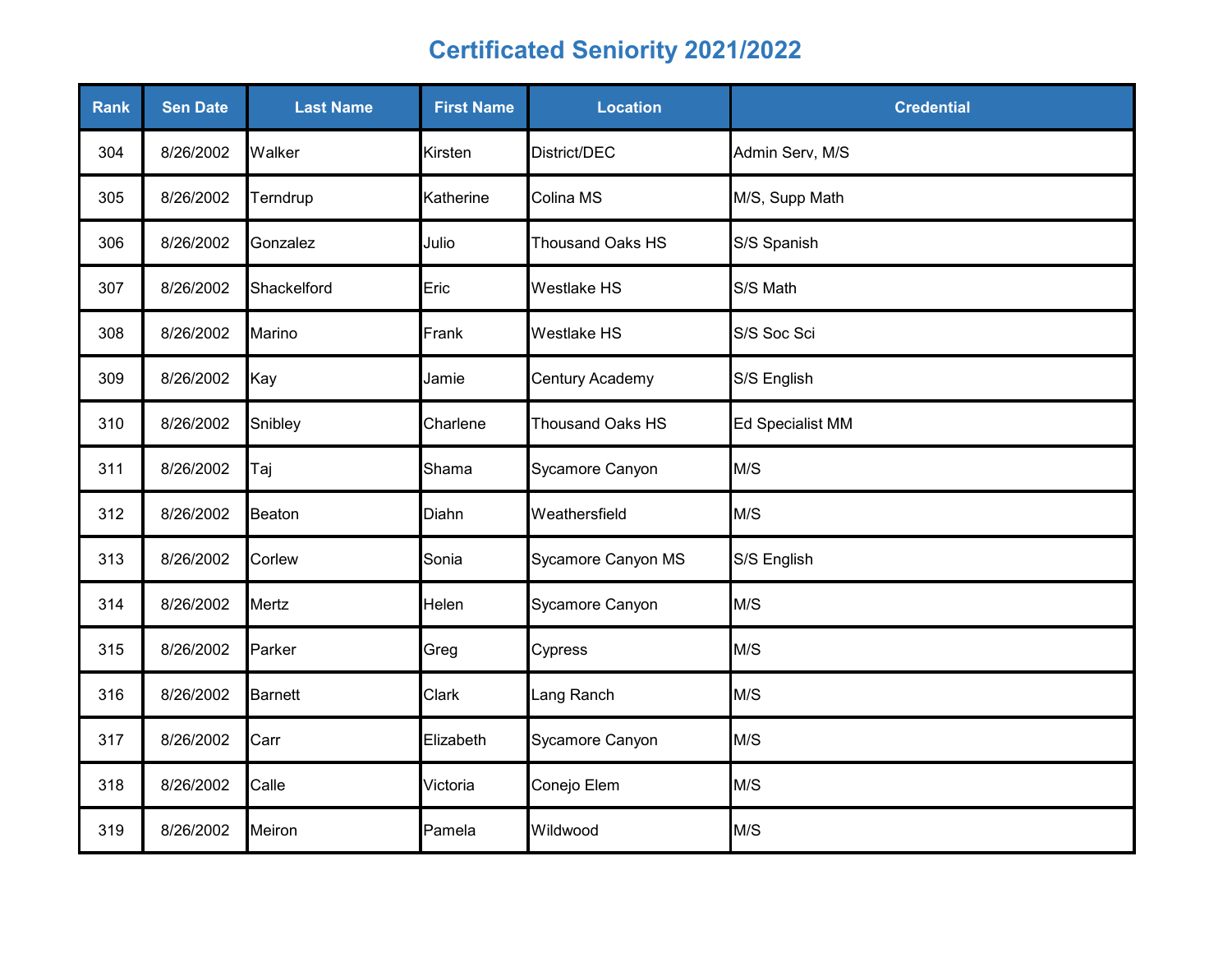| <b>Rank</b> | <b>Sen Date</b> | <b>Last Name</b> | <b>First Name</b> | <b>Location</b>                        | <b>Credential</b>                                                                                                 |
|-------------|-----------------|------------------|-------------------|----------------------------------------|-------------------------------------------------------------------------------------------------------------------|
| 320         | 8/26/2002       | Cummings         | <b>Brian</b>      | <b>Thousand Oaks HS</b>                | S/S English                                                                                                       |
| 321         | 8/26/2002       | Nelson           | Kimberley         | Sycamore Canyon                        | M/S                                                                                                               |
| 322         | 8/26/2002       | Van Voy          | Karen             | DEC - SpEd                             | <b>Clinical or Rehab Services-Speech</b>                                                                          |
| 323         | 9/30/2002       | <b>McBride</b>   | Diana             | Los Cerritos MS                        | S/S Art                                                                                                           |
| 324         | 11/4/2002       | Moes             | Stephen           | Conejo Valley HS                       | S/S English                                                                                                       |
| 325         | 8/25/2003       | Peoples          | Kathryn           | <b>EARThS</b>                          | M/S, Supp Spanish                                                                                                 |
| 326         | 8/25/2003       | Farrell          | Heather           | <b>Thousand Oaks HS</b>                | S/S Science: Geoscience, Science: Bio Sci, Intro Sci,<br>CTE Energy, Environ & Utilities, Cert of Elig Admin Serv |
| 327         | 8/25/2003       | Toomey           | Ronald            | Newbury Park HS                        | S/S Bus, Soc Sci, Supp Home Ec                                                                                    |
| 328         | 8/25/2003       | Young            | Toni              | <b>Thousand Oaks HS</b>                | S/S Science: Bio Sci, Supp Intro Sci                                                                              |
| 329         | 8/25/2003       | Walker           | <b>Brant</b>      | Century Academy SHINE<br>Elementary    | M/S, Cert of Elig Admin Serv                                                                                      |
| 330         | 8/25/2003       | Clifford         | Lanette           | Lang Ranch                             | M/S, Cert of Elig Admin Serv                                                                                      |
| 331         | 8/25/2003       | Vollmer          | Donna             | Wildwood                               | Admin Serv, Ed Specialist MM                                                                                      |
| 332         | 8/25/2003       | <b>Bostic</b>    | Jeffrey           | Sequoia MS                             | M/S, S/S Soc Sci                                                                                                  |
| 333         | 8/25/2003       | Camp             | Katherine         | <b>Westlake Hills</b>                  | M/S, Supp English                                                                                                 |
| 334         | 8/25/2003       | Sweet            | Teri              | Lang Ranch                             | M/S                                                                                                               |
| 335         | 8/25/2003       | Carvalho         | Terin             | Century Academy SHINE<br>Middle School | S/S Spanish                                                                                                       |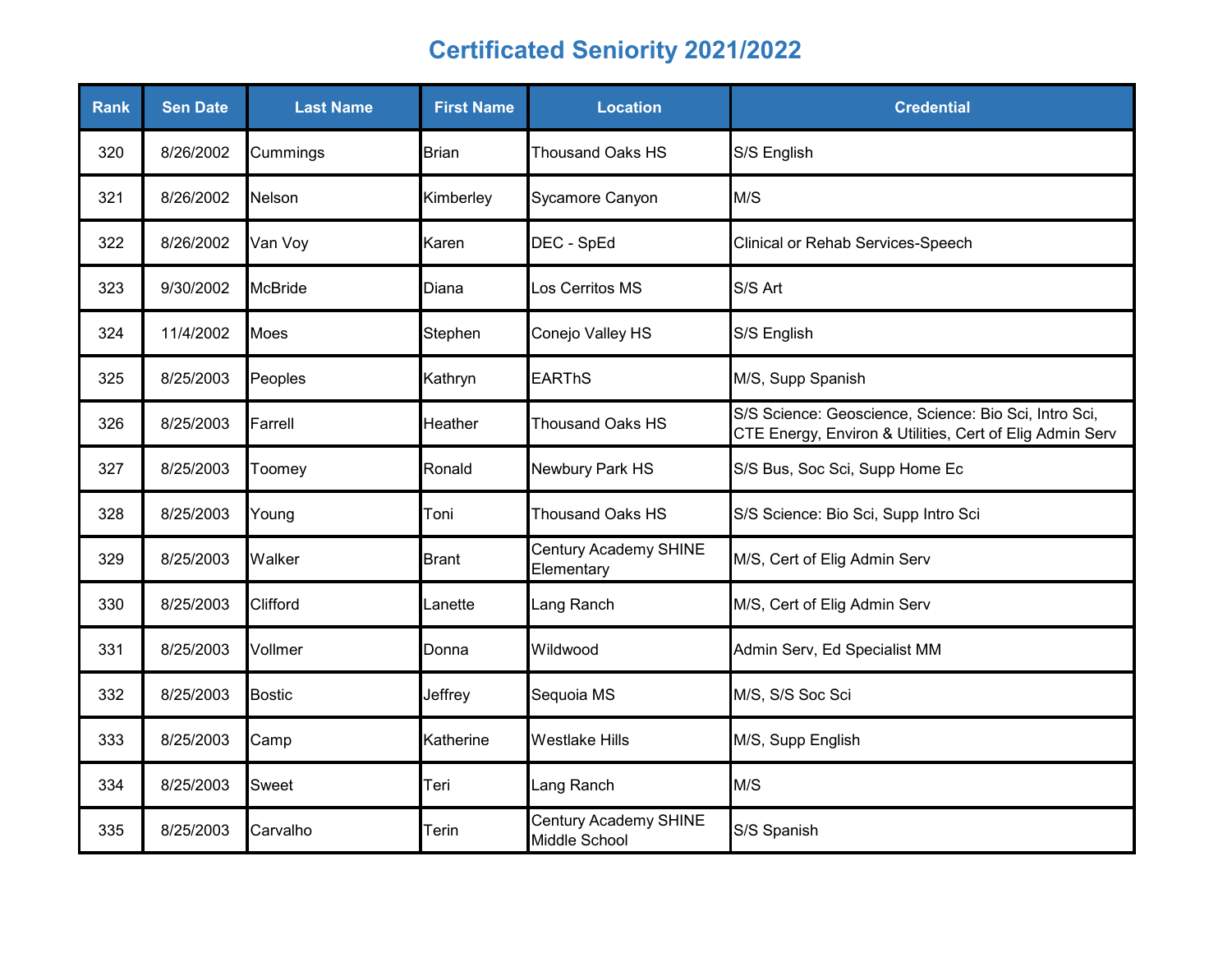| <b>Rank</b> | <b>Sen Date</b> | <b>Last Name</b> | <b>First Name</b> | <b>Location</b>         | <b>Credential</b>       |
|-------------|-----------------|------------------|-------------------|-------------------------|-------------------------|
| 336         | 8/25/2003       | Culpepper        | William           | <b>Westlake HS</b>      | S/S Soc Sci             |
| 337         | 8/25/2003       | Simpson          | Colette           | <b>Westlake HS</b>      | Ed Specialist MM        |
| 338         | 8/25/2003       | Sargent          | John              | Newbury Park HS         | S/S Music               |
| 339         | 8/25/2003       | Gomez            | Jennifer          | Sycamore Canyon         | M/S                     |
| 340         | 8/25/2003       | Sarena           | Joshua            | <b>Westlake Elem</b>    | M/S                     |
| 341         | 8/25/2003       | Hernandez        | Jesse             | Thousand Oaks HS        | S/S Foundation Math     |
| 342         | 8/25/2003       | Coull            | Tiffani           | Newbury Park HS         | S/S Soc Sci             |
| 343         | 8/25/2003       | Janton           | Kate              | Sycamore Canyon         | M/S                     |
| 344         | 8/25/2003       | Anthony          | Lisa              | Sycamore Canyon         | M/S                     |
| 345         | 8/25/2003       | <b>Brown</b>     | Devin             | <b>Thousand Oaks HS</b> | <b>Ed Specialist MM</b> |
| 346         | 8/25/2003       | Axelrod-Ngo      | Lori              | Post-Secondary - SpEd   | <b>Ed Specialist MS</b> |
| 347         | 8/25/2003       | Swanson          | Ryan              | <b>Westlake Elem</b>    | M/S                     |
| 348         | 8/25/2003       | Konantz          | Kristi            | Sycamore Canyon         | M/S                     |
| 349         | 8/25/2003       | Hise             | Marcella          | Sycamore Canyon         | M/S                     |
| 350         | 8/25/2003       | Cain             | Lisa              | Lang Ranch              | M/S                     |
| 351         | 8/25/2003       | Benton           | Chris             | Redwood MS              | S/S Math                |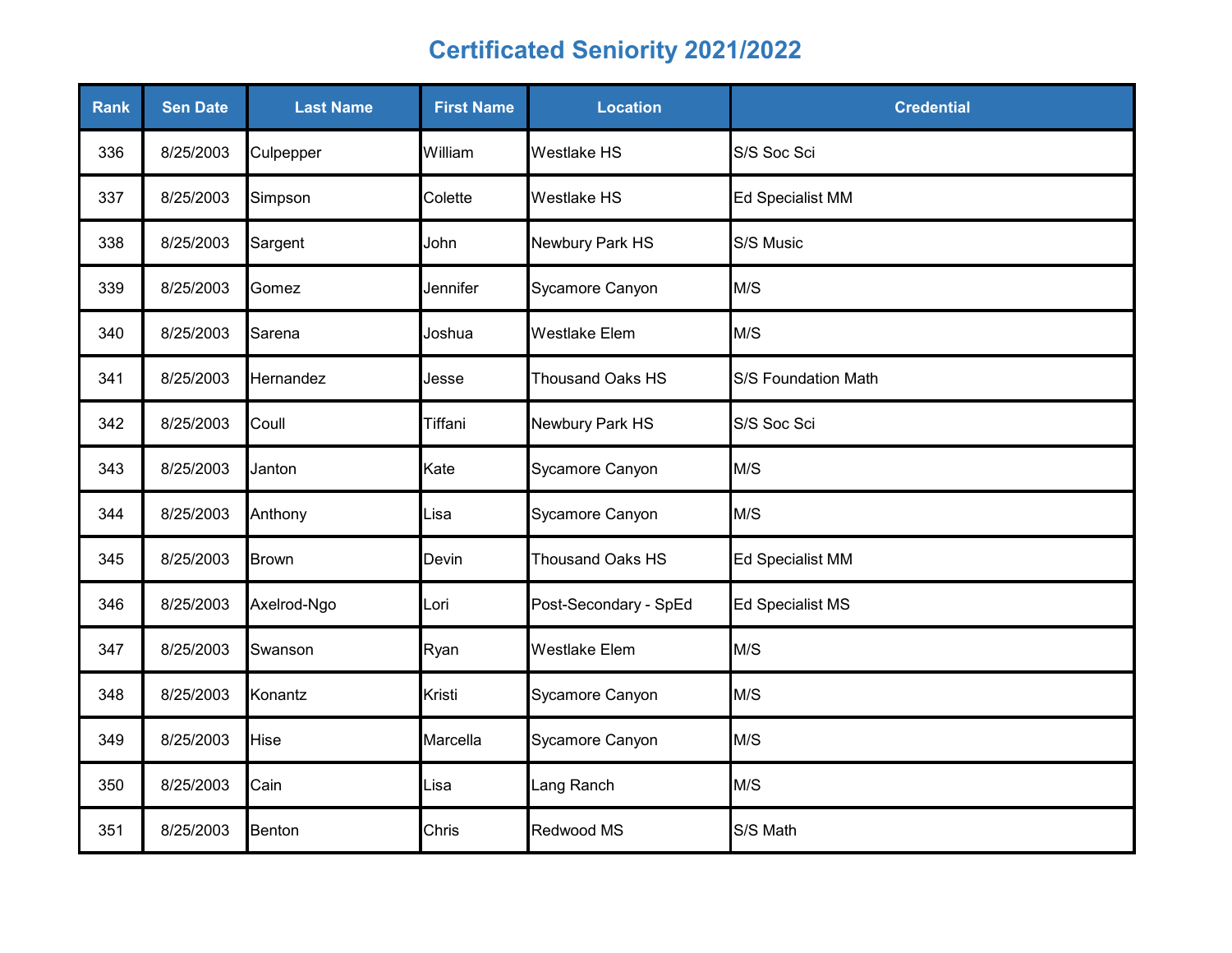| <b>Rank</b> | <b>Sen Date</b> | <b>Last Name</b>   | <b>First Name</b> | <b>Location</b>                     | <b>Credential</b>                                                          |
|-------------|-----------------|--------------------|-------------------|-------------------------------------|----------------------------------------------------------------------------|
| 352         | 8/25/2003       | Jurado             | Mia               | <b>Westlake Hills</b>               | M/S                                                                        |
| 353         | 8/26/2003       | Marvin             | Jenifer           | <b>Westlake Elem</b>                | M/S, S/S Health Science                                                    |
| 354         | 9/22/2003       | <b>McDermott</b>   | Laura             | Century Academy SHINE<br>Elementary | M/S                                                                        |
| 355         | 9/25/2003       | Bernstein          | Michael           | Sequoia MS                          | S/S PE                                                                     |
| 356         | 8/30/2004       | Suter              | Jayna             | District/DEC                        | S/S Math, CTE, Info Tech, Child Dev & Fam Serv, Cert of<br>Elig Admin Serv |
| 357         | 8/30/2004       | Fausset            | Makalah           | Sequoia MS                          | M/S, Supp English, Soc Sci                                                 |
| 358         | 8/30/2004       | <b>Rollins</b>     | Audrey            | <b>Westlake HS</b>                  | S/S, Spanish, Intro English, Cert of Elig Admin Serv                       |
| 359         | 8/30/2004       | <b>Budy</b>        | Kimberly          | Los Cerritos MS                     | M/S, Supp Art, S/S Foundation Gen Sci                                      |
| 360         | 8/30/2004       | <b>Dritz Adams</b> | Carly             | Newbury Park HS                     | S/S, English, Supp Psychology; Admin Serv                                  |
| 361         | 8/30/2004       | James              | <b>Kristine</b>   | Wildwood                            | M/S, Supp Bus, SPTM 5-8                                                    |
| 362         | 8/30/2004       | Baum               | Lynn              | Newbury Park HS                     | M/S, S/S PE, Health Science                                                |
| 363         | 8/30/2004       | <b>Hollins</b>     | Katrina           | Sycamore Canyon                     | M/S, Supp Business                                                         |
| 364         | 8/30/2004       | Rudas              | Melanie           | <b>Westlake Hills</b>               | M/S, PPS School Counseling                                                 |
| 365         | 8/30/2004       | Pewe               | Laura             | <b>EARThS</b>                       | M/S, Cert of Elig Admin Serv                                               |
| 366         | 8/30/2004       | Hernandez          | Erin              | Sycamore Canyon                     | M/S, S/S Soc Sci                                                           |
| 367         | 8/30/2004       | <b>Tabbal</b>      | Rebecca           | <b>Westlake HS</b>                  | S/S Math, PE                                                               |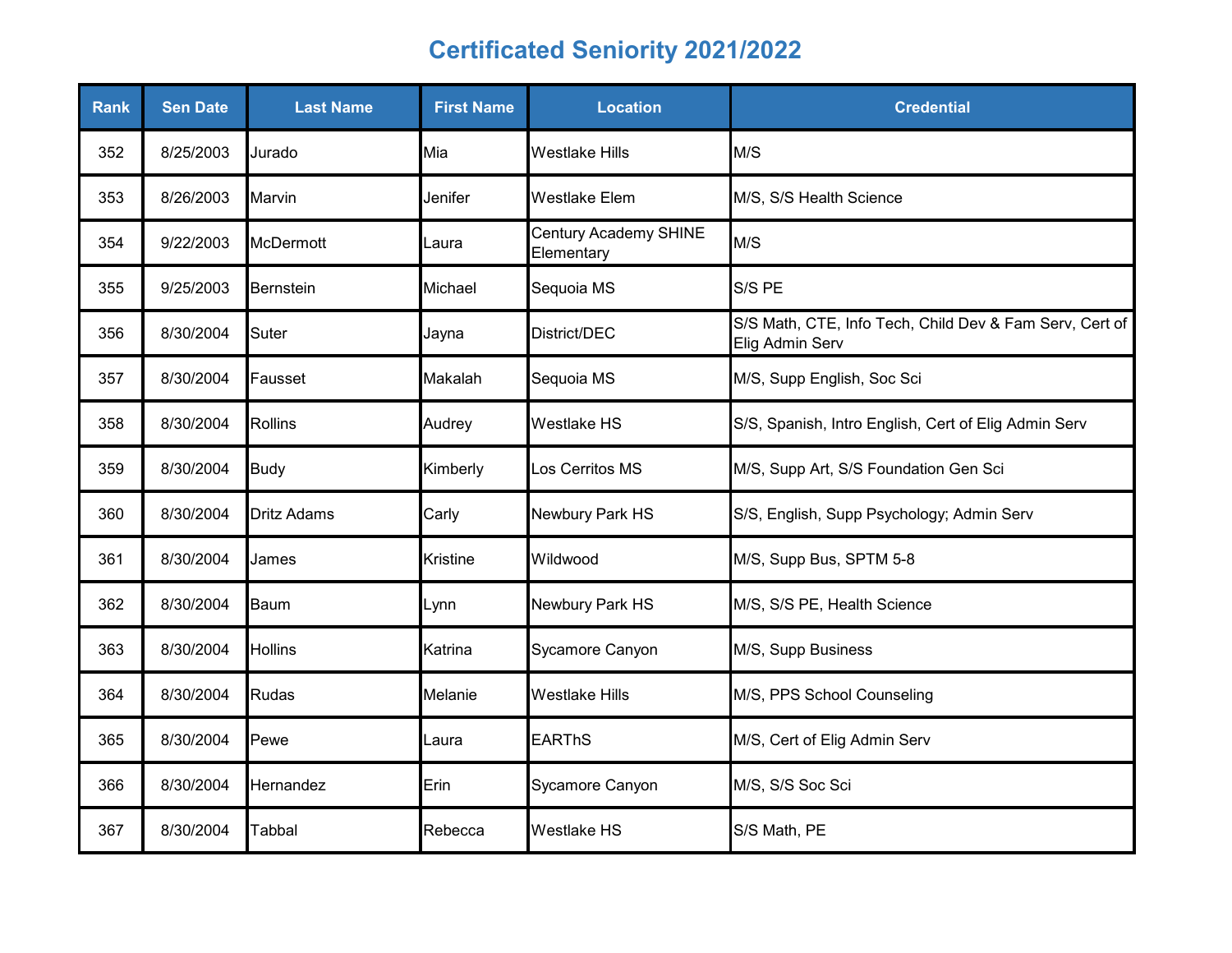| <b>Rank</b> | <b>Sen Date</b> | <b>Last Name</b> | <b>First Name</b> | <b>Location</b>    | <b>Credential</b>                |
|-------------|-----------------|------------------|-------------------|--------------------|----------------------------------|
| 368         | 8/30/2004       | Kazen            | Theresa           | Sycamore Canyon    | M/S, Supp Math                   |
| 369         | 8/30/2004       | Gonzales         | Krista            | <b>EARThS</b>      | M/S, Cert of Elig Admin Serv     |
| 370         | 8/30/2004       | Young            | Malinda           | Sycamore Canyon MS | M/S, Supp Math                   |
| 371         | 8/30/2004       | Darden           | Colleen           | <b>Westlake HS</b> | S/S French, Spanish              |
| 372         | 8/30/2004       | Lea              | Rebecca           | Sycamore Canyon MS | M/S, Supp Math                   |
| 373         | 8/30/2004       | Tubb             | Tracy             | Sycamore Canyon    | M/S, Reading Cert                |
| 374         | 8/30/2004       | Grider           | <b>Mark</b>       | Sequoia MS         | S/S PE, Health Science           |
| 375         | 8/30/2004       | <b>Merziotis</b> | Erica             | Maple              | M/S; Ed Specialist MS            |
| 376         | 8/30/2004       | Nigro            | Joseph            | <b>Westlake HS</b> | S/S English, Soc Sci             |
| 377         | 8/30/2004       | Graham           | Casey             | Newbury Park HS    | S/S Soc Sci, CTE: Public Service |
| 378         | 8/30/2004       | Hagan            | Natalie           | Sycamore Canyon    | M/S, Reading Cert                |
| 379         | 8/30/2004       | Giles            | Michael           | Newbury Park HS    | S/S PE, Health Science           |
| 380         | 8/30/2004       | <b>Branham</b>   | Jason             | <b>Westlake HS</b> | Admin Serv, S/S Math             |
| 381         | 8/30/2004       | Middleton        | Susanna           | Redwood MS         | Ed Specialist MM/MS              |
| 382         | 8/30/2004       | Gleason          | Lisa              | Sequoia MS         | M/S, Supp English                |
| 383         | 8/30/2004       | <b>Hudes</b>     | Romana            | <b>EARThS</b>      | M/S, Supp English                |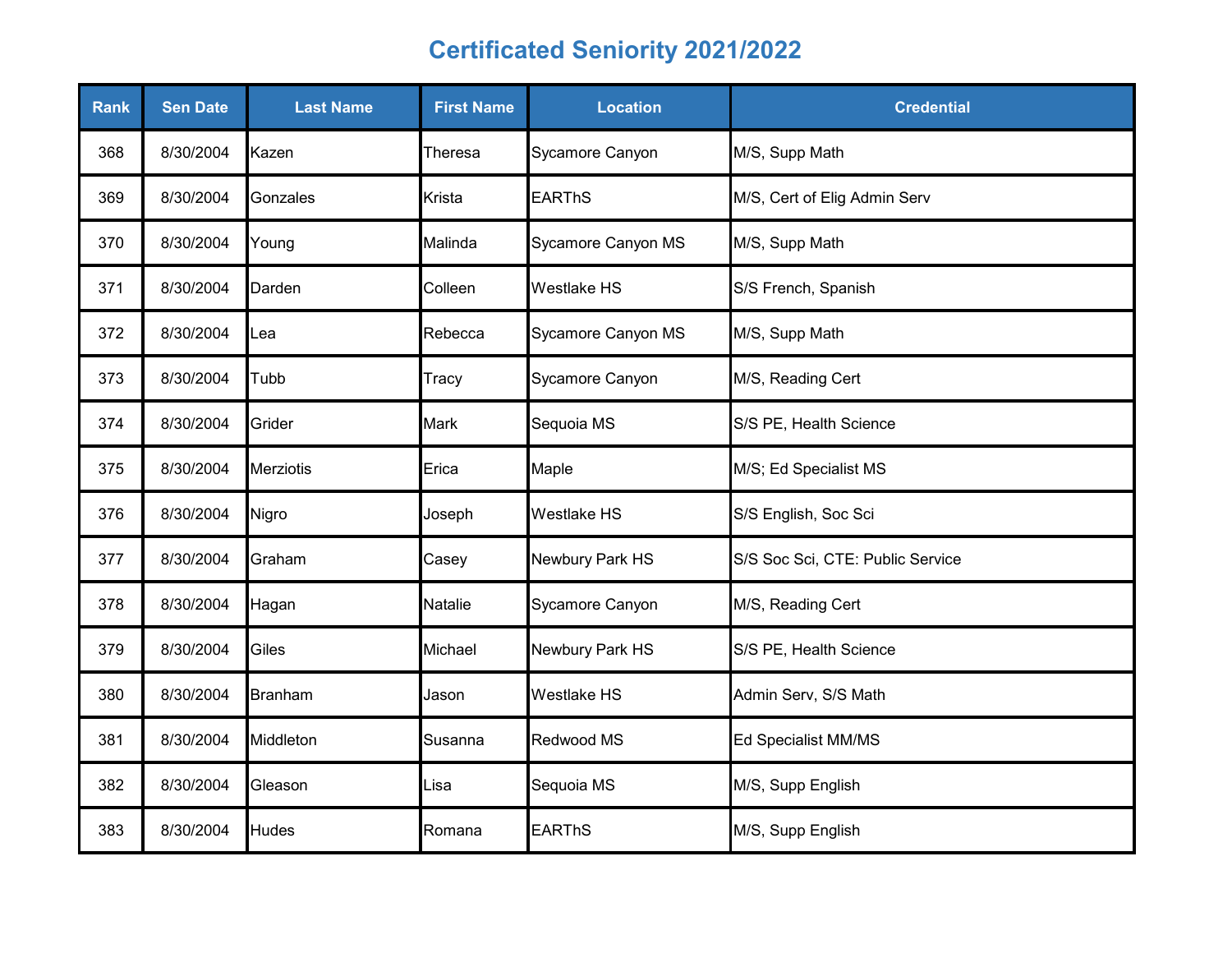| Rank | <b>Sen Date</b> | <b>Last Name</b> | <b>First Name</b> | <b>Location</b>         | <b>Credential</b> |
|------|-----------------|------------------|-------------------|-------------------------|-------------------|
| 384  | 8/30/2004       | Kittinger        | Tami              | Sequoia MS              | Ed Specialist MM  |
| 385  | 8/30/2004       | Baron            | Laurie            | Sycamore Canyon         | M/S               |
| 386  | 8/30/2004       | MacDonald        | Kelly             | Acacia                  | M/S               |
| 387  | 8/30/2004       | Morehead         | Tracy             | Wildwood                | M/S               |
| 388  | 8/30/2004       | Pennock          | David             | Conejo Valley HS        | S/S Math          |
| 389  | 8/30/2004       | Rosebaugh        | Jason             | Conejo Valley HS        | Ed Specialist MM  |
| 390  | 8/30/2004       | Davis-Lowe       | Karen             | <b>Thousand Oaks HS</b> | S/S Math          |
| 391  | 8/30/2004       | Raaf             | Jill              | Weathersfield           | M/S               |
| 392  | 8/30/2004       | Thomson          | Nancy             | Sycamore Canyon         | M/S               |
| 393  | 8/30/2004       | Sakuma           | Graig             | Newbury Park HS         | S/S PE            |
| 394  | 8/30/2004       | Young            | ∟aura             | Los Cerritos MS         | M/S               |
| 395  | 8/30/2004       | Rowlett          | Sandra            | <b>Westlake Hills</b>   | M/S               |
| 396  | 8/30/2004       | Geisler          | Ryan              | Thousand Oaks HS        | S/S Soc Sci       |
| 397  | 8/30/2004       | <b>Burke</b>     | Sherrie           | <b>Westlake Hills</b>   | M/S               |
| 398  | 8/30/2004       | Carolan          | Joshua            | Los Cerritos MS         | S/S Soc Sci       |
| 399  | 8/30/2004       | Scott            | Stephenie         | Weathersfield           | M/S               |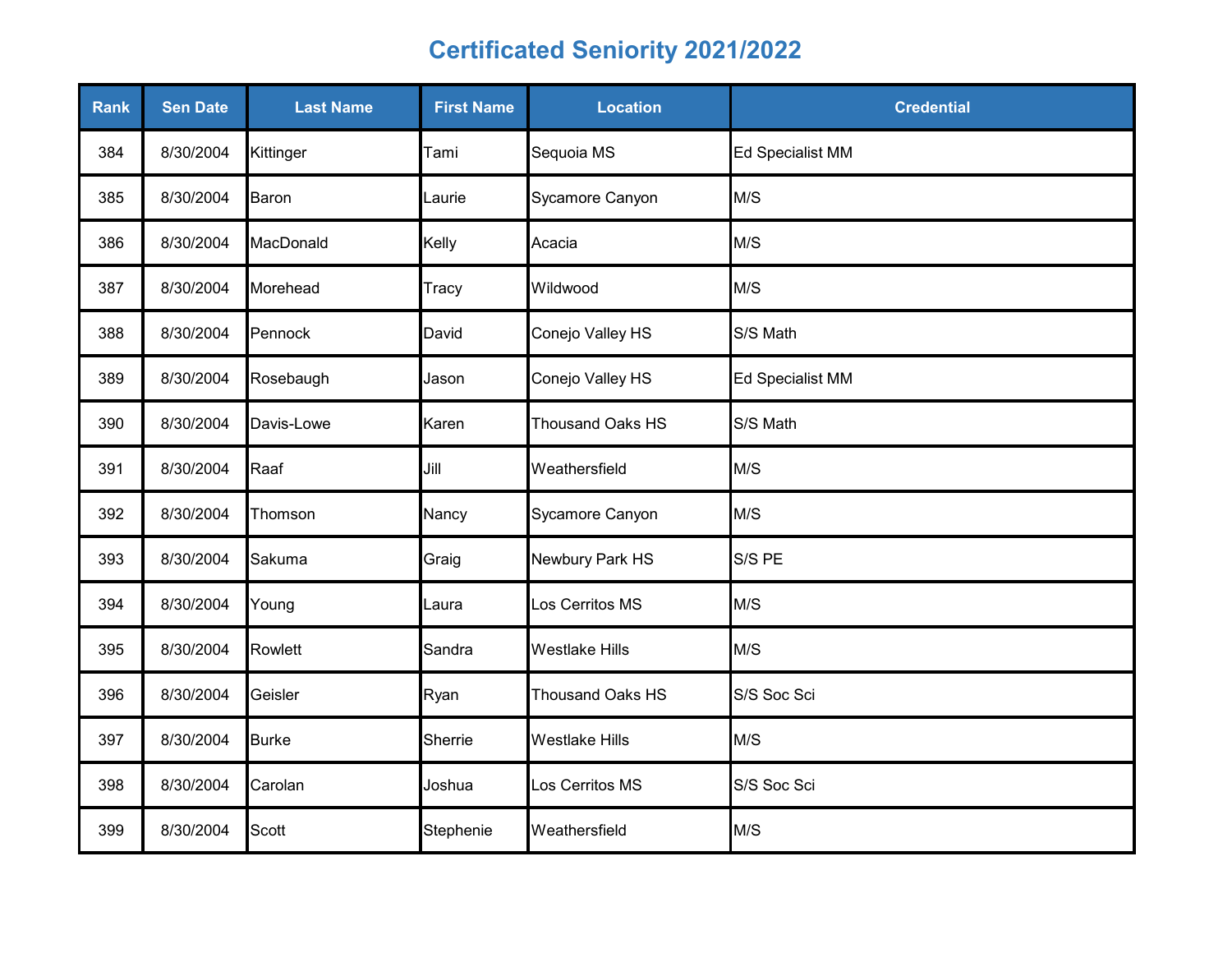| <b>Rank</b> | <b>Sen Date</b> | <b>Last Name</b> | <b>First Name</b> | <b>Location</b>      | <b>Credential</b>                                                                      |
|-------------|-----------------|------------------|-------------------|----------------------|----------------------------------------------------------------------------------------|
| 400         | 8/30/2004       | Haile            | Megan             | Walnut               | M/S                                                                                    |
| 401         | 8/30/2004       | Swanson          | Karen             | <b>Westlake Elem</b> | M/S                                                                                    |
| 402         | 8/30/2004       | Forte            | Susan             | Banyan               | M/S                                                                                    |
| 403         | 8/30/2004       | <b>Riss</b>      | JoAnne            | Wildwood             | M/S                                                                                    |
| 404         | 8/30/2004       | Wilson           | Kristen           | Cypress              | M/S                                                                                    |
| 405         | 8/30/2004       | Dane             | Jocelyn           | Wildwood             | M/S                                                                                    |
| 406         | 8/30/2004       | Shargel          | Lori              | Ladera               | M/S                                                                                    |
| 407         | 11/2/2004       | Kardum           | Erin              | Weathersfield        | M/S                                                                                    |
| 408         | 7/1/2005        | DiDomizio        | Karla             | Sequoia MS           | Admin Serv, PPS School Counseling                                                      |
| 409         | 7/1/2005        | Nedwick          | Lesley            | Newbury Park HS      | PPS School Counseling & SCWA: School Child Welfare<br>Attendance Auth                  |
| 410         | 8/29/2005       | <b>Bradshaw</b>  | Patricia          | Lang Ranch           | M/S, Cert of Elig Admin Serv                                                           |
| 411         | 8/29/2005       | Stockton         | Courtney          | <b>District</b>      | Ed Specialist MM, S/S PE, Health Sci, Science:<br>Geosciences, Cert of Elig Admin Serv |
| 412         | 8/29/2005       | Wall             | Aileen            | Walnut               | Admin Serv, M/S, Supp Civics/Gov, S/S English                                          |
| 413         | 8/29/2005       | Guerin           | <b>Nicholas</b>   | Newbury Park HS      | S/S English, PPS School Counseling, CTE: ECDF                                          |
| 414         | 8/29/2005       | Alvarez          | Anne              | Newbury Park HS      | Spec Instruc LH, SH, M/S                                                               |
| 415         | 8/29/2005       | Mekari           | Seana             | Newbury Park HS      | M/S, S/S English, Cert of Elig Admin Serv                                              |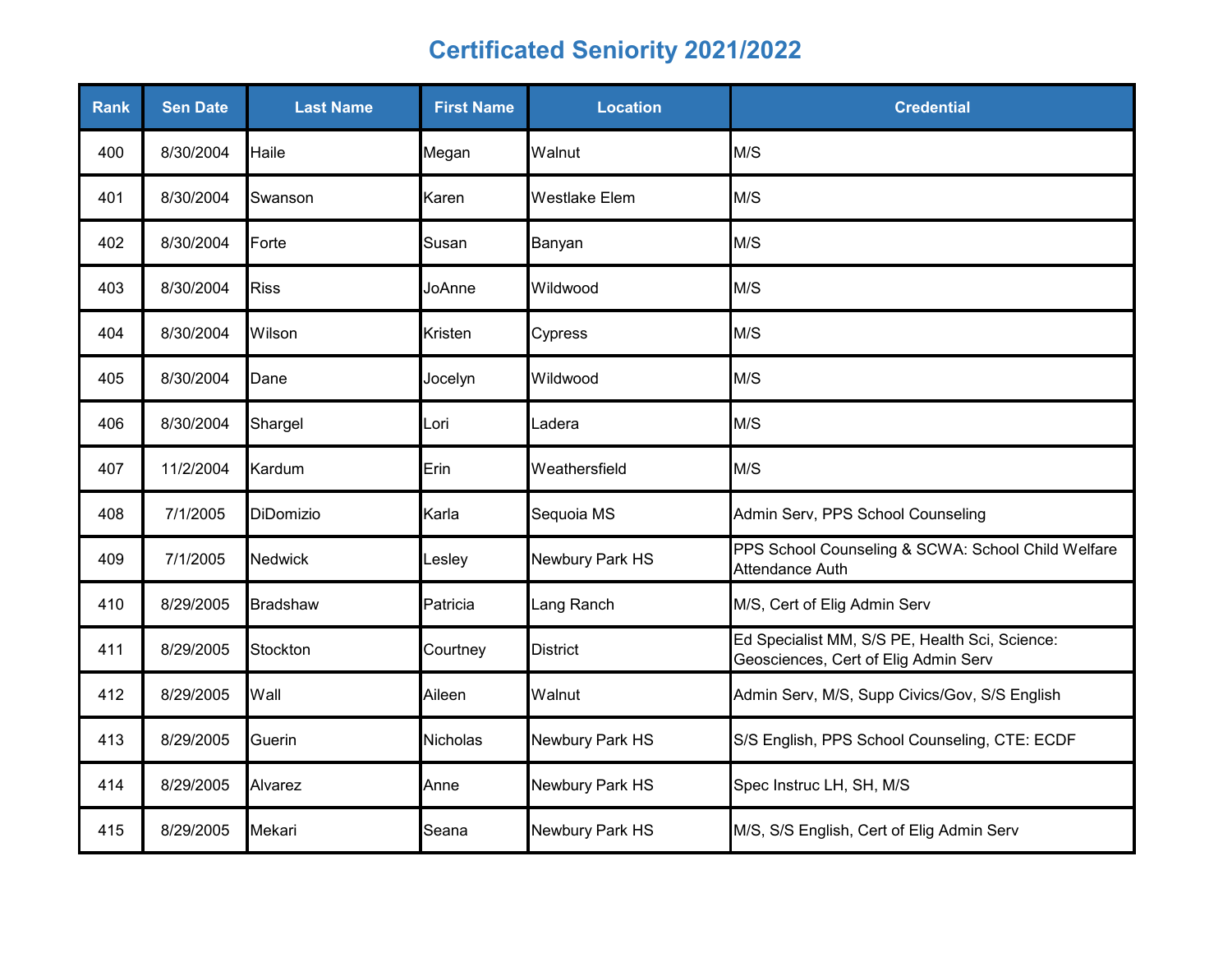| <b>Rank</b> | <b>Sen Date</b> | <b>Last Name</b> | <b>First Name</b> | <b>Location</b>                        | <b>Credential</b>                          |
|-------------|-----------------|------------------|-------------------|----------------------------------------|--------------------------------------------|
| 416         | 8/29/2005       | Farrell          | <b>Brian</b>      | Colina MS                              | M/S, S/S PE, Health Science                |
| 417         | 8/29/2005       | Mandell          | Gina              | District - Induction                   | M/S, Supp English, Cert of Elig Admin Serv |
| 418         | 8/29/2005       | Wade             | Cynthia           | Newbury Park HS                        | S/S Spanish, History                       |
| 419         | 8/29/2005       | <b>Barker</b>    | Barbara           | Sycamore Canyon MS                     | S/S PE, Intro Math                         |
| 420         | 8/29/2005       | Weingarden       | Michael           | Newbury Park HS                        | S/S Physics (Spec), Math                   |
| 421         | 8/29/2005       | Moore            | Eileen            | <b>Thousand Oaks HS</b>                | S/S English, Spanish                       |
| 422         | 8/29/2005       | Bowen            | <b>Mark</b>       | Sycamore Canyon MS                     | M/S, Cert of Elig Admin Serv               |
| 423         | 8/29/2005       | St. John         | Suzie             | <b>EARThS</b>                          | Ed Specialist MM, Cert of Elig Admin Serv  |
| 424         | 8/29/2005       | Krukowski        | Kira              | Century Academy SHINE<br>Elementary    | M/S, Supp Spanish                          |
| 425         | 8/29/2005       | Welch            | Kelly             | Sequoia MS                             | S/S Soc Sci, Admin Serv                    |
| 426         | 8/29/2005       | Fong             | Richard           | <b>Westlake HS</b>                     | S/S Health Science, PE                     |
| 427         | 8/29/2005       | Clark            | Trisha            | Sequoia MS                             | M/S, Supp English                          |
| 428         | 8/29/2005       | MacDonald        | Douglas           | Lang Ranch                             | M/S, Intro Soc Sci Auth                    |
| 429         | 8/29/2005       | Tash             | <b>Brian</b>      | DEC - Middle School & Prof<br>Learning | M/S                                        |
| 430         | 8/29/2005       | Moch             | Jonathan          | Sycamore Canyon MS                     | S/S Soc Sci                                |
| 431         | 8/29/2005       | Martinez-Galvan  | Sandra            | <b>Thousand Oaks HS</b>                | S/S Spanish                                |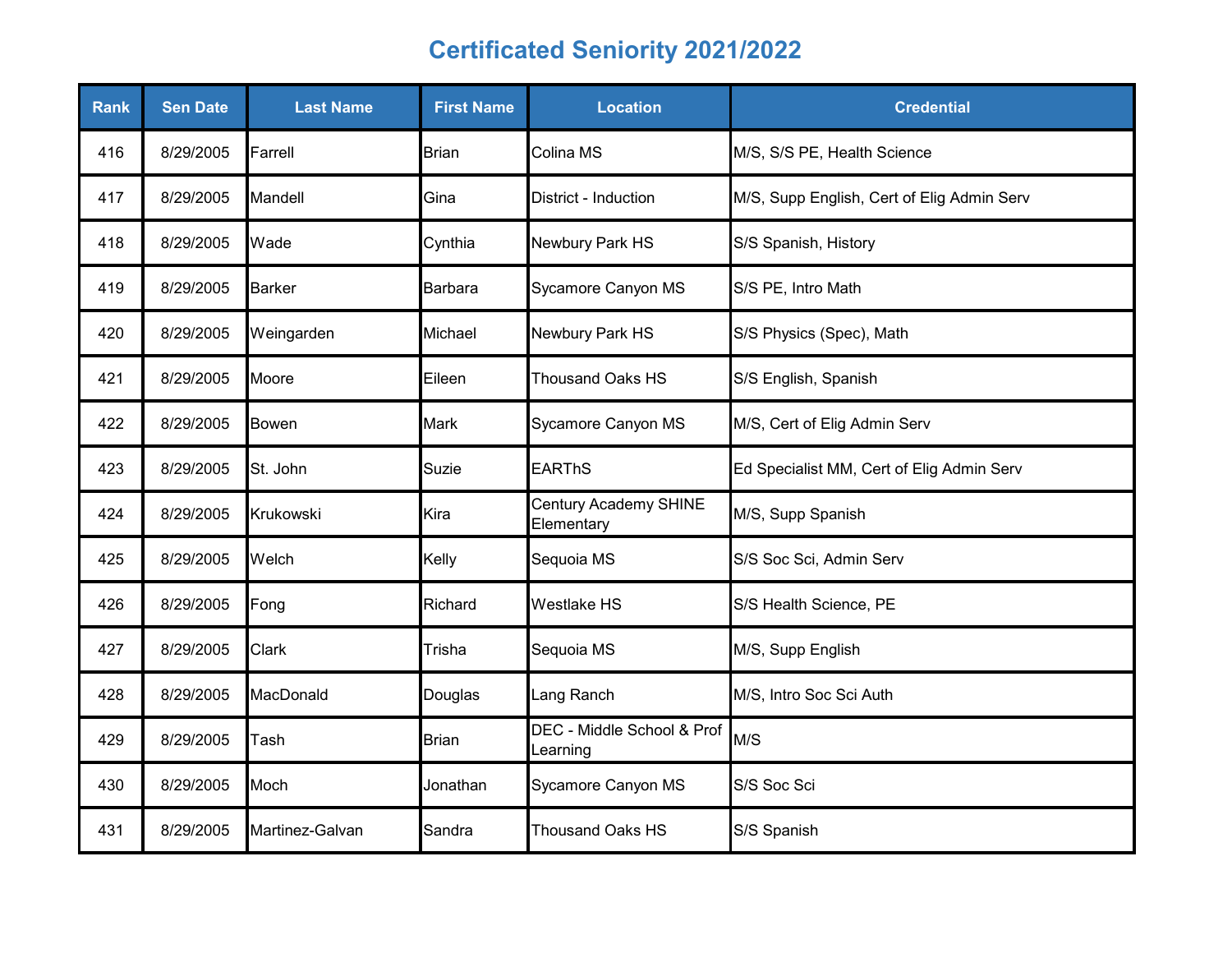| <b>Rank</b> | <b>Sen Date</b> | <b>Last Name</b> | <b>First Name</b> | <b>Location</b>         | <b>Credential</b>                                                 |
|-------------|-----------------|------------------|-------------------|-------------------------|-------------------------------------------------------------------|
| 432         | 8/29/2005       | Marien           | Heather           | Los Cerritos MS         | M/S                                                               |
| 433         | 8/29/2005       | Grano            | <b>SuGen</b>      | <b>Thousand Oaks HS</b> | S/S, Math                                                         |
| 434         | 8/29/2005       | Custodio         | Kelsey            | Colina MS               | S/S, Math                                                         |
| 435         | 8/29/2005       | Scott            | Chad              | <b>Westlake HS</b>      | S/S Math                                                          |
| 436         | 8/29/2005       | Dawson           | Theresa           | <b>Thousand Oaks HS</b> | S/S ASL                                                           |
| 437         | 8/29/2005       | <b>Bradley</b>   | Richard           | Newbury Park HS         | S/S Soc Sci                                                       |
| 438         | 8/29/2005       | Magnante         | Jill              | Newbury Park HS         | S/S English                                                       |
| 439         | 8/29/2005       | Calce            | Hilary            | Wildwood                | M/S                                                               |
| 440         | 8/29/2005       | Abrams           | Kelly             | <b>Thousand Oaks HS</b> | S/S English                                                       |
| 441         | 9/19/2005       | Ayers            | Jamie             | Walnut                  | M/S                                                               |
| 442         | 9/20/2005       | Wall             | Nicole            | Colina MS               | M/S, Supp English, S/S Art                                        |
| 443         | 8/28/2006       | Rudas            | Diane             | Westlake HS             | S/S Spanish, M/S                                                  |
| 444         | 8/28/2006       | Hague            | Janice            | Los Cerritos MS         | M/S, Supp Music, English, Literature, Eng Comp                    |
| 445         | 8/28/2006       | Wright           | Maya              | Newbury Park HS         | S/S Science: Chem, Geosciences, Physics, Supp Math                |
| 446         | 8/28/2006       | Wogksch          | Katie             | Sequoia MS              | M/S, Supp English, S/S Foundation Math; Foundation<br>Gen Science |
| 447         | 8/28/2006       | Solomon          | Janeen            | Acacia                  | Spec Intruc SH, M/S, Supp English, Supp Soc Sci                   |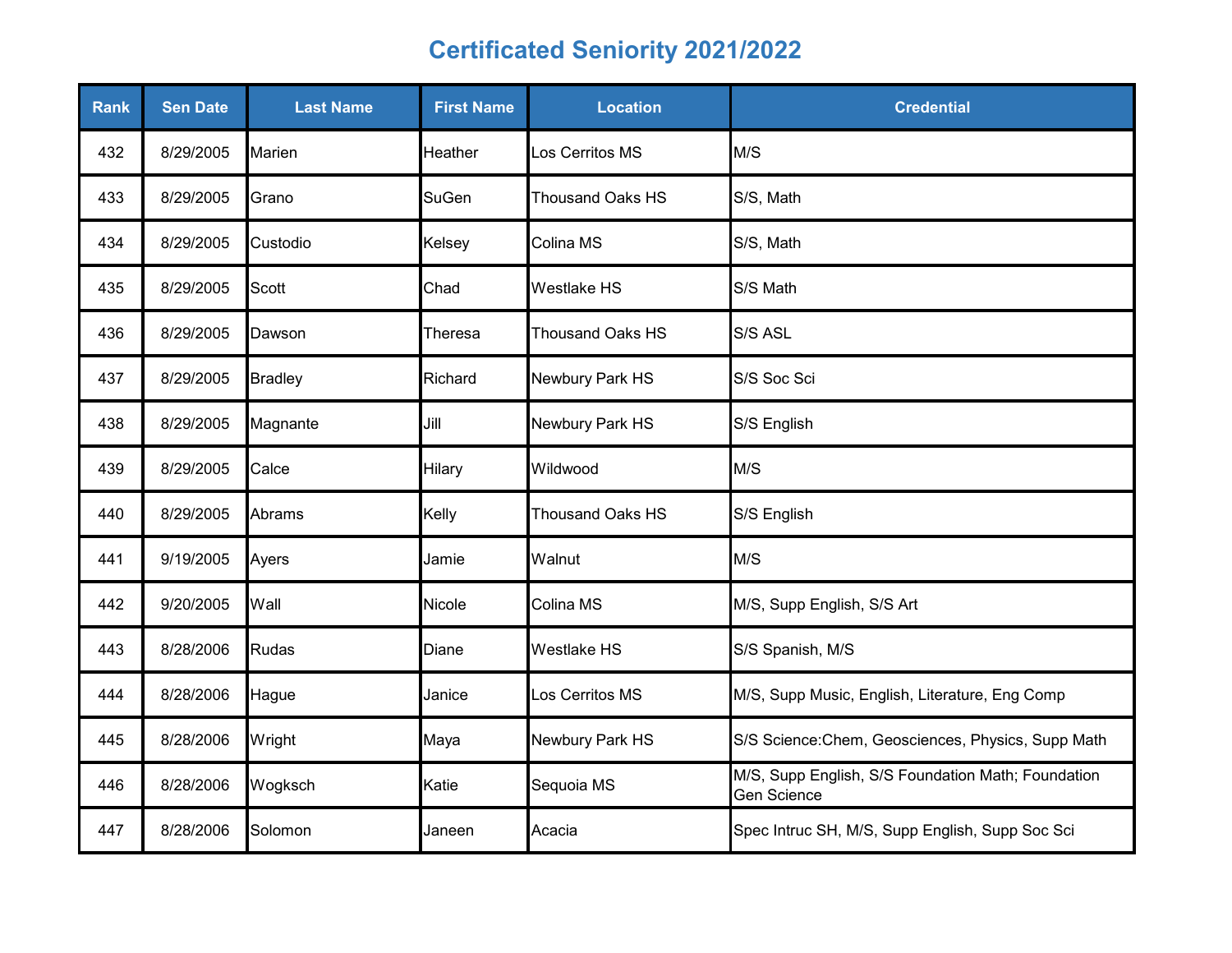| <b>Rank</b> | <b>Sen Date</b> | <b>Last Name</b> | <b>First Name</b> | <b>Location</b>                   | <b>Credential</b>                                          |
|-------------|-----------------|------------------|-------------------|-----------------------------------|------------------------------------------------------------|
| 448         | 8/28/2006       | Keener           | Kristina          | Newbury Park HS                   | Admin Serv, S/S Science: Bio Sci, PPS School<br>Counseling |
| 449         | 8/28/2006       | Snow             | Zachary           | Redwood MS                        | S/S English; Supp Soc Sci, Supp Art History                |
| 450         | 8/28/2006       | Blanco-Goodcase  | Linda             | District - Induction              | Spec Instruc LH, M/S, Resource Specialist Auth             |
| 451         | 8/28/2006       | MacDonald        | Sean              | Conejo Valley HS                  | M/S, Ed Specialist MM, Admin Serv                          |
| 452         | 8/28/2006       | Lemieux          | Lucia             | Newbury Park HS                   | M/S, S/S English, CTE Arts Media & Entertainment           |
| 453         | 8/28/2006       | Pletcher         | Leticia           | <b>EARThS</b>                     | M/S, S/S Science: Bio Sci, Foundation Gen Sci              |
| 454         | 8/28/2006       | Stillwagon       | Erin              | Newbury Park HS                   | S/S Science: Bio Sci, Chem, Intro Sci                      |
| 455         | 8/28/2006       | Van Uden         | Pamela            | Los Cerritos MS                   | Ed Specialist MM, M/S                                      |
| 456         | 8/28/2006       | <b>Berman</b>    | Melanie           | <b>Westlake Elem</b>              | M/S, Cert of Elig Admin Serv                               |
| 457         | 8/28/2006       | Boyd             | Jennifer          | Westlake HS                       | S/S Science: Bio Sci, Chem                                 |
| 458         | 8/28/2006       | <b>Sipes</b>     | Stephen           | Banyan                            | M/S, Supp Business                                         |
| 459         | 8/28/2006       | Sampson Safian   | <b>Brenda</b>     | Post-Secondary - SpEd             | Ed Specialist MS, M/S                                      |
| 460         | 8/28/2006       | Hocutt           | Catherine         | Glenwood                          | M/S                                                        |
| 461         | 8/28/2006       | Otey             | Joanna            | <b>Thousand Oaks HS</b>           | S/S English                                                |
| 462         | 8/28/2006       | Peter            | Brian             | DEC - High School &<br>Assessment | S/S Music                                                  |
| 463         | 8/28/2006       | <b>Atkins</b>    | Erin              | Lang Ranch                        | M/S                                                        |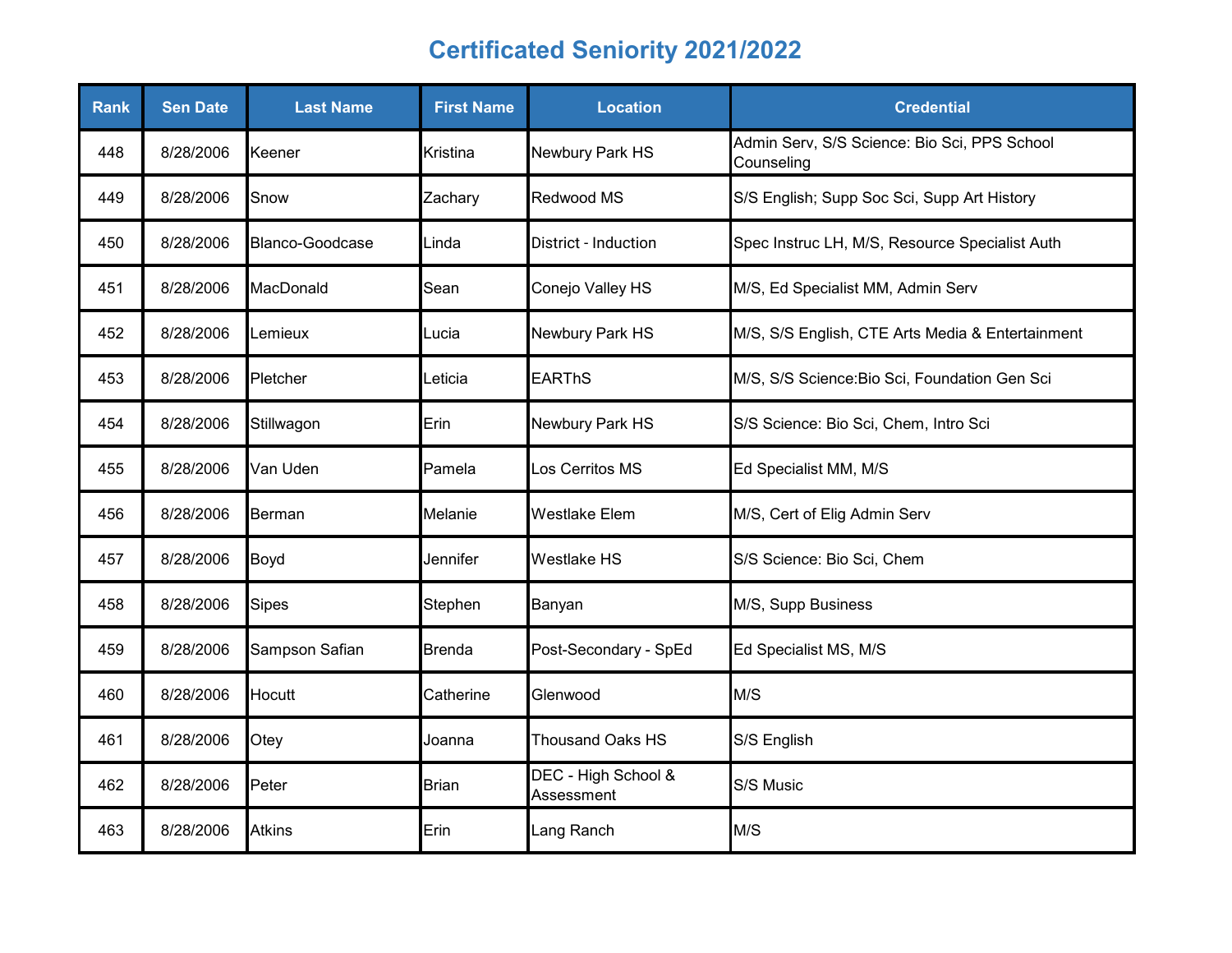| <b>Rank</b> | <b>Sen Date</b> | <b>Last Name</b> | <b>First Name</b> | <b>Location</b>                    | <b>Credential</b>                                                       |
|-------------|-----------------|------------------|-------------------|------------------------------------|-------------------------------------------------------------------------|
| 464         | 8/28/2006       | Catalano         | Christopher       | Colina MS                          | S/S PE                                                                  |
| 465         | 8/28/2006       | Gallis           | Adam              | Lang Ranch                         | M/S                                                                     |
| 466         | 8/28/2006       | Kinberg          | Gloria            | Glenwood                           | M/S                                                                     |
| 467         | 8/28/2006       | Francioni        | Lindsey           | Madroña                            | <b>Ed Specialist MS</b>                                                 |
| 468         | 8/28/2006       | Austin           | Heather           | <b>Thousand Oaks HS</b>            | S/S English                                                             |
| 469         | 8/28/2006       | Snyder           | Lisa              | <b>District - Support Services</b> | <b>School Nurse Services</b>                                            |
| 470         | 8/28/2006       | Kalev            | Catherine         | <b>District - Support Services</b> | <b>School Nurse Services</b>                                            |
| 471         | 9/11/2006       | Fulton           | Diane             | <b>District - Support Services</b> | <b>School Nurse Services</b>                                            |
| 472         | 9/18/2006       | <b>Nichols</b>   | Martin            | Sequoia MS                         | Admin Serv, S/S Soc Sci, PPS School Counseling,<br>Welfare & Attendance |
| 473         | 9/18/2006       | Meador           | Kelly             | Sequoia MS                         | PPS School Counseling, M/S                                              |
| 474         | 10/9/2006       | <b>Mestre</b>    | Karen             | District - SpEd                    | <b>Ed Specialist DHH</b>                                                |
| 475         | 7/1/2007        | <b>Stewart</b>   | Emily             | District - SpEd                    | PPS School Psychology, PPS School Counseling                            |
| 476         | 7/1/2007        | Farley           | Elizabeth         | District - SpEd                    | PPS School Psychology                                                   |
| 477         | 8/27/2007       | Preston          | Marianne          | Westlake HS                        | S/S French, PPS School Counseling                                       |
| 478         | 8/27/2007       | Niemczyk         | Michael           | <b>Westlake Hills</b>              | Admin Serv, M/S, Ed Specialist MM, AAAS                                 |
| 479         | 8/27/2007       | Postal           | Evan              | <b>Westlake HS</b>                 | Spec Instruc LH, Resource Specialist, M/S                               |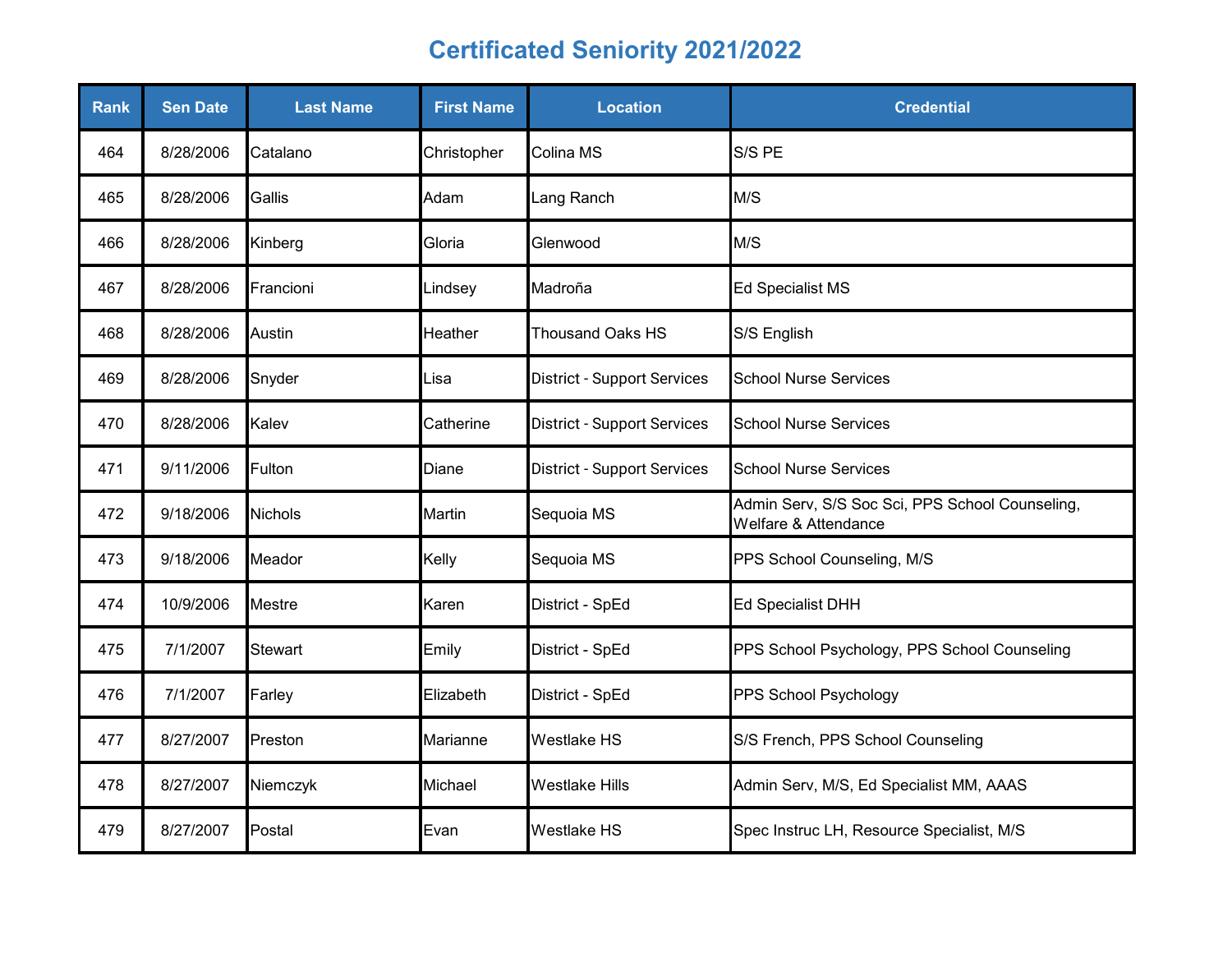| <b>Rank</b> | <b>Sen Date</b> | <b>Last Name</b> | <b>First Name</b> | <b>Location</b>                     | <b>Credential</b>                                     |
|-------------|-----------------|------------------|-------------------|-------------------------------------|-------------------------------------------------------|
| 480         | 8/27/2007       | Herder           | Julie             | Century Academy SHINE<br>Elementary | Spec Instruc LH, Resource Specialist, M/S             |
| 481         | 8/27/2007       | <b>Bass</b>      | Veronica          | <b>Thousand Oaks HS</b>             | S/S Spanish, Foundation Math, Cert of Elig Admin Serv |
| 482         | 8/27/2007       | <b>Drucker</b>   | Jennifer          | Los Cerritos MS                     | M/S, Supp Soc Sci, English                            |
| 483         | 8/27/2007       | Agor             | Teri              | Weathersfield                       | M/S, Supp Health Sci                                  |
| 484         | 8/27/2007       | Fausset          | <b>Brandon</b>    | Acacia                              | M/S, Cert of Elig Admin Serv                          |
| 485         | 8/27/2007       | Miller           | Zachery           | <b>Westlake HS</b>                  | Ed Specialist MM, AAAS                                |
| 486         | 8/27/2007       | Thomas           | Dawn              | <b>Thousand Oaks HS</b>             | Ed Specialist MM, Admin Serv                          |
| 487         | 8/27/2007       | Calderon         | Lucinda           | Westlake HS                         | Ed Specialist MM, AAAS                                |
| 488         | 8/27/2007       | Soury            | Christopher       | Newbury Park HS                     | S/S Health Sci, PE                                    |
| 489         | 8/27/2007       | Abney            | John              | Newbury Park HS                     | S/S English, Cert of Elig Admin Serv                  |
| 490         | 8/27/2007       | Barra            | Danielle          | Cypress                             | S/S Science: Bio Sci, PE                              |
| 491         | 8/27/2007       | Levy             | Eric              | Westlake HS                         | Ed Specialist MM                                      |
| 492         | 8/27/2007       | Whiteman         | Gillian           | Newbury Park HS                     | Ed Specialist MM                                      |
| 493         | 8/27/2007       | <b>Kick</b>      | Richard           | Newbury Park HS                     | S/S Math                                              |
| 494         | 8/27/2007       | Holloway         | Scott             | <b>Westlake HS</b>                  | S/S Science: Physics                                  |
| 495         | 8/27/2007       | Pardini          | Jennifer          | Colina MS                           | S/S Science: Bio Sci                                  |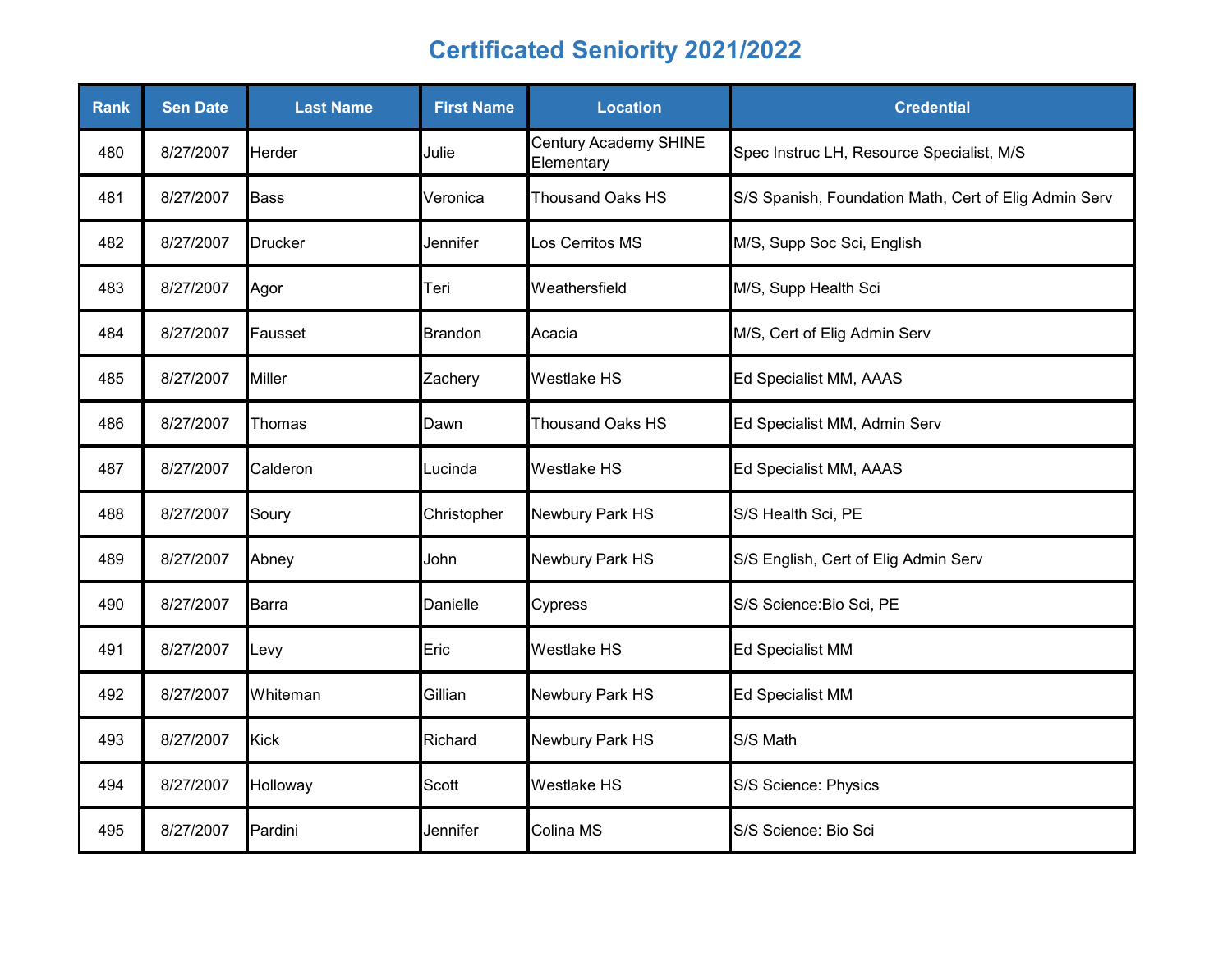| Rank | <b>Sen Date</b> | <b>Last Name</b> | <b>First Name</b> | <b>Location</b>         | <b>Credential</b>                                      |
|------|-----------------|------------------|-------------------|-------------------------|--------------------------------------------------------|
| 496  | 8/27/2007       | Crystal          | Dennis            | Newbury Park HS         | S/S Music                                              |
| 497  | 8/27/2007       | Saremi           | Michelle          | Newbury Park HS         | S/S English                                            |
| 498  | 8/27/2007       | Casillas         | Christopher       | <b>Thousand Oaks HS</b> | S/S Soc Sci                                            |
| 499  | 8/27/2007       | Magpali          | Melissa           | <b>Westlake HS</b>      | S/S Art                                                |
| 500  | 8/27/2007       | Lee              | Jennifer          | Newbury Park HS         | S/S Art                                                |
| 501  | 8/27/2007       | Unigovskaya      | Masha             | <b>Westlake HS</b>      | S/S Math                                               |
| 502  | 8/27/2007       | Palomino         | Daniel            | Sycamore Canyon MS      | S/S Music                                              |
| 503  | 8/27/2007       | Booser           | Carolyn           | <b>Westlake Elem</b>    | M/S                                                    |
| 504  | 8/27/2007       | Hannigan         | Karen             | District - SpEd         | Speech-Language Pathology Services                     |
| 505  | 8/27/2007       | Henry            | Cori              | District - SpEd         | Clinical or Rehab Services-Speech                      |
| 506  | 8/29/2007       | McLean           | <b>Matthew</b>    | <b>Westlake HS</b>      | S/S Foundation Math, Soc Sci, Cert of Elig Admin Serv  |
| 507  | 9/4/2007        | Koenig           | Stephanie         | Westlake HS             | S/S SCIENCE: CHEM, BIO SCI (Specialized)               |
| 508  | 10/15/2007      | Speerstra        | Julie             | Westlake HS             | Teacher Librarian Serv, M/S, Supp English, S/S English |
| 509  | 10/22/2007      | Davidson         | Euan              | Conejo Elem             | M/S, Cert of Elig Admin Serv                           |
| 510  | 8/25/2008       | Herrera          | Christina         | Century Academy         | S/S English, Intro Spanish, M/S                        |
| 511  | 8/25/2008       | Ortega           | Claudia           | Newbury Park HS         | S/S Spanish, Supp History, Cert of Elig Admin Serv     |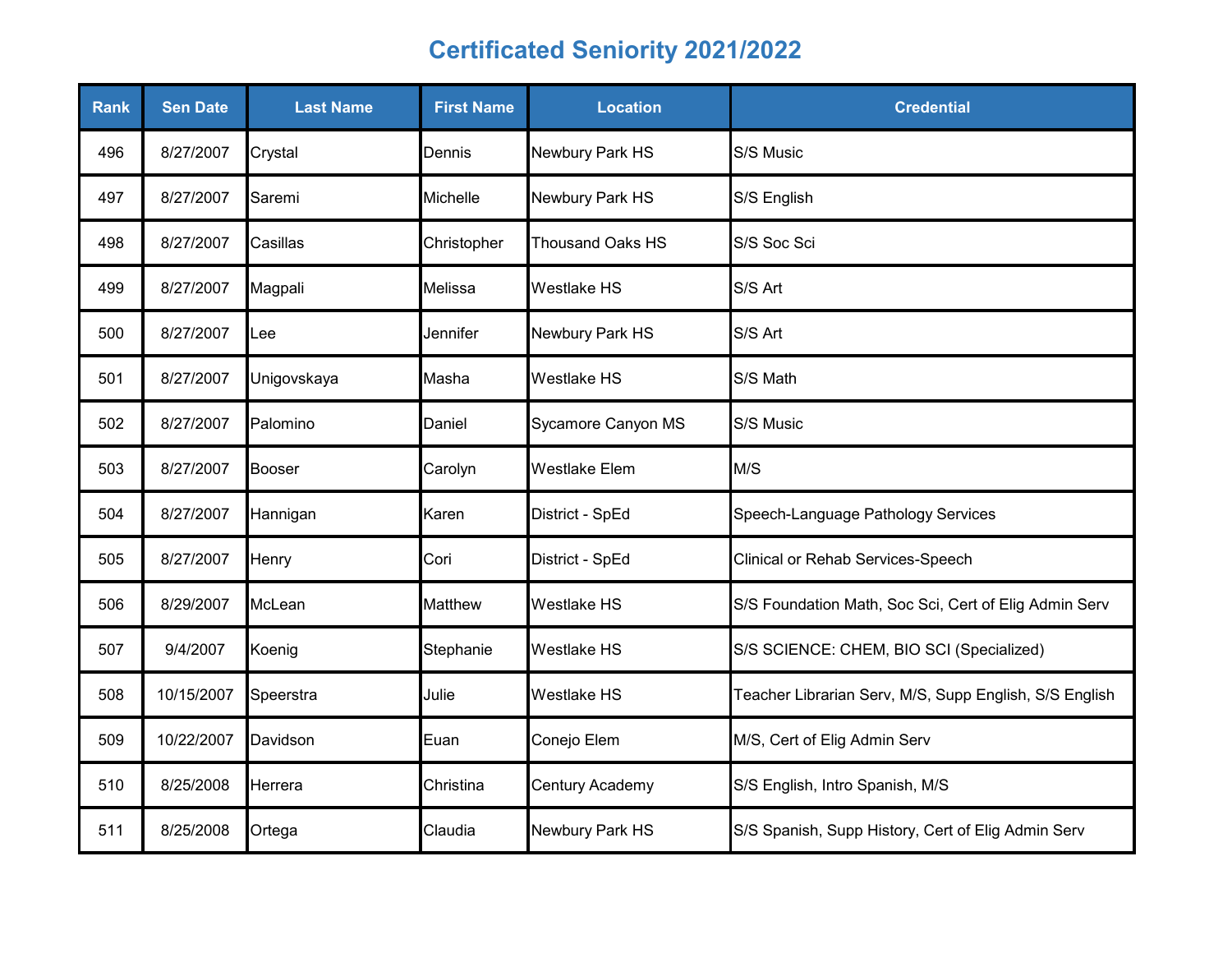| <b>Rank</b> | <b>Sen Date</b> | <b>Last Name</b> | <b>First Name</b> | <b>Location</b>         | <b>Credential</b>                                                         |
|-------------|-----------------|------------------|-------------------|-------------------------|---------------------------------------------------------------------------|
| 512         | 8/25/2008       | Metcalf          | Kimberly          | Newbury Park HS         | S/S Math, Econ, M/S, PPS School Counseling                                |
| 513         | 8/25/2008       | Carroll          | Haley             | Sycamore Canyon MS      | M/S, Supp Spanish, Comp Concepts & APPS, S/S<br>Foreign Language: Spanish |
| 514         | 8/25/2008       | Von Kronemann    | Lora              | Newbury Park HS         | M/S, Ed Specialist MM/MS, AAAS                                            |
| 515         | 8/25/2008       | Martin           | Robert            | Newbury Park HS         | S/S Science, Bio Sci, Science: Geosciences, Chem Auth                     |
| 516         | 8/25/2008       | Craft            | Melissa           | Sequoia MS              | Ed Specialist MM, AAAS                                                    |
| 517         | 8/25/2008       | Niemczyk         | Marissa           | Colina MS               | Ed Specialist MM, AAAS                                                    |
| 518         | 8/25/2008       | Biersborn        | Roger             | <b>Westlake HS</b>      | S/S Art, CTE AME                                                          |
| 519         | 8/25/2008       | Powell           | Christine         | Newbury Park HS         | Ed Specialist MM                                                          |
| 520         | 8/25/2008       | Lion             | Marc              | Newbury Park HS         | S/S English                                                               |
| 521         | 8/25/2008       | Freed            | Doug              | Westlake HS             | S/S Soc Sci                                                               |
| 522         | 8/25/2008       | <b>Ellis</b>     | <b>Scott</b>      | Newbury Park HS         | S/S Soc Sci                                                               |
| 523         | 8/25/2008       | Halpert-Hand     | Jennifer          | Newbury Park HS         | S/S English                                                               |
| 524         | 8/25/2008       | Ryan             | Owen              | Century Academy         | S/S Soc Sci                                                               |
| 525         | 8/25/2008       | Warme            | Heather           | Banyan                  | M/S                                                                       |
| 526         | 8/25/2008       | Cummings         | Sara              | <b>Thousand Oaks HS</b> | <b>Ed Specialist MS</b>                                                   |
| 527         | 8/25/2008       | Mulligan         | William           | Newbury Park HS         | S/S Math                                                                  |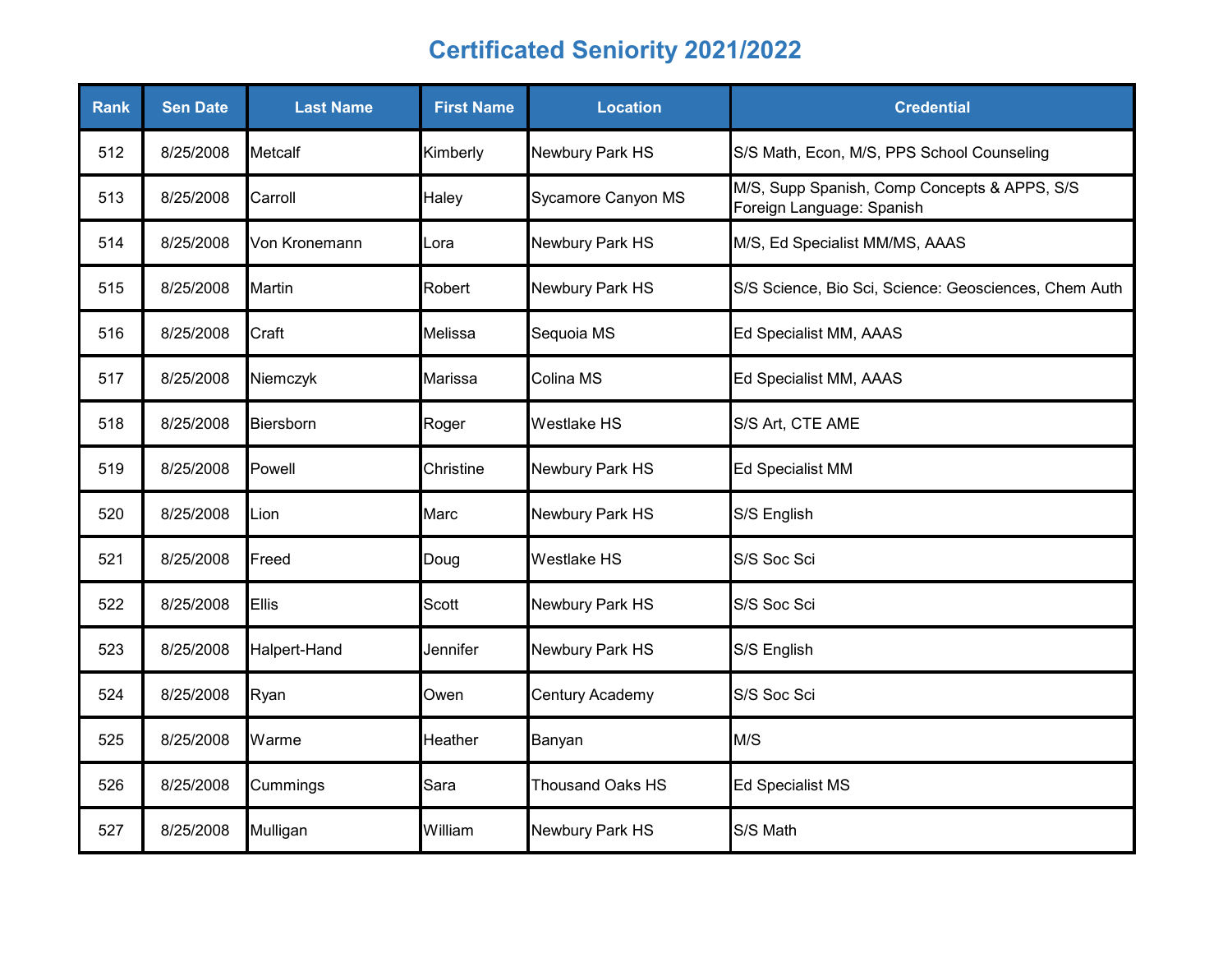| Rank | <b>Sen Date</b> | <b>Last Name</b> | <b>First Name</b> | <b>Location</b>         | <b>Credential</b>                                                                     |
|------|-----------------|------------------|-------------------|-------------------------|---------------------------------------------------------------------------------------|
| 528  | 9/1/2008        | Carolan          | Cameo             | Newbury Park HS         | S/S PE                                                                                |
| 529  | 9/19/2008       | Oviedo           | Leah              | Wildwood                | M/S, Supp English                                                                     |
| 530  | 9/22/2008       | Fontanilla       | Kimberly          | Wildwood                | M/S                                                                                   |
| 531  | 12/9/2008       | Carlisle         | Tina              | <b>Westlake HS</b>      | S/S ASL                                                                               |
| 532  | 8/24/2009       | Thompson         | Ryan              | <b>Thousand Oaks HS</b> | S/S Foundation Math, Intro Business, CTE Finance &<br>Bus, Marketing, Sales & Service |
| 533  | 8/24/2009       | Alexander        | Karen             | Century Academy         | S/S Foundation Math, Supp Soc Sci (Econ)                                              |
| 534  | 8/24/2009       | <b>Ballard</b>   | Kari              | District - Induction    | S/S English                                                                           |
| 535  | 8/24/2009       | Alamillo         | Leilani           | Newbury Park HS         | S/S Math                                                                              |
| 536  | 8/24/2009       | Reed             | Ashley            | Redwood                 | S/S Soc Sci                                                                           |
| 537  | 8/24/2009       | Sanford          | Danielle          | Westlake HS             | S/S English                                                                           |
| 538  | 8/24/2009       | <b>Atkins</b>    | Kristian          | Newbury Park HS         | Desig Subj CTE Building Trades & Construc                                             |
| 539  | 8/26/2009       | Hamaker          | Amy               | Sequoia MS-Discover     | M/S, Supp English, Soc Sci                                                            |
| 540  | 8/31/2010       | Hutchison        | <b>Brynn</b>      | Lang Ranch              | M/S, Supp Eng, Eng Comp, Lit                                                          |
| 541  | 8/31/2010       | Eby              | Michelle          | Banyan                  | S/S Foundation Math, M/S, Supp English, Cert of Elig<br><b>Admin Serv</b>             |
| 542  | 8/31/2010       | Pefley           | Coreen            | Newbury Park HS         | Admin Serv, S/S History, Spec Instruc LH                                              |
| 543  | 8/31/2010       | <b>Bowler</b>    | Andrew            | <b>Thousand Oaks HS</b> | S/S Math, M/S, Cert of Elig Admin Serv                                                |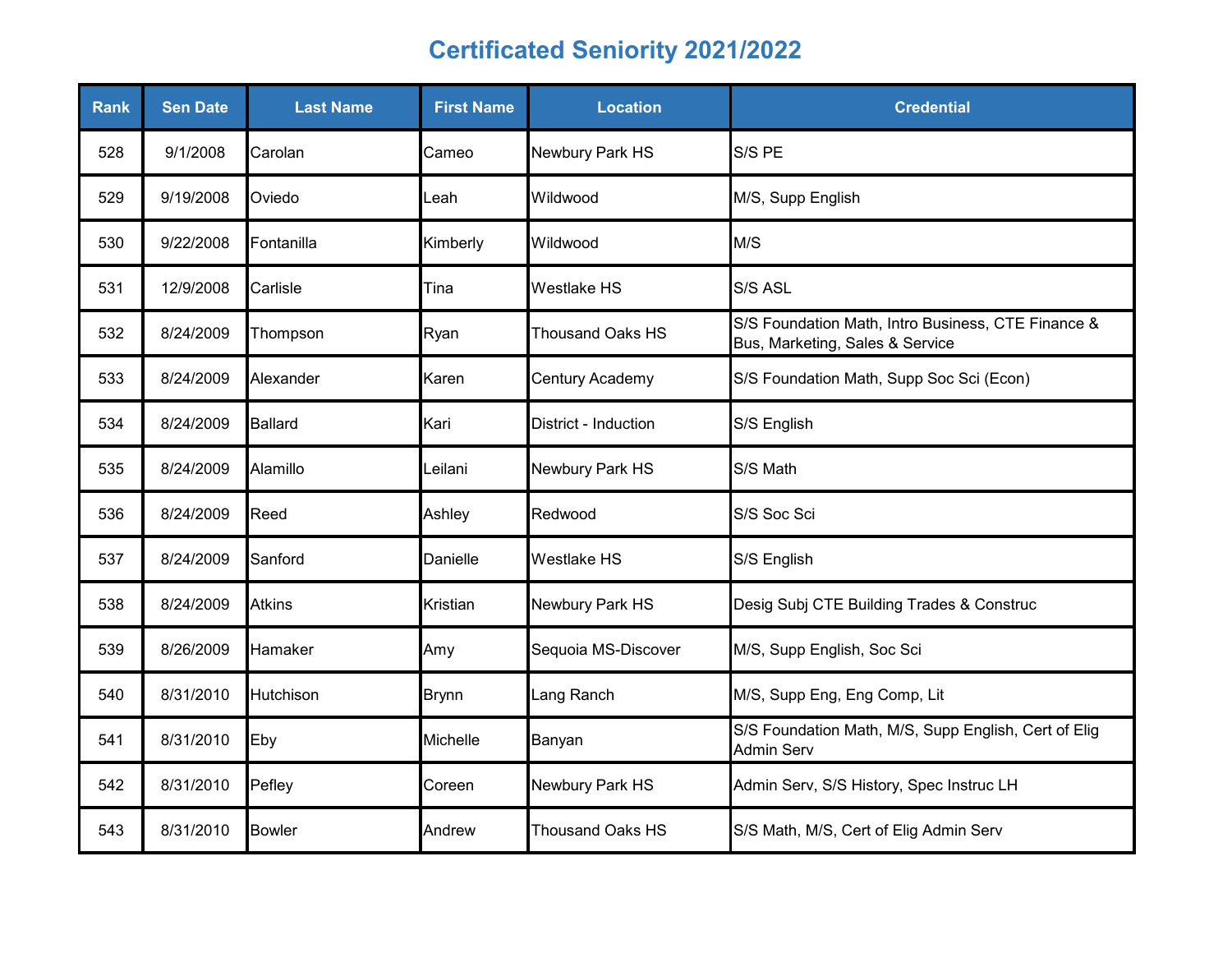| <b>Rank</b> | <b>Sen Date</b> | <b>Last Name</b> | <b>First Name</b> | <b>Location</b>         | <b>Credential</b>                     |
|-------------|-----------------|------------------|-------------------|-------------------------|---------------------------------------|
| 544         | 8/31/2010       | Lopez            | Stephanie         | Ladera                  | M/S, Supp Eng, Soc Sci Auth           |
| 545         | 8/31/2010       | Heraper          | Susan             | Newbury Park HS         | Teacher Librarian Serv, M/S           |
| 546         | 8/31/2010       | Wohlstattar      | Brinden           | <b>Thousand Oaks HS</b> | S/S English, Civics/Govt              |
| 547         | 8/31/2010       | <b>Triplett</b>  | Megan             | Lang Ranch              | M/S, Admin Serv                       |
| 548         | 8/31/2010       | Beaudoin         | Tasha             | <b>Thousand Oaks HS</b> | S/S English, Supp Pol Sys & Intl Rels |
| 549         | 8/31/2010       | Randolph         | Shawna            | Walnut                  | M/S, Supp Business                    |
| 550         | 8/31/2010       | Lane             | Heather           | Colina MS               | M/S; Admin Serv                       |
| 551         | 8/31/2010       | <b>DuBois</b>    | Wendy             | Conejo Elem/OPEN        | M/S, Supp English                     |
| 552         | 8/31/2010       | Collins          | Lisa              | Acacia                  | M/S                                   |
| 553         | 8/31/2010       | Hubbard-Braddell | Rachel            | <b>EARThS</b>           | M/S                                   |
| 554         | 8/31/2010       | Jones            | Keith             | Sequoia MS              | S/S Soc Sci                           |
| 555         | 8/31/2010       | Brown            | Jason             | <b>Thousand Oaks HS</b> | <b>Ed Specialist MM</b>               |
| 556         | 8/31/2010       | <b>Burnham</b>   | Seth              | Thousand Oaks HS        | <b>Ed Specialist MM</b>               |
| 557         | 8/31/2010       | Smith            | Thomas            | <b>Thousand Oaks HS</b> | S/S English                           |
| 558         | 8/31/2010       | Young            | Margaret          | Lang Ranch              | M/S                                   |
| 559         | 8/31/2010       | LaRocca          | Matthew           | Newbury Park HS         | S/S Soc Sci                           |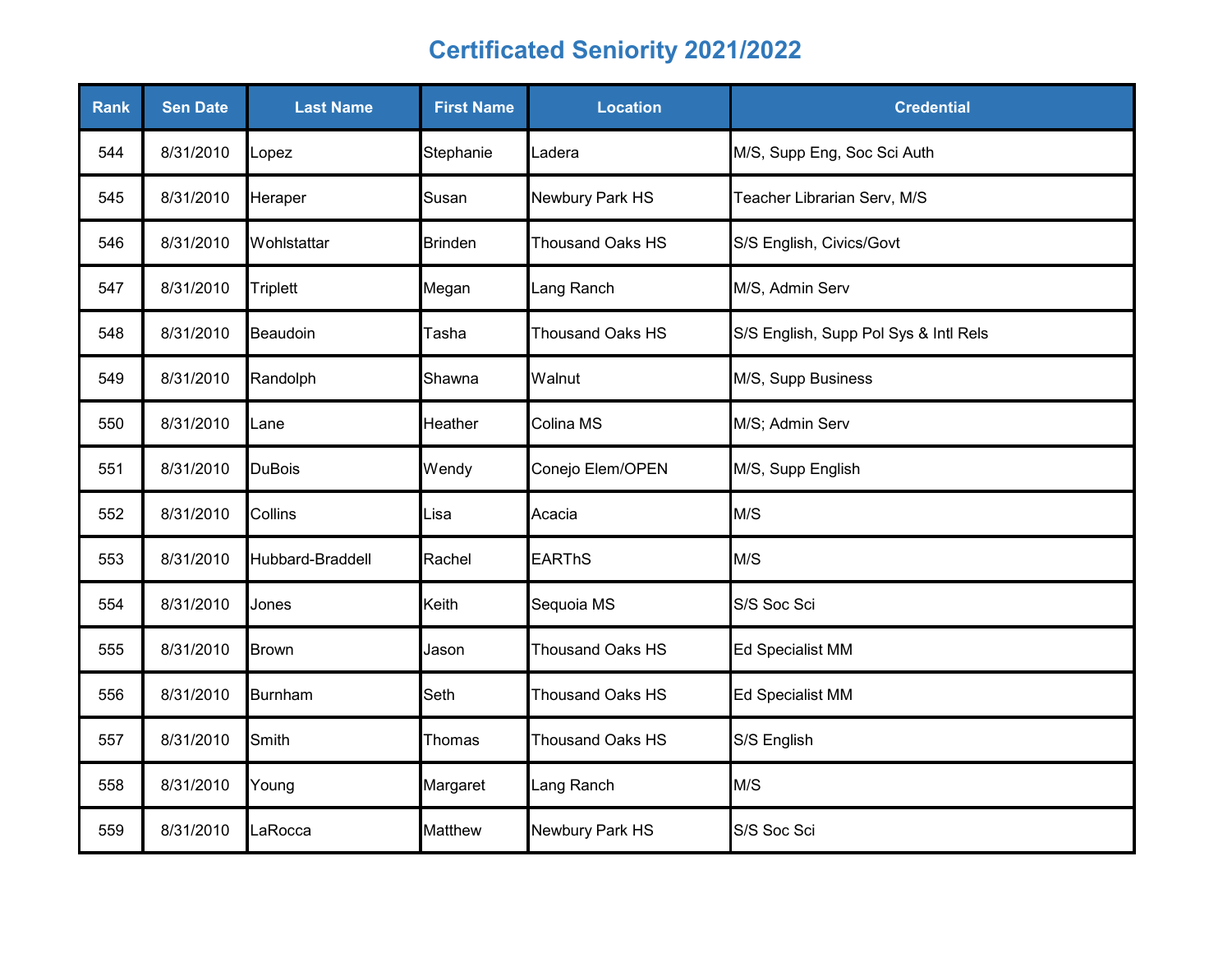| <b>Rank</b> | <b>Sen Date</b> | <b>Last Name</b>   | <b>First Name</b> | <b>Location</b>         | <b>Credential</b>                                             |
|-------------|-----------------|--------------------|-------------------|-------------------------|---------------------------------------------------------------|
| 560         | 8/31/2010       | Acosta             | Tracy             | Newbury Park HS         | S/S Art                                                       |
| 561         | 7/1/2011        | Chopp              | Kimberly          | Colina MS               | PPS School Counseling, Social Work                            |
| 562         | 8/12/2011       | <b>Britt</b>       | Robyn             | <b>Thousand Oaks HS</b> | PPS School Counseling                                         |
| 563         | 8/23/2011       | Svoboda            | Lee               | Newbury Park HS         | M/S, S/S Foundation Math, CTE AME, Cert of Elig Admin<br>Serv |
| 564         | 8/23/2011       | <b>Skaff</b>       | Kyle              | <b>Westlake HS</b>      | S/S Science: Bio Sci, Science: Geosci, Intro Math             |
| 565         | 8/23/2011       | <b>Skaff</b>       | <b>Kristen</b>    | Newbury Park HS         | S/S Math, Psychology Auth, Cert of Elig Admin Serv            |
| 566         | 8/23/2011       | Koenig             | Heidi             | Newbury Park HS         | S/S Science: Chem, Science: Bio Sci, Science: Geosci          |
| 567         | 8/23/2011       | Kneller            | Emily             | Aspen                   | M/S, Supp Math, Cert of Elig Admin Serv                       |
| 568         | 8/23/2011       | Windham-Hughes     | Philip            | Sycamore Canyon MS      | S/S English, Soc Sci, Health Science                          |
| 569         | 8/23/2011       | Nystrom            | Katherine         | Acacia                  | M/S, S/S Foundation Math                                      |
| 570         | 8/23/2011       | Larimer            | Sheala            | Aspen                   | M/S, Ed Specialist MM                                         |
| 571         | 8/23/2011       | <b>Bond</b>        | Alana             | Newbury Park HS         | S/S English, Soc Sci                                          |
| 572         | 8/23/2011       | Van Wijk-Torossian | Vicky             | Westlake HS             | Ed Specialist MM, Prelim Admin Serv                           |
| 573         | 8/23/2011       | Jekogian           | Michael           | <b>Century Academy</b>  | Ed Specialist MM, Admin Serv                                  |
| 574         | 8/23/2011       | <b>Clark</b>       | Ashley            | Maple                   | Ed Specialist MM, AAAS                                        |
| 575         | 8/23/2011       | <b>Bahr</b>        | Alison            | Madroña                 | M/S                                                           |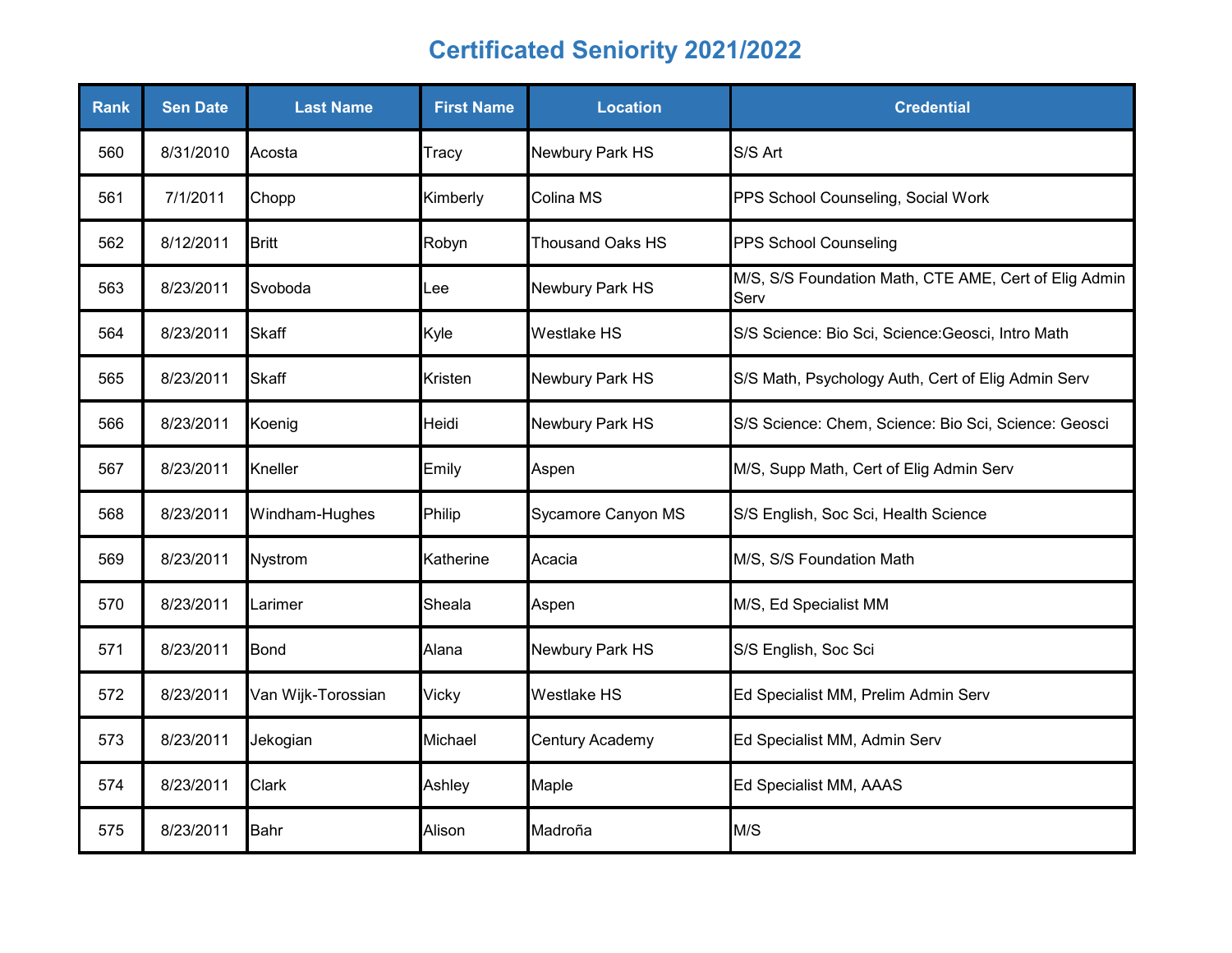| <b>Rank</b> | <b>Sen Date</b> | <b>Last Name</b> | <b>First Name</b> | <b>Location</b>        | <b>Credential</b>                                    |
|-------------|-----------------|------------------|-------------------|------------------------|------------------------------------------------------|
| 576         | 8/23/2011       | Zasadil          | Lauren            | <b>Westlake HS</b>     | S/S Soc Sci                                          |
| 577         | 8/23/2011       | Calaba           | Joseph            | Newbury Park HS        | S/S Soc Sci                                          |
| 578         | 8/23/2011       | Delaney-Ross     | Jericho           | Sycamore Canyon MS     | Ed Specialist MM                                     |
| 579         | 8/23/2011       | Livesey          | Kasandra          | Newbury Park HS        | S/S Math                                             |
| 580         | 8/23/2011       | Contreras        | Michael           | Newbury Park HS        | S/S Soc Sci                                          |
| 581         | 8/23/2011       | Dale             | Emily             | <b>Westlake HS</b>     | S/S Soc Sci                                          |
| 582         | 8/23/2011       | Spangler         | Tasha             | <b>Westlake Elem</b>   | M/S                                                  |
| 583         | 8/23/2011       | Lamb             | Christa           | Colina MS              | S/S English                                          |
| 584         | 8/23/2011       | <b>Britton</b>   | Charity           | Ladera                 | M/S                                                  |
| 585         | 7/1/2012        | Guillot          | Jannelle          | District - Instruction | S/S Phy Sci, PPS School Counseling                   |
| 586         | 7/1/2012        | Agrawal          | Monika            | District - SpEd        | PPS School Psychology                                |
| 587         | 7/1/2012        | Scott            | Darla             | Thousand Oaks HS       | PPS School Counseling                                |
| 588         | 8/28/2012       | Garcia           | Kimberly          | Sycamore Canyon MS     | M/S, Supp Eng, CCA, Soc Sci                          |
| 589         | 8/28/2012       | Anderson         | Lauren            | Banyan                 | M/S, Ed Specialist MM, AAAS, Cert of Elig Admin Serv |
| 590         | 8/28/2012       | Tinker-McKillop  | Kathy             | Westlake HS            | Ed Specialist MM, AAAS, S/S Soc Sci                  |
| 591         | 8/28/2012       | Cano             | Amanda            | Lang Ranch             | M/S, Supp PE                                         |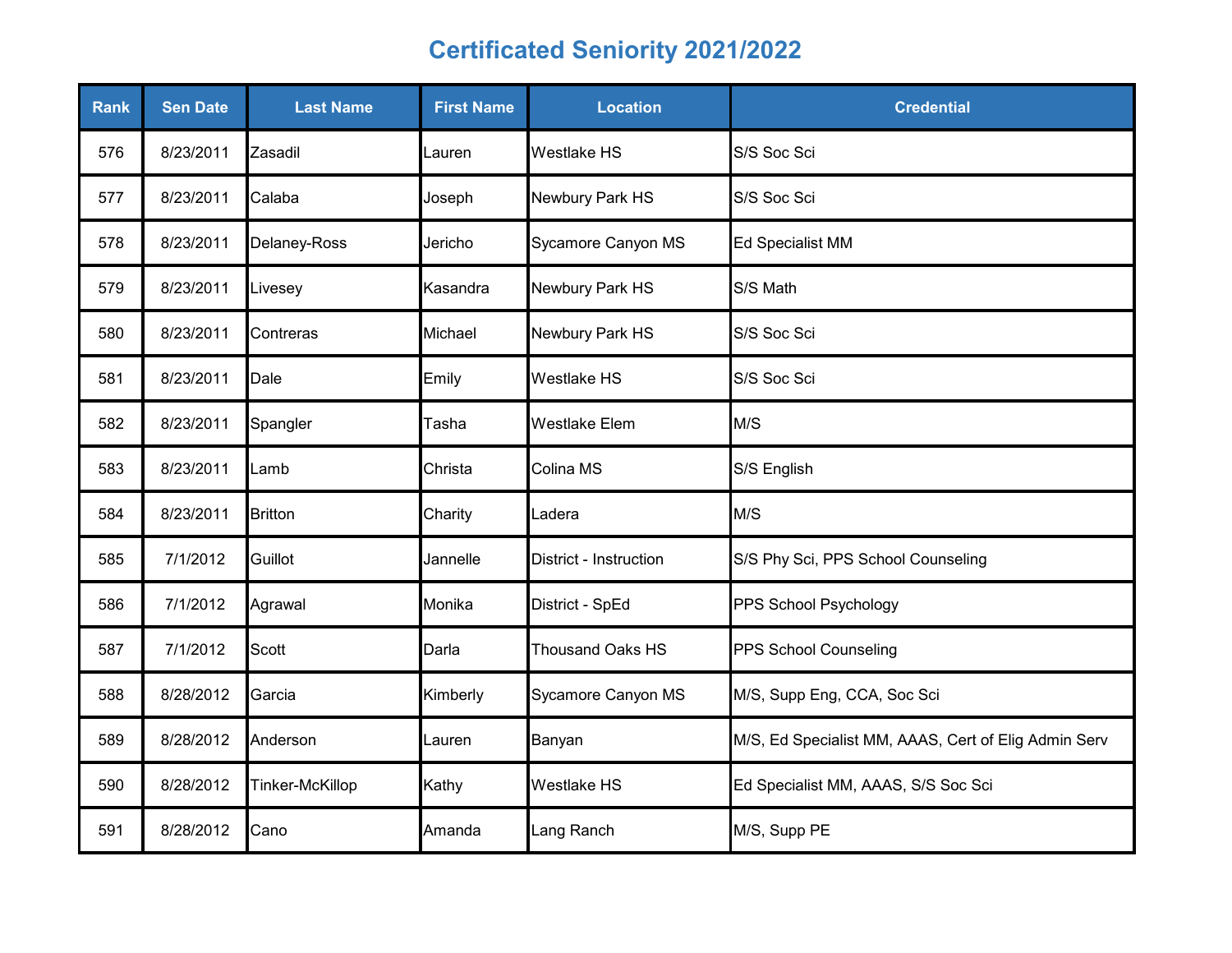| <b>Rank</b> | <b>Sen Date</b> | <b>Last Name</b> | <b>First Name</b> | <b>Location</b>         | <b>Credential</b>             |
|-------------|-----------------|------------------|-------------------|-------------------------|-------------------------------|
| 592         | 8/28/2012       | Lang             | Joseph            | <b>Westlake HS</b>      | S/S Art, CTE AME              |
| 593         | 8/28/2012       | <b>Harris</b>    | <b>Brianna</b>    | Newbury Park HS         | S/S Bio Sci, Supp Intro Sci   |
| 594         | 8/28/2012       | Fernandez        | Julie             | <b>Thousand Oaks HS</b> | Ed Specialist MM, S/S English |
| 595         | 8/28/2012       | Pappas           | Andrea            | <b>Thousand Oaks HS</b> | S/S English, Intro Art        |
| 596         | 8/28/2012       | Daigneault       | Jordan            | <b>Thousand Oaks HS</b> | S/S Math, Soc Sci             |
| 597         | 8/28/2012       | <b>Behm</b>      | Shauna            | Glenwood                | Ed Specialist MM, AAAS        |
| 598         | 8/28/2012       | Metzner          | Jilian            | Sequoia MS              | S/S English                   |
| 599         | 8/28/2012       | Smith            | Natalie           | Conejo Elem/OPEN        | M/S                           |
| 600         | 8/28/2012       | Lynch            | Karie             | <b>Westlake HS</b>      | S/S English                   |
| 601         | 8/28/2012       | Salisbury        | Andrea            | Century Academy         | S/S Math                      |
| 602         | 8/28/2012       | Wooldridge       | Katherine         | <b>Westlake HS</b>      | S/S Soc Sci                   |
| 603         | 8/28/2012       | Jones            | Lindsay           | Westlake HS             | S/S English                   |
| 604         | 8/28/2012       | Aliano           | Wendy             | Aspen                   | <b>Ed Specialist MM</b>       |
| 605         | 8/28/2012       | Cox              | Joelle            | Lang Ranch              | M/S                           |
| 606         | 8/28/2012       | Fischer          | Kathleen          | Sequoia MS              | S/S English                   |
| 607         | 8/28/2012       | Cavanah          | Anne-Marie        | Maple                   | M/S                           |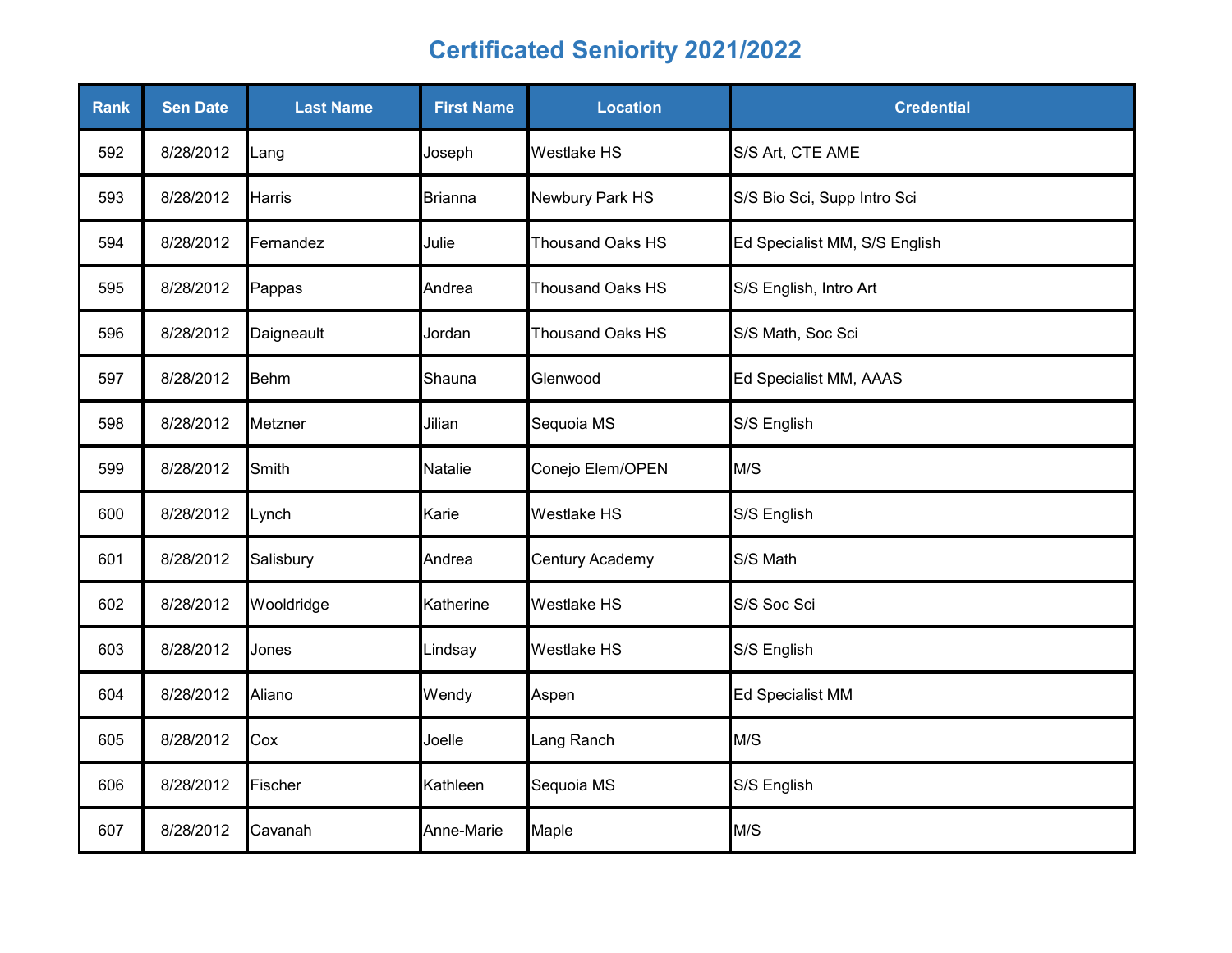| <b>Rank</b> | <b>Sen Date</b> | <b>Last Name</b> | <b>First Name</b> | <b>Location</b>         | <b>Credential</b>                                                         |
|-------------|-----------------|------------------|-------------------|-------------------------|---------------------------------------------------------------------------|
| 608         | 8/28/2012       | Bell             | Daniel            | <b>Thousand Oaks HS</b> | Desig Subj CTE Building Trades & Construc                                 |
| 609         | 8/28/2012       | Santangelo       | Janna             | <b>TOHS/Redwood MS</b>  | S/S Music                                                                 |
| 610         | 8/28/2012       | Yamamura         | <b>Brooke</b>     | District - SpEd         | Clinical or Rehab Services-Speech                                         |
| 611         | 10/15/2012      | Shea             | Cara              | <b>Thousand Oaks HS</b> | Ed Specialist MM, AAAS                                                    |
| 612         | 7/1/2013        | Doll             | Melissa           | Colina MS               | PPS School Counseling, Ed Specialist MM, Cert of Elig<br>Admin Serv, AAAS |
| 613         | 7/1/2013        | Choi             | Tina              | Newbury Park HS         | PPS School Counseling                                                     |
| 614         | 7/1/2013        | Napora           | Richard           | Newbury Park HS         | <b>PPS School Counseling</b>                                              |
| 615         | 7/1/2013        | Stern            | Bethany           | District - SpEd         | PPS School Psychology                                                     |
| 616         | 7/1/2013        | Willhite         | Dawn              | District - SpEd         | PPS School Psychology                                                     |
| 617         | 7/1/2013        | Martinez         | Lorena            | District - Instruction  | <b>PPS School Counseling</b>                                              |
| 618         | 8/26/2013       | Loose            | Jason             | <b>TOHS/Redwood MS</b>  | S/S Math, Mandarin, Soc. Sci.                                             |
| 619         | 8/26/2013       | Harris           | Jaime             | Be Me Preschool         | Ed Specialist MS, ESCE, M/S                                               |
| 620         | 8/26/2013       | Grimes           | <b>Derek</b>      | Newbury Park HS         | S/S Math, ITE, CTE AME                                                    |
| 621         | 8/26/2013       | Stone            | Emily             | Colina MS               | M/S, S/S PE, Supp English                                                 |
| 622         | 8/26/2013       | Huang            | Tina              | NPHS/Sequoia MS         | S/S Music, English, Mandarin                                              |
| 623         | 8/26/2013       | Anderson         | M. "Paula"        | Newbury Park HS         | S/S English, Cert of Elig Admin Serv                                      |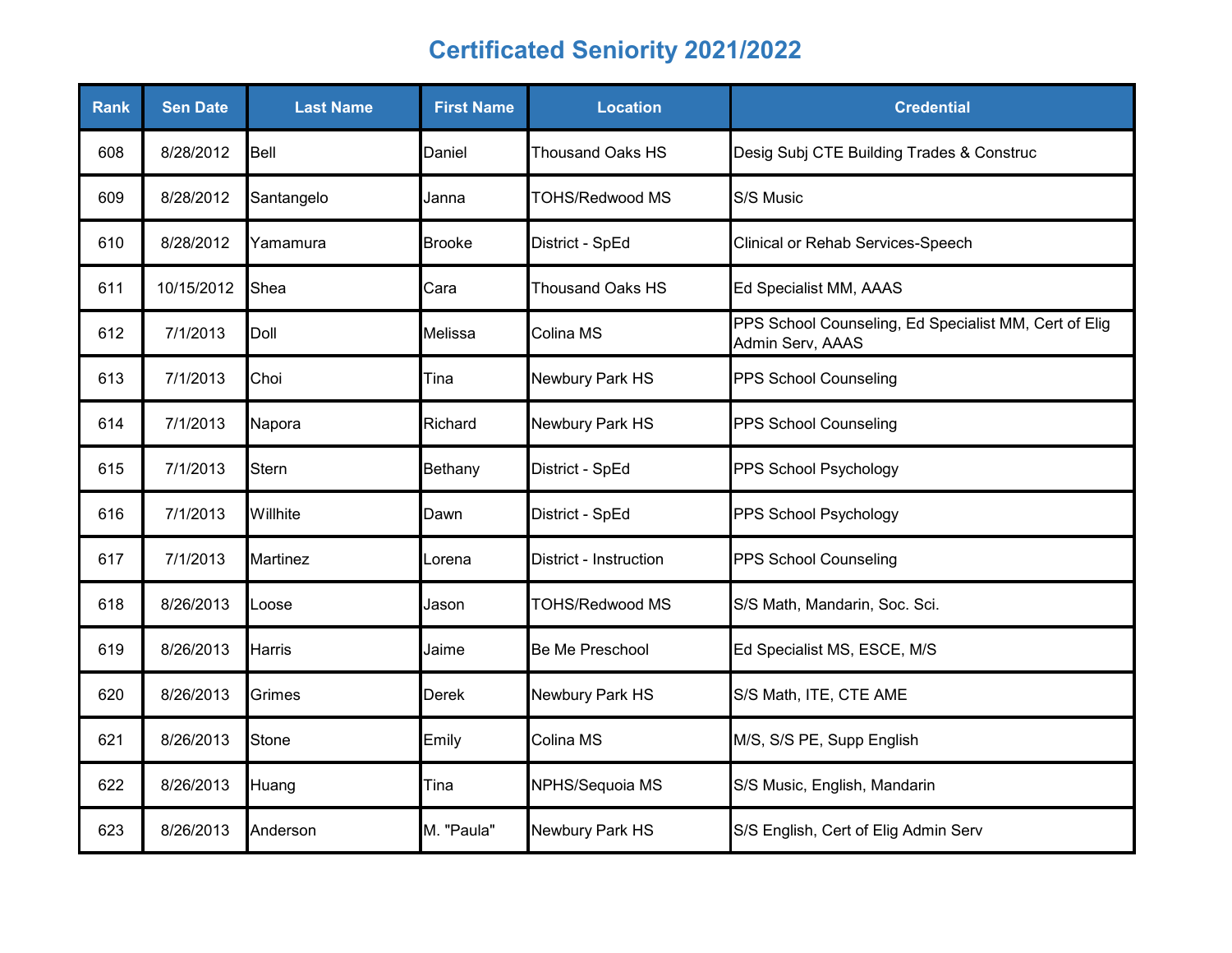| Rank | <b>Sen Date</b> | <b>Last Name</b>      | <b>First Name</b> | <b>Location</b>         | <b>Credential</b>                       |
|------|-----------------|-----------------------|-------------------|-------------------------|-----------------------------------------|
| 624  | 8/26/2013       | <b>Boccalatte</b>     | Tracy             | Colina MS               | M/S, Supp English                       |
| 625  | 8/26/2013       | Mehrabi-Hashemi       | Armita            | Century Academy         | S/S Math, Anthropology Supp             |
| 626  | 8/26/2013       | Kirby                 | Julie             | Acacia                  | M/S, Spec Instruct; Reading & Lang Arts |
| 627  | 8/26/2013       | Keeler                | Caitlin           | Newbury Park HS         | S/S Chemistry, Physics                  |
| 628  | 8/26/2013       | Sundberg              | Krystle           | <b>Westlake HS</b>      | S/S PE, Health Science                  |
| 629  | 8/26/2013       | <b>Andrew Fischer</b> | Kirsta            | <b>Westlake HS</b>      | S/S Bio Sci, Chemistry                  |
| 630  | 8/26/2013       | Chase                 | Sabrina           | <b>Thousand Oaks HS</b> | S/S Soc Sci, English                    |
| 631  | 8/26/2013       | Matic                 | Kathryn           | Los Cerritos MS         | S/S Soc Sci, English                    |
| 632  | 8/26/2013       | Anderson              | Elizabeth         | Colina MS               | M/S, Math Supp                          |
| 633  | 8/26/2013       | Contini               | Anita             | <b>EARThS</b>           | M/S, Supp English                       |
| 634  | 8/26/2013       | Nerland               | Julie             | Ladera                  | M/S, Cert of Elig Admin Serv            |
| 635  | 8/26/2013       | Robertson             | Lisa              | Maple                   | M/S, Supp English                       |
| 636  | 8/26/2013       | Raplere               | Julie             | Be Me Preschool         | Ed Specialist ESCE, AAOI Auth           |
| 637  | 8/26/2013       | Rodriguez-Martinez    | Julieta           | Newbury Park HS         | S/S Spanish                             |
| 638  | 8/26/2013       | Floyd                 | Alissa            | Walnut                  | M/S                                     |
| 639  | 8/26/2013       | Gould                 | Dawn              | Los Cerritos MS         | M/S                                     |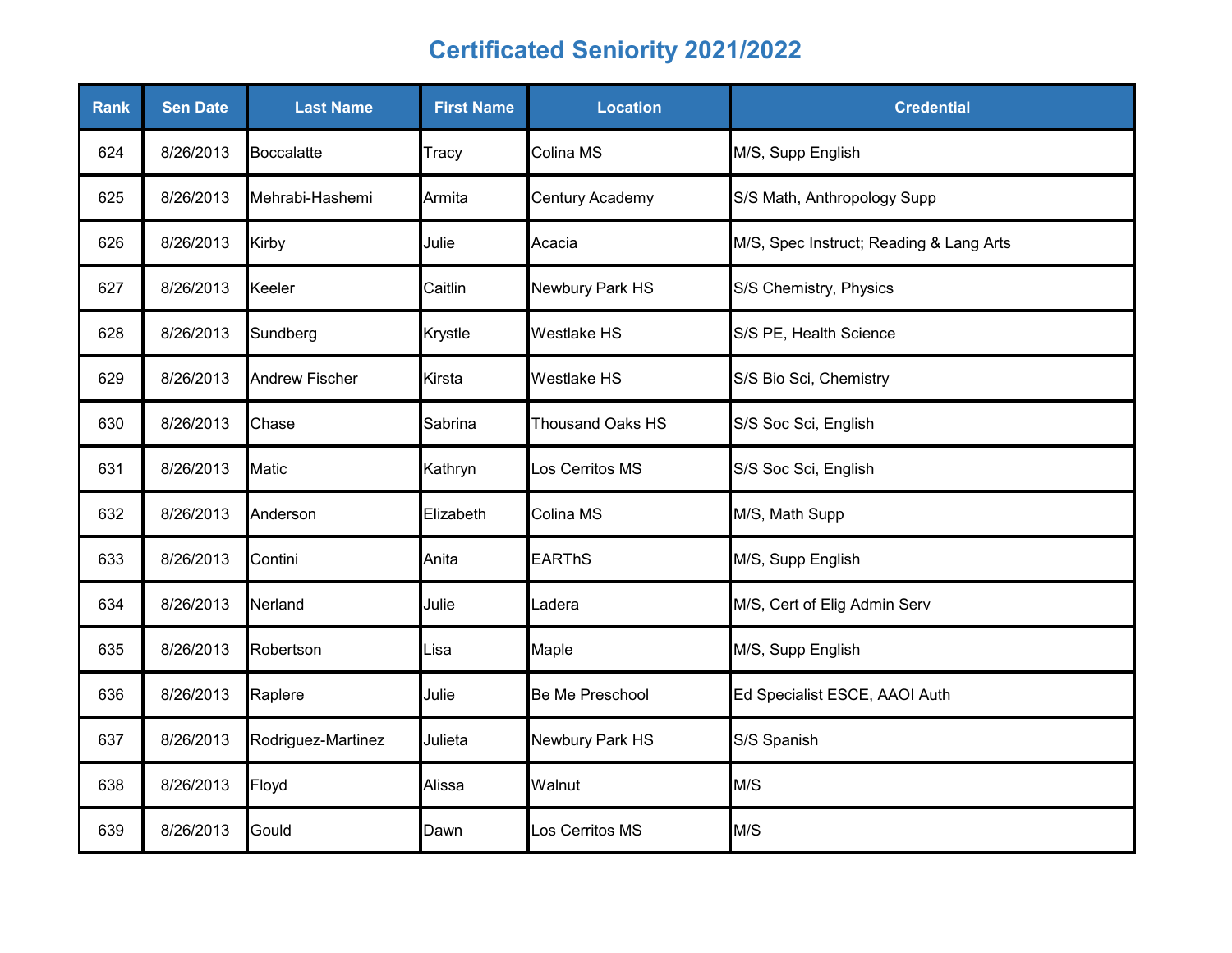| <b>Rank</b> | <b>Sen Date</b> | <b>Last Name</b> | <b>First Name</b> | <b>Location</b>         | <b>Credential</b>                                                |
|-------------|-----------------|------------------|-------------------|-------------------------|------------------------------------------------------------------|
| 640         | 8/26/2013       | McElvaney        | Crystal           | Lang Ranch              | M/S                                                              |
| 641         | 8/26/2013       | Griffith         | Analise           | Los Cerritos MS         | S/S Bio Sci                                                      |
| 642         | 8/26/2013       | Lewis            | Kimberly          | Glenwood                | M/S                                                              |
| 643         | 8/26/2013       | Griffith         | Joseph            | Los Cerritos MS         | S/S PE                                                           |
| 644         | 8/26/2013       | <b>Bochat</b>    | Deedra            | Maple                   | M/S                                                              |
| 645         | 8/26/2013       | <b>McCarthy</b>  | Christie          | <b>Westlake Elem</b>    | M/S                                                              |
| 646         | 8/28/2013       | Crall            | Rebecca           | <b>Westlake Elem</b>    | M/S                                                              |
| 647         | 7/1/2014        | Poe              | Jenna             | Los Cerritos MS         | PPS School Counseling                                            |
| 648         | 8/21/2014       | <b>Krisch</b>    | Tara              | <b>Westlake HS</b>      | M/S, Supp Drama/Theatre, S/S Foundation Math, CTE<br><b>AMAE</b> |
| 649         | 8/21/2014       | Fenton           | Daria             | Colina MS               | Ed Specialist MM, AAAS, Reading Cert                             |
| 650         | 8/21/2014       | <b>Barrett</b>   | Amber             | Colina MS               | M/S, S/S Foundation Math                                         |
| 651         | 8/21/2014       | Cazin            | Christele         | Newbury Park HS         | S/S: Foreign Lang: French, S/S: Math                             |
| 652         | 8/21/2014       | Ellis            | Danielle          | Newbury Park HS         | S/S Soc Sci, Supp Intro Bus                                      |
| 653         | 8/21/2014       | Cimity           | Kelly             | <b>Thousand Oaks HS</b> | S/S French, Social Science                                       |
| 654         | 8/21/2014       | Denchfield       | Lauren            | <b>Westlake HS</b>      | S/S English, Supp Psychology                                     |
| 655         | 8/21/2014       | O'Neill          | Katie             | Newbury Park HS         | S/S Science: Chem, Science: Physics                              |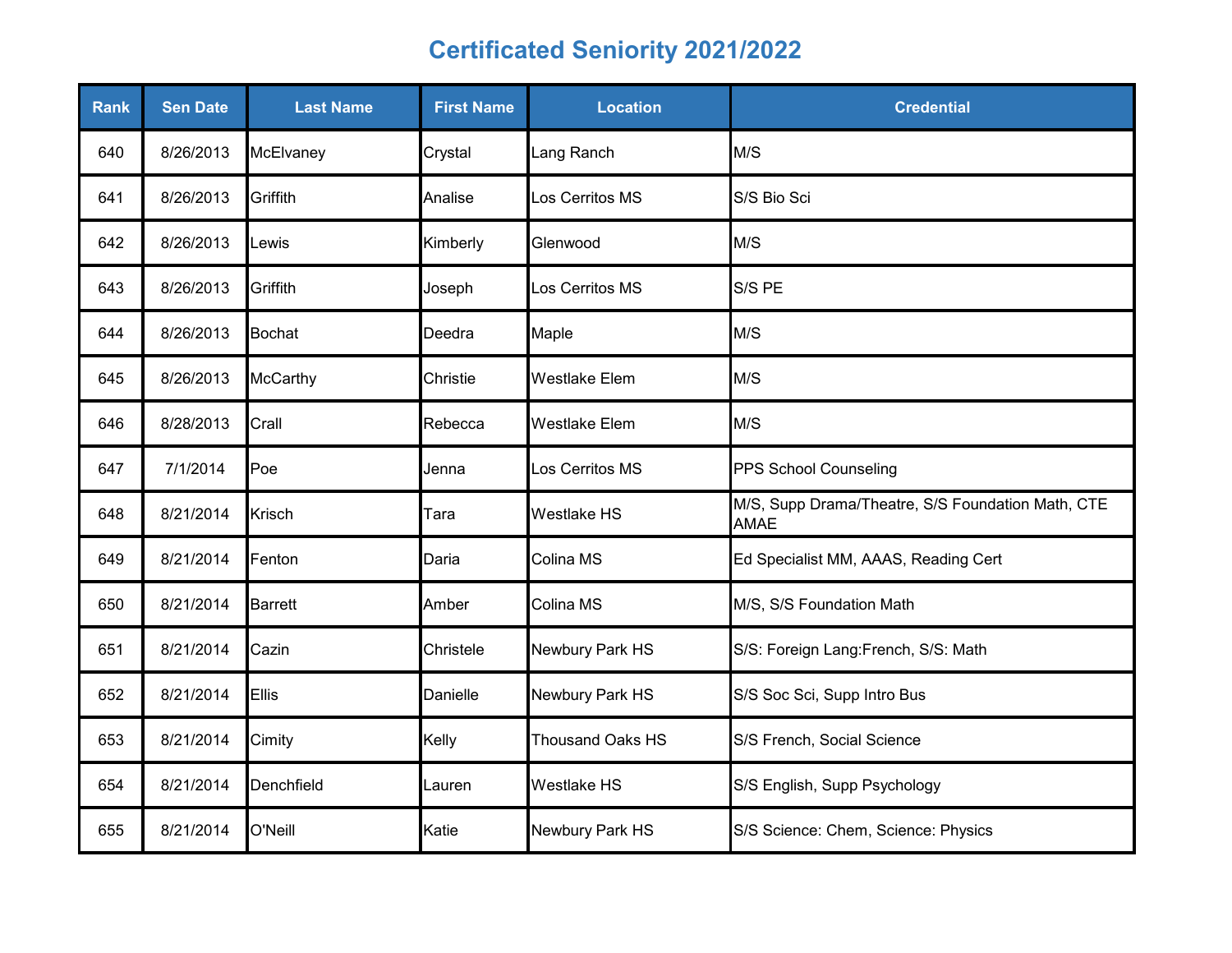| Rank | <b>Sen Date</b> | <b>Last Name</b> | <b>First Name</b> | <b>Location</b>                    | <b>Credential</b>                   |
|------|-----------------|------------------|-------------------|------------------------------------|-------------------------------------|
| 656  | 8/21/2014       | LaMagna          | Tracie            | Colina MS                          | S/S English, Social Science         |
| 657  | 8/21/2014       | Hruska           | Meghan            | Sequoia MS                         | S/S Foundation Math, Intro Business |
| 658  | 8/21/2014       | Robinson         | Alexandra         | Los Cerritos MS                    | Ed Specialist MM, AAAS              |
| 659  | 8/21/2014       | Dorado           | Amanda            | Acacia                             | Ed Specialist MM, AAAS              |
| 660  | 8/21/2014       | Wright           | Samantha          | Redwood MS                         | S/S Bio Sci, Chemistry              |
| 661  | 8/21/2014       | Lukes            | Kyle              | Thousand Oaks HS                   | S/S Math                            |
| 662  | 8/21/2014       | Chiapuzio        | Kellie            | <b>Thousand Oaks HS</b>            | S/S English                         |
| 663  | 8/21/2014       | Hutson           | Lisa              | <b>EARThS</b>                      | M/S                                 |
| 664  | 8/21/2014       | Rocinante        | Brian             | Westlake HS                        | S/S Soc Sci                         |
| 665  | 8/21/2014       | Janes            | <b>Brandon</b>    | Newbury Park HS                    | S/S English                         |
| 666  | 8/21/2014       | Denchfield       | Vanessa           | Newbury Park HS                    | S/S English                         |
| 667  | 8/21/2014       | Ponce            | Keri              | Westlake HS                        | S/S Science: Chemistry              |
| 668  | 8/21/2014       | Gillette         | Jonathan          | Westlake HS                        | S/S Math                            |
| 669  | 8/21/2014       | <b>Huff</b>      | Elyse             | <b>EARThS</b>                      | M/S                                 |
| 670  | 8/21/2014       | MacGillivray     | Jane              | <b>District - Support Services</b> | <b>School Nurse Services</b>        |
| 671  | 8/26/2014       | Hardison         | Christine         | Cypress                            | M/S                                 |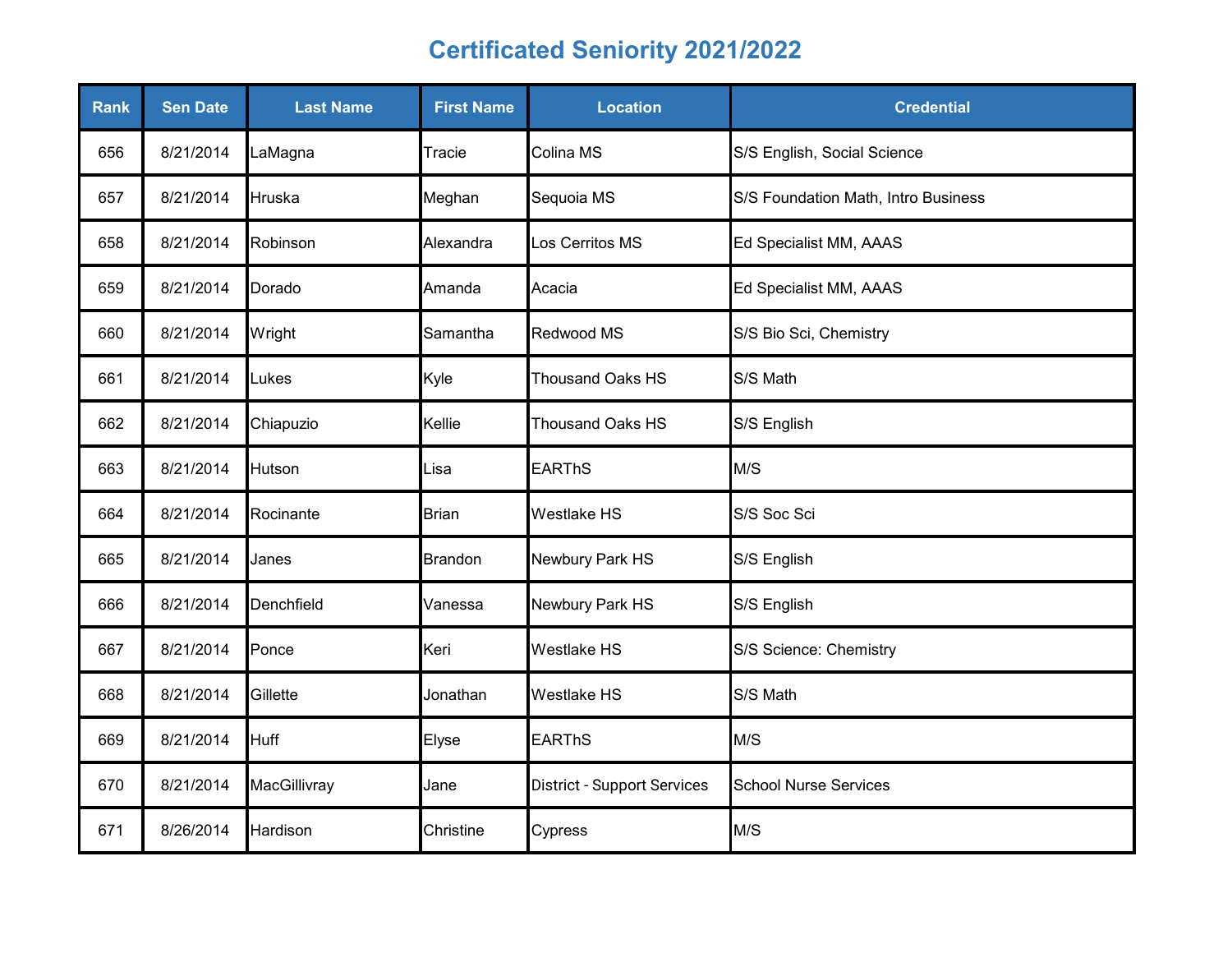| <b>Rank</b> | <b>Sen Date</b> | <b>Last Name</b> | <b>First Name</b> | <b>Location</b>                        | <b>Credential</b>                                                                           |
|-------------|-----------------|------------------|-------------------|----------------------------------------|---------------------------------------------------------------------------------------------|
| 672         | 7/1/2015        | Coleman          | Tina              | Newbury Park HS                        | PPS School Counseling, M/S, Specialist Instruc In Sped:<br>LH, RSP, Cert of Elig Admin Serv |
| 673         | 7/1/2015        | Cook             | Rebecca           | District - Stud Supp Srvs              | PPS School Counseling & SCWA: School Child Welfare<br>Attendance Auth                       |
| 674         | 7/1/2015        | Snider           | Nathan            | District - Instruction                 | PPS School Counseling                                                                       |
| 675         | 7/1/2015        | Vo               | Linda             | District - SpEd                        | PPS School Psychology                                                                       |
| 676         | 7/1/2015        | Mangino          | Anna              | District - SpEd                        | PPS School Psychology                                                                       |
| 677         | 8/21/2015       | Sardon           | Karin             | Century Academy SHINE<br>Middle School | Ed Specialist MM, AAAS, M/S                                                                 |
| 678         | 8/21/2015       | Cecil            | Ashley            | <b>Thousand Oaks HS</b>                | M/S, Ed Specialist MM/MS                                                                    |
| 679         | 8/21/2015       | Jordan           | Noelle            | Banyan                                 | Ed Specialist MM, AAAS, M/S                                                                 |
| 680         | 8/21/2015       | <b>Sturges</b>   | Aimee             | Redwood MS                             | S/S PE, Intro Health Sci                                                                    |
| 681         | 8/21/2015       | Jones            | Kelly             | Newbury Park HS                        | S/S Science: Bio Sci, Intro Sci                                                             |
| 682         | 8/21/2015       | Wutkee           | Jennifer          | Los Cerritos MS                        | S/S Home Economics, Intro Spanish                                                           |
| 683         | 8/21/2015       | Belanger         | Eileen            | Century Academy                        | S/S Science: Bio Sci, Science: Chem                                                         |
| 684         | 8/21/2015       | Johnson          | Christina         | Cypress/Maple                          | Ed Specialist MM, AAAS                                                                      |
| 685         | 8/21/2015       | Hu               | Jing              | Newbury Park HS                        | S/S Foreign Language: Mandarin, Math                                                        |
| 686         | 8/21/2015       | Snyder           | Katelyn           | Newbury Park HS                        | S/S Foundation Math, PE                                                                     |
| 687         | 8/21/2015       | Strange          | Marilyn           | Newbury Park HS                        | S/S English, CTE AME                                                                        |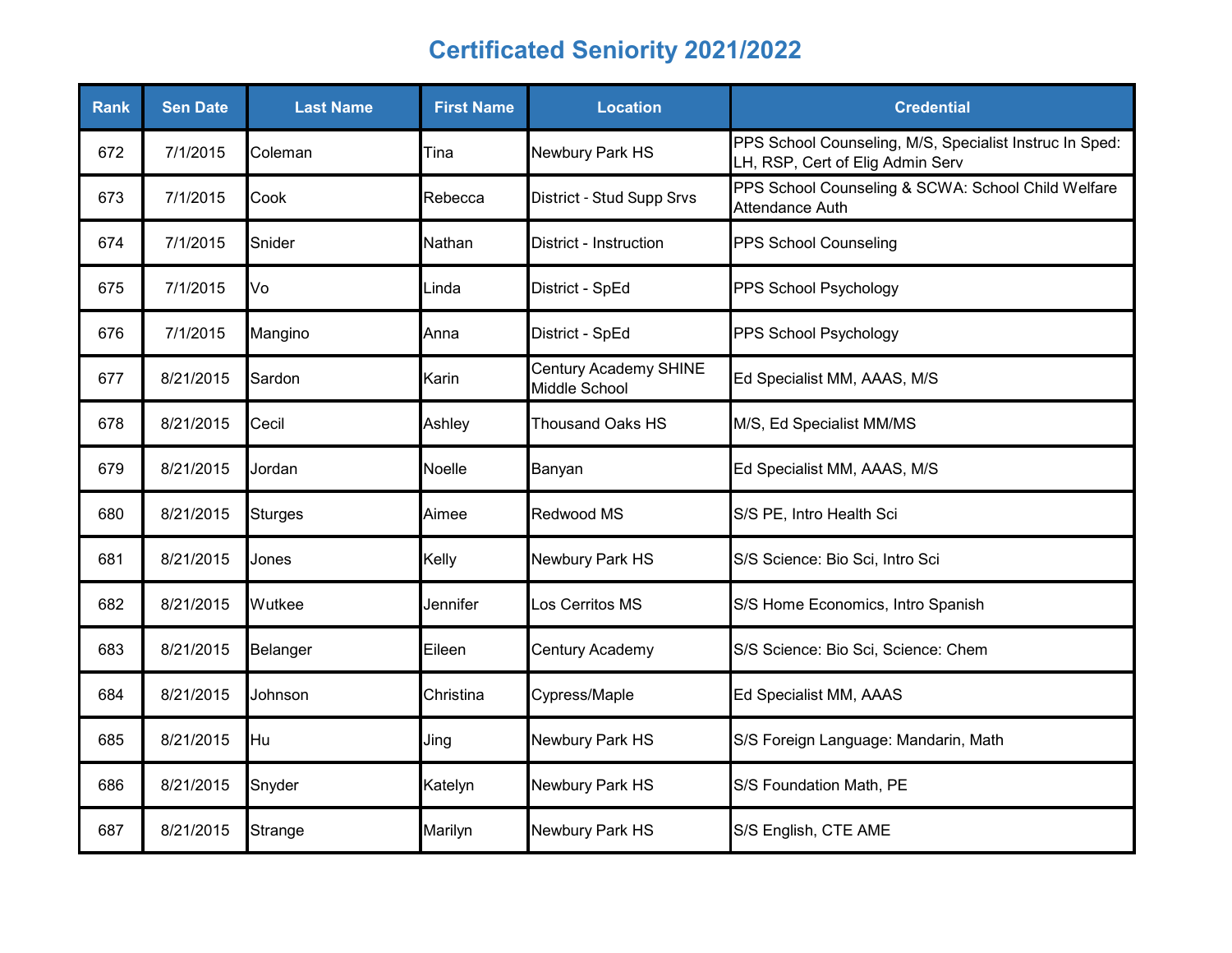| Rank | <b>Sen Date</b> | <b>Last Name</b>   | <b>First Name</b> | <b>Location</b>        | <b>Credential</b>                                                         |
|------|-----------------|--------------------|-------------------|------------------------|---------------------------------------------------------------------------|
| 688  | 8/21/2015       | Shook              | Jessica           | Sequoia MS             | S/S Foundation Gen Sci, M/S                                               |
| 689  | 8/21/2015       | <b>Brook</b>       | Gila              | Los Cerritos MS        | Ed Specialist MM, MS                                                      |
| 690  | 8/21/2015       | Rosenberg          | Haley             | Conejo Elem            | M/S                                                                       |
| 691  | 8/21/2015       | Sharpe             | Julie             | Maple                  | Ed Specialist MS                                                          |
| 692  | 8/21/2015       | Maxedon            | Kayla             | Westlake HS            | S/S Science: Bio Sci                                                      |
| 693  | 8/21/2015       | Landseadel         | Madeline          | Los Cerritos MS        | S/S Math                                                                  |
| 694  | 8/21/2015       | Forrest            | Christopher       | Newbury Park HS        | <b>Ed Specialist MM</b>                                                   |
| 695  | 8/21/2015       | Smith              | Katherine         | Colina MS              | Ed Specialist MS                                                          |
| 696  | 8/21/2015       | Ekenstam           | Lisa              | District - SpEd        | Clinical or Rehab Services-Speech, Special Class Auth in<br>Austism       |
| 697  | 8/21/2015       | Templeman          | Caitlin           | District - SpEd        | Speech-Language Pathology Services LSH                                    |
| 698  | 8/24/2015       | Vels               | Denise            | District - SpEd        | Speech-Language Pathology Services LSH                                    |
| 699  | 8/27/2015       | Emmons             | Dinah             | Westlake HS            | S/S English                                                               |
| 700  | 8/31/2015       | Corbett            | James             | Thousand Oaks HS       | S/S Social Science, M/S                                                   |
| 701  | 7/1/2016        | Chamberlin-Scholle | Heather           | District/DEC           | PPS School Counseling, SSW, SCWA: School Child<br>Welfare Attendance Auth |
| 702  | 7/1/2016        | <b>Berry</b>       | Katie             | District - Instruction | PPS School Counseling & Cert of Elig Admin Serv                           |
| 703  | 7/1/2016        | Kirksey            | Amy               | Westlake HS            | PPS School Counseling                                                     |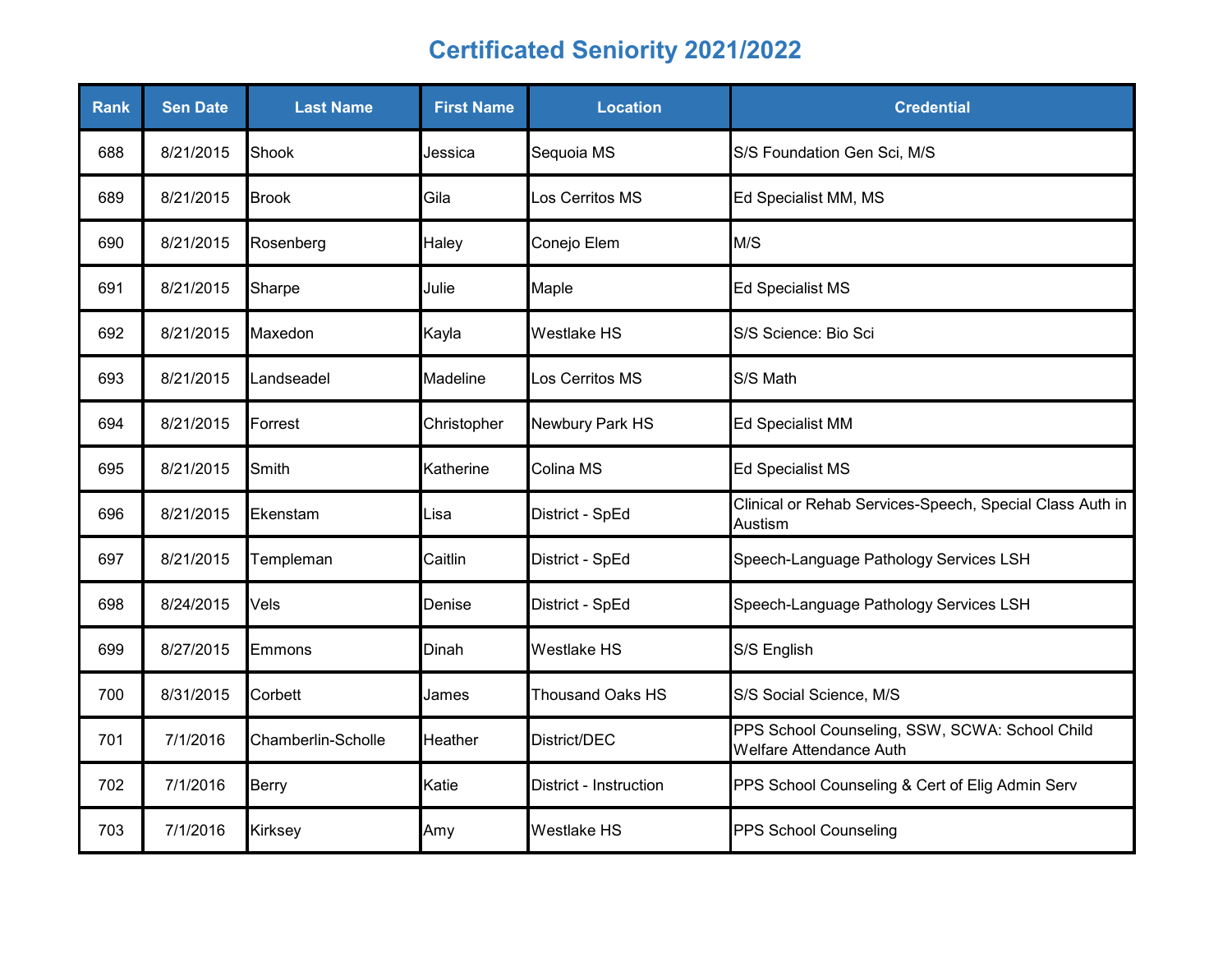| Rank | <b>Sen Date</b> | <b>Last Name</b> | <b>First Name</b> | <b>Location</b>         | <b>Credential</b>                                       |
|------|-----------------|------------------|-------------------|-------------------------|---------------------------------------------------------|
| 704  | 8/22/2016       | Cordes           | Jennifer          | Los Cerritos MS         | Ed Specialist MM, AAAS, AAOI                            |
| 705  | 8/22/2016       | <b>Roberts</b>   | Benjamin          | Redwood MS/TOHS         | S/S Music, Math                                         |
| 706  | 8/22/2016       | Joutras          | Jennifer          | Sequoia MS              | Ed Specialist MS, M/S                                   |
| 707  | 8/22/2016       | Washburn         | Afton             | Newbury Park HS         | S/S Math, Supp Psychology                               |
| 708  | 8/22/2016       | Wildermuth       | Laura             | Lang Ranch              | M/S                                                     |
| 709  | 8/22/2016       | Greve-Crystal    | Rose              | Acacia                  | M/S                                                     |
| 710  | 8/22/2016       | <b>Boutell</b>   | Ashley            | Weathersfield           | M/S                                                     |
| 711  | 8/22/2016       | Kegley           | Kyle              | <b>Westlake HS</b>      | S/S PE                                                  |
| 712  | 8/22/2016       | Flores           | Michael           | <b>Thousand Oaks HS</b> | S/S Science: Bio Sci                                    |
| 713  | 8/22/2016       | <b>Bush</b>      | Julia             | <b>Westlake HS</b>      | S/S Art                                                 |
| 714  | 8/22/2016       | Adler            | Courtney          | Conejo Elem             | M/S                                                     |
| 715  | 8/22/2016       | Ortega           | <b>Xochitl</b>    | Westlake HS             | S/S Foreign Language: Spanish                           |
| 716  | 8/22/2016       | Andrews          | Sairey            | Maple                   | <b>Ed Specialist MS</b>                                 |
| 717  | 8/22/2016       | <b>Fick</b>      | Emily             | Aspen                   | M/S                                                     |
| 718  | 8/22/2016       | Jackson          | Laura             | Newbury Park HS         | S/S Math                                                |
| 719  | 8/22/2016       | Copeland         | Amanda            | District - SpEd         | Ed Specialist MM, M/S, Spec Instruc Reading & Lang Arts |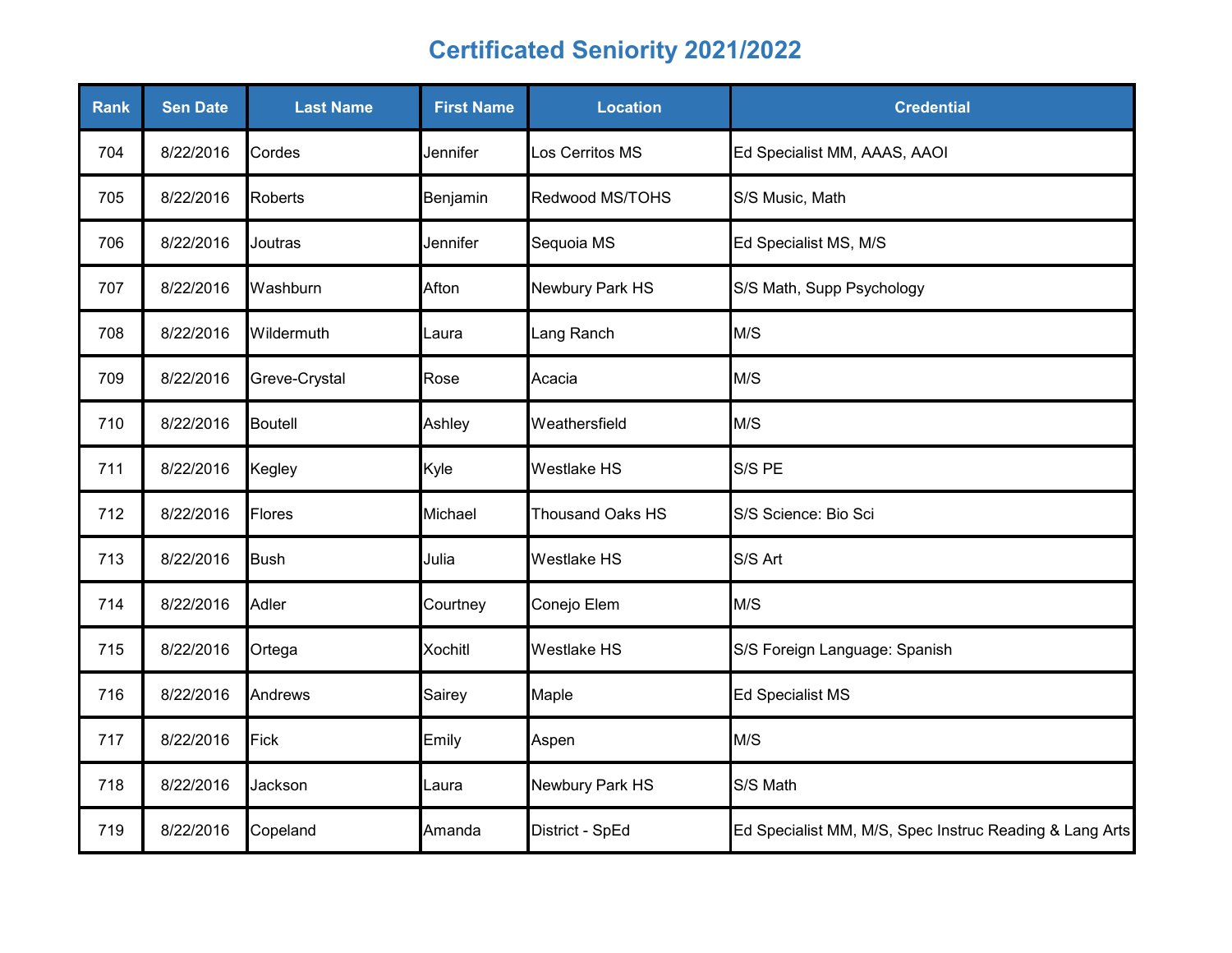| <b>Rank</b> | <b>Sen Date</b> | <b>Last Name</b> | <b>First Name</b> | <b>Location</b>         | <b>Credential</b>                          |
|-------------|-----------------|------------------|-------------------|-------------------------|--------------------------------------------|
| 720         | 8/22/2016       | McIntosh         | J. "Jennie"       | District - SpEd         | <b>Clinical or Rehab Services LSH</b>      |
| 721         | 8/22/2016       | Abregu-Galvez    | Ada               | Newbury Park HS         | S/S Foreign Language: Spanish              |
| 722         | 8/22/2016       | Panico           | Heather           | District - SpEd         | Speech-Language Pathology Services LSH     |
| 723         | 10/4/2016       | O'Weger          | Meghann           | Newbury Park HS         | Ed Specialist MM, AAAS Auth                |
| 724         | 1/9/2017        | <b>Sims</b>      | Tracy             | Redwood MS              | PPS School Counseling                      |
| 725         | 7/1/2017        | <b>McCarthy</b>  | Karen             | Los Cerritos MS         | PPS School Counseling                      |
| 726         | 7/1/2017        | <b>Ross</b>      | Kelly             | <b>Thousand Oaks HS</b> | PPS School Counseling                      |
| 727         | 7/1/2017        | Garcia           | Michael           | District - SpEd         | PPS School Psychology                      |
| 728         | 7/1/2017        | Curry            | Crystal           | District - SpEd         | PPS School Psychology                      |
| 729         | 7/1/2017        | Zasadil          | William           | <b>Thousand Oaks HS</b> | PPS School Counseling                      |
| 730         | 7/1/2017        | Grant            | Andrew            | District - SpEd         | PPS School Psychology                      |
| 731         | 8/21/2017       | <b>Stewart</b>   | Samantha          | District - SpEd         | S/S Health Science, PE, APE Authorization  |
| 732         | 8/21/2017       | Church           | _orelei           | Los Cerritos MS         | Ed Specialist MM/MS, M/S                   |
| 733         | 8/21/2017       | Scalise          | Kyle              | Conejo Valley HS        | M/S, S/S Social Science, CTE Bus & Finance |
| 734         | 8/21/2017       | White            | Lauren            | <b>Westlake Elem</b>    | M/S & Cert of Elig Admin Serv              |
| 735         | 8/21/2017       | .ewis            | Jeffrey           | <b>Thousand Oaks HS</b> | S/S Science: Chemistry, Bio Sci            |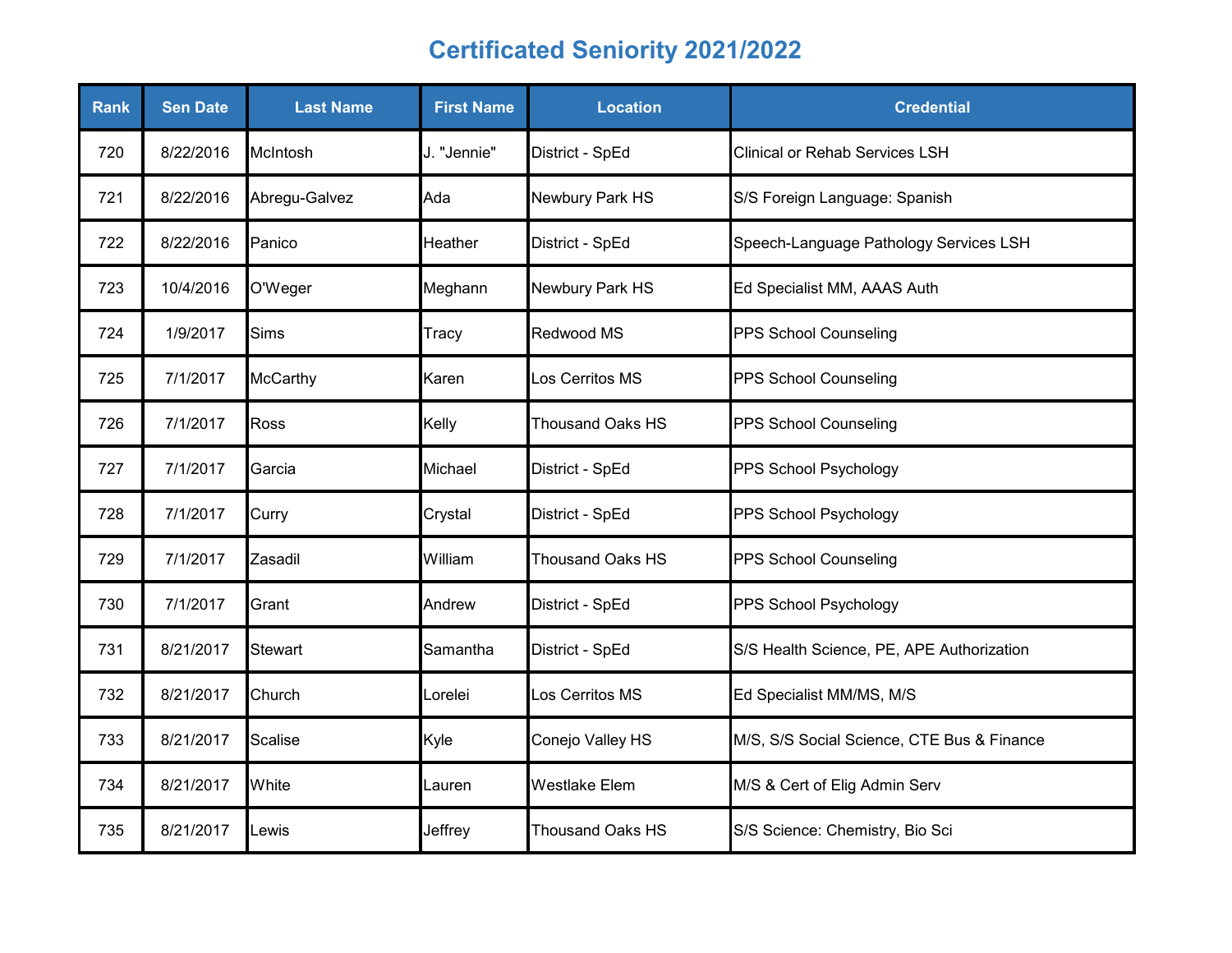| <b>Rank</b> | <b>Sen Date</b> | <b>Last Name</b> | <b>First Name</b> | <b>Location</b>      | <b>Credential</b>                     |
|-------------|-----------------|------------------|-------------------|----------------------|---------------------------------------|
| 736         | 8/21/2017       | Forbrizzio       | Virginia          | Colina MS/Sequoia MS | S/S English, Music                    |
| 737         | 8/21/2017       | Caldwell         | Amanda            | Glenwood             | Ed Specialist MM, AAAS                |
| 738         | 8/21/2017       | Holder           | Aileen            | Be Me Preschool      | Ed Specialist MS, ESCE                |
| 739         | 8/21/2017       | Guenther         | Kerstin           | Walnut               | Ed Specialist MM, AAAS                |
| 740         | 8/21/2017       | Ley              | Angela            | Wildwood             | M/S                                   |
| 741         | 8/21/2017       | Collins          | Katie             | Cypress              | M/S                                   |
| 742         | 8/21/2017       | <b>Blair</b>     | Christina         | <b>Westlake Elem</b> | M/S                                   |
| 743         | 8/21/2017       | Blazer           | Daniela           | Weathersfield        | M/S                                   |
| 744         | 8/21/2017       | Rolniak          | Amy               | <b>Westlake HS</b>   | S/S Music                             |
| 745         | 8/21/2017       | Slattum          | Kari              | Colina MS            | <b>Ed Specialist MS</b>               |
| 746         | 8/21/2017       | Cummings         | Livia             | Ladera               | M/S                                   |
| 747         | 8/21/2017       | Hogue            | Jenelle           | Walnut               | M/S                                   |
| 748         | 8/21/2017       | Murphy           | Johnathan         | Redwood MS           | S/S PE                                |
| 749         | 8/21/2017       | Garcia           | Jessica           | Los Cerritos MS      | S/S English                           |
| 750         | 8/21/2017       | <b>Morrow</b>    | Vivian            | Los Cerritos MS      | S/S Math                              |
| 751         | 8/21/2017       | Newman           | Elizabeth         | Newbury Park HS      | CTE Hospitality, Tourism & Recreation |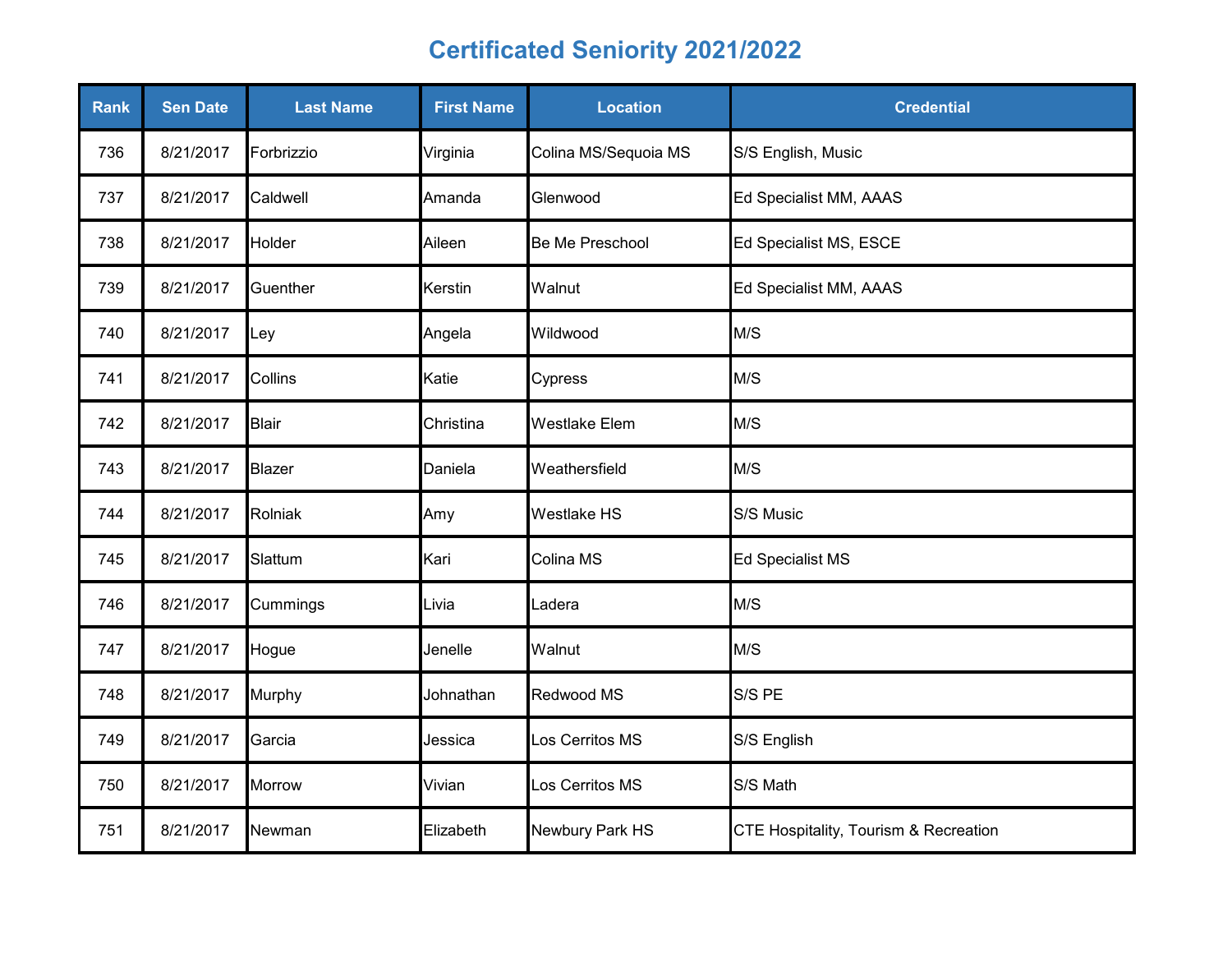| <b>Rank</b> | <b>Sen Date</b> | <b>Last Name</b> | <b>First Name</b> | <b>Location</b>                    | <b>Credential</b>                      |
|-------------|-----------------|------------------|-------------------|------------------------------------|----------------------------------------|
| 752         | 8/21/2017       | Solomon          | Jennifer          | District - SpEd                    | Speech-Language Pathology Services LSH |
| 753         | 8/24/2017       | Stone            | Robert            | Ladera                             | Ed Specialist MM, AAAS                 |
| 754         | 9/1/2017        | Luderer          | Jacqueline        | Ladera                             | <b>Ed Specialist MS</b>                |
| 755         | 1/8/2018        | Magdaleno        | Gabriela          | District - Instruction             | PPS School Counseling                  |
| 756         | 3/1/2018        | Godfrey          | Michael           | Newbury Park HS                    | Ed Specialist MM, Admin Serv           |
| 757         | 7/1/2018        | Davis            | Laurie            | Weathersfield                      | Admin Serv, M/S, Supp Health Sci       |
| 758         | 7/1/2018        | Katz             | <b>Bradley</b>    | <b>Westlake HS</b>                 | Admin Serv, S/S Soc Sci                |
| 759         | 7/1/2018        | Lepire           | Stephen           | Newbury Park HS                    | Admin Serv, M/S                        |
| 760         | 7/1/2018        | _ewis            | Patricia          | Maple                              | Admin Serv, M/S, Supp English          |
| 761         | 7/1/2018        | Vina-Hunt        | Vivian            | Glenwood                           | Admin Serv, M/S                        |
| 762         | 7/1/2018        | Klinger          | Jason             | Los Cerritos MS                    | Admin Serv, S/S Soc Sci                |
| 763         | 7/1/2018        | Manzer           | Martin            | Conejo Valley HS                   | Admin Serv, S/S English                |
| 764         | 7/1/2018        | Rose             | Tracy             | District - SpEd                    | PPS School Psychology                  |
| 765         | 7/1/2018        | Nelson           | Emily             | <b>Westlake HS</b>                 | PPS School Counseling                  |
| 766         | 7/1/2018        | Rachels          | <b>Brenda</b>     | <b>District - Support Services</b> | PPS School Counseling                  |
| 767         | 7/7/2018        | Godfrey          | Heather           | <b>Westlake HS</b>                 | Admin Serv, S/S Health Sciences, PE    |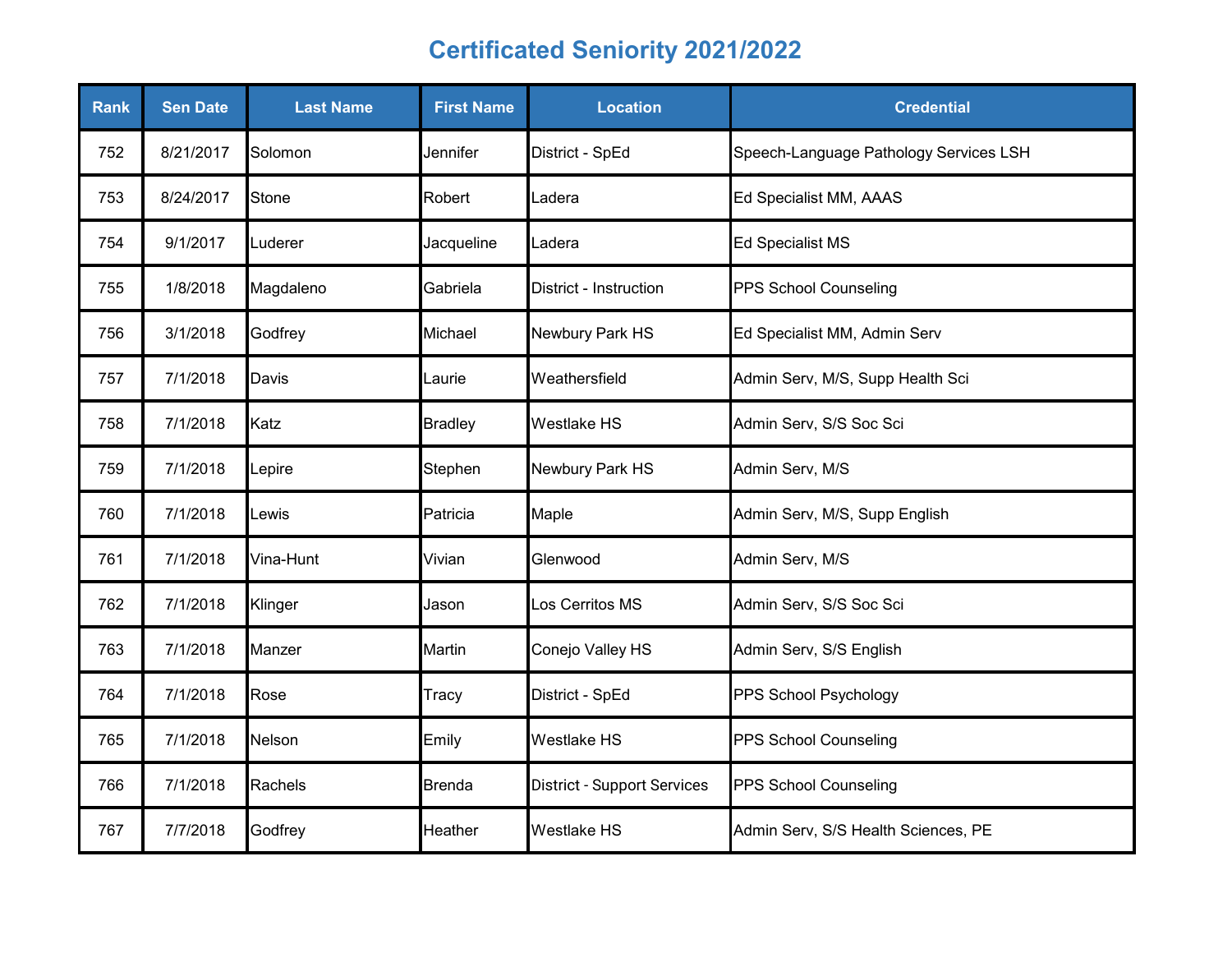| <b>Rank</b> | <b>Sen Date</b> | <b>Last Name</b>  | <b>First Name</b> | <b>Location</b>         | <b>Credential</b>                           |
|-------------|-----------------|-------------------|-------------------|-------------------------|---------------------------------------------|
| 768         | 8/20/2018       | Kroeger           | John              | Century Academy         | S/S Health Sci, PE, Soc Sci, Intro Bus Auth |
| 769         | 8/20/2018       | <b>Bartlett</b>   | Kelsey            | Los Cerritos MS         | M/S; Bio Sci Auth; Math Auth                |
| 770         | 8/20/2018       | Upton             | Molly             | <b>Westlake Elem</b>    | S/S Health Sci; M/S; S/S Intro to Soc Sci   |
| 771         | 8/20/2018       | Cavanaugh         | Kyle              | Colina MS               | Ed Specialist MM, AAAS, M/S                 |
| 772         | 8/20/2018       | Hernandez         | Carmen            | Sycamore Canyon         | M/S, S/S English                            |
| 773         | 8/20/2018       | Nash-Wynner       | Shealen           | Madroña                 | Ed Specialist MS, M/S                       |
| 774         | 8/20/2018       | Salvage           | Haleigh           | District - SpEd         | Ed Specialist DHH, AAAS                     |
| 775         | 8/20/2018       | Nunez             | Jubyanne          | Westlake HS             | S/S Chem; S/S Bio Sci                       |
| 776         | 8/20/2018       | Jardim            | Megan             | Newbury Park HS         | Ed Specialist MM, AAAS                      |
| 777         | 8/20/2018       | Nassar            | Erin              | Ladera                  | Ed Specialist MM, AAAS                      |
| 778         | 8/20/2018       | Niebolt           | Debra             | <b>Westlake Elem</b>    | M/S; English Auth                           |
| 779         | 8/20/2018       | Champlin          | Mindy             | Walnut                  | M/S; English Auth                           |
| 780         | 8/20/2018       | Nelson            | Holly             | <b>Thousand Oaks HS</b> | S/S Art                                     |
| 781         | 8/20/2018       | Hadaller          | Shauna            | Colina MS               | S/S Bio Sci                                 |
| 782         | 8/20/2018       | Lirtsman          | Yana              | Ladera                  | M/S                                         |
| 783         | 8/20/2018       | <b>Ross Neier</b> | <b>Bobbi</b>      | Walnut                  | M/S                                         |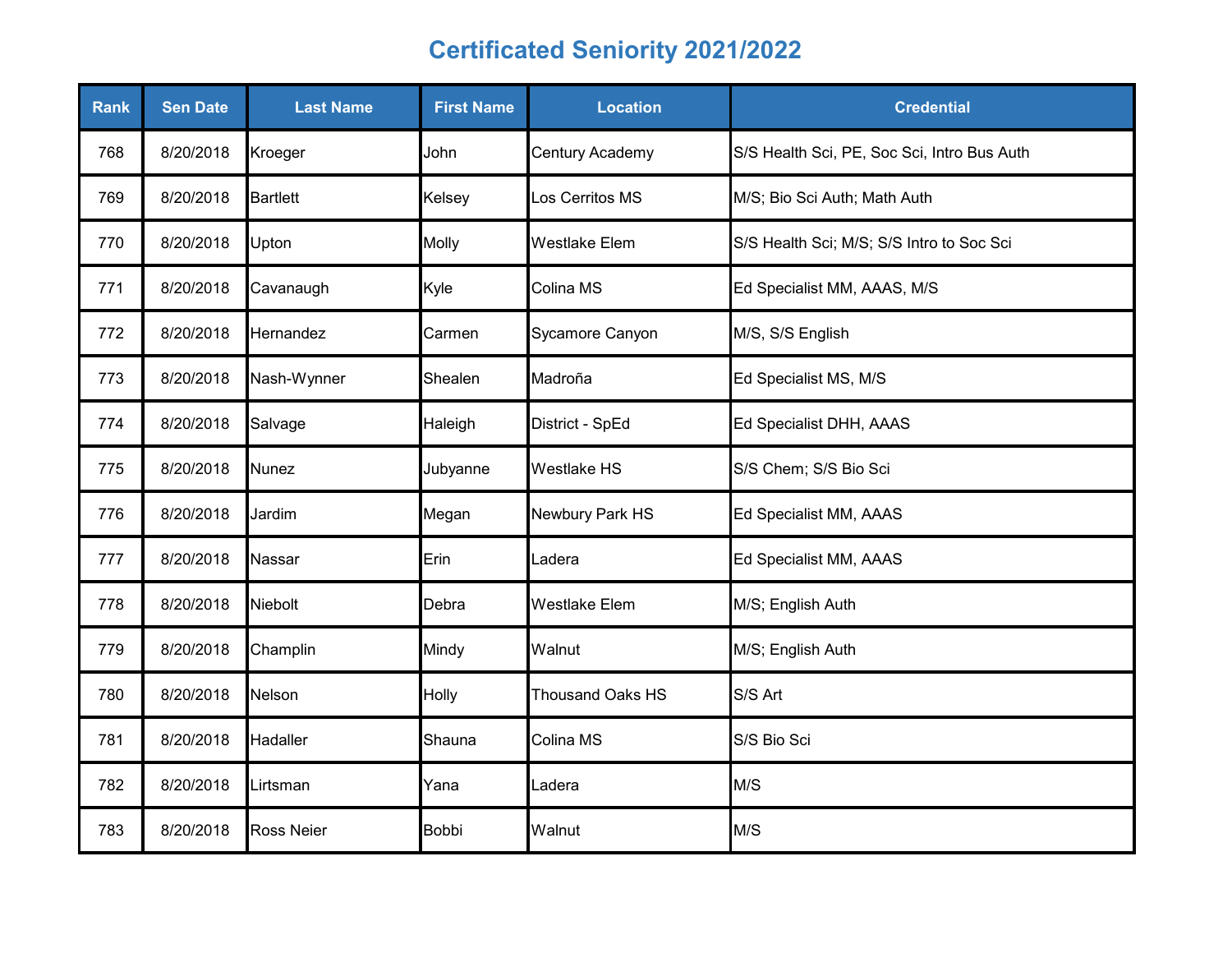| Rank | <b>Sen Date</b> | <b>Last Name</b> | <b>First Name</b> | <b>Location</b>       | <b>Credential</b>     |
|------|-----------------|------------------|-------------------|-----------------------|-----------------------|
| 784  | 8/20/2018       | Hochberg         | Morgan            | Sequoia MS            | S/S English           |
| 785  | 8/20/2018       | Griffin          | Elisa             | Westlake HS           | S/S English           |
| 786  | 8/20/2018       | Campbell         | Amanda            | Colina MS             | S/S PE                |
| 787  | 8/20/2018       | Catalano         | Kaleigh           | Newbury Park HS       | S/S Foreign Lang: ASL |
| 788  | 8/20/2018       | Harney           | _ora              | Newbury Park HS       | Ed Specialist MS      |
| 789  | 8/20/2018       | Hugar            | Caroline          | Post-Secondary - SpEd | Ed Specialist MM      |
| 790  | 8/20/2018       | <b>Adkins</b>    | Karli             | Madroña               | M/S                   |
| 791  | 8/20/2018       | Kosmatka         | Rachel            | Ladera                | M/S                   |
| 792  | 8/20/2018       | <b>Miller</b>    | Kristen           | Acacia                | M/S                   |
| 793  | 8/20/2018       | Hale             | <b>Brittany</b>   | Wildwood              | M/S                   |
| 794  | 8/20/2018       | Guenther         | Susan             | Redwood MS            | S/S Art               |
| 795  | 8/20/2018       | Berman           | Tammi             | Maple                 | M/S                   |
| 796  | 8/20/2018       | <b>Peters</b>    | Alyssa            | Weathersfield         | M/S                   |
| 797  | 8/20/2018       | Caswell          | Stefanie          | District/DEC          | M/S                   |
| 798  | 8/20/2018       | Ogle             | Amy               | Conejo Elem           | M/S                   |
| 799  | 8/20/2018       | Jarman           | Allison           | Westlake HS           | S/S Math              |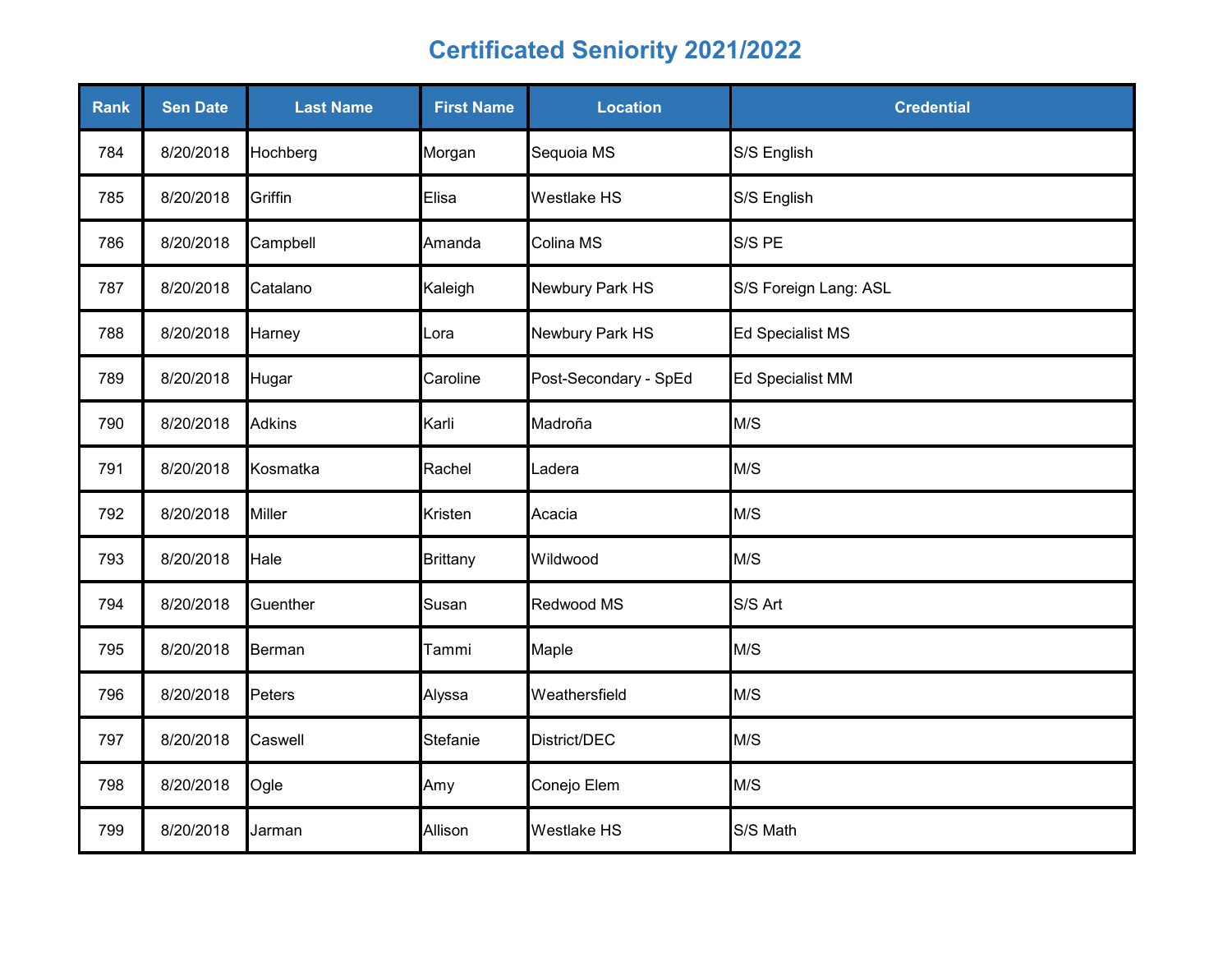| <b>Rank</b> | <b>Sen Date</b> | <b>Last Name</b>    | <b>First Name</b> | <b>Location</b>          | <b>Credential</b>                                  |
|-------------|-----------------|---------------------|-------------------|--------------------------|----------------------------------------------------|
| 800         | 9/1/2018        | Penaflor            | Julia             | Acacia                   | M/S                                                |
| 801         | 9/24/2018       | Michaud             | Kimberly          | Los Cerritos MS          | M/S; Admin Serv                                    |
| 802         | 10/3/2018       | Stanford            | Terri             | Madroña                  | M/S, Ed Specialist MM                              |
| 803         | 10/11/2018      | Vincent             | Shelley           | <b>Thousand Oaks HS</b>  | Ed Specialist MM, AAAS, S/S Soc Sci                |
| 804         | 10/19/2018      | Jeziorski           | Jennifer          | <b>Thousand Oaks HS</b>  | Ed Specialist MM, AAAS                             |
| 805         | 2/4/2019        | Albrecht            | Marin             | Weathersfield            | Ed Specialist MM, M/S                              |
| 806         | 2/5/2019        | Bergmann            | Eric              | <b>Thousand Oaks HS</b>  | <b>Admin Serv</b>                                  |
| 807         | 2/6/2019        | Gardner             | Alexis            | District - SpEd          | PPS School Psychology                              |
| 808         | 7/1/2019        | Araiza              | Ricardo           | <b>DEC</b> - Instruction | M/S, Supp Math, Admin Serv                         |
| 809         | 7/1/2019        | Vargas              | Paola             | Redwood MS               | M/S, Supp English, Admin Serv                      |
| 810         | 7/1/2019        | Reznikova-Eisenberg | Yuliya            | Century Academy          | M/S, Admin Serv                                    |
| 811         | 7/1/2019        | Huang               | Isaac             | Madroña                  | M/S; Admin Serv                                    |
| 812         | 7/1/2019        | Montero             | Priscilla         | <b>Thousand Oaks HS</b>  | PPS School Counseling; School Child Welfare/Attend |
| 813         | 7/1/2019        | Higgoda             | Shannon           | District - SpEd          | PPS School Psychology, SCWA                        |
| 814         | 7/1/2019        | Bakhshizadeh        | Odelia            | District - SpEd          | PPS School Psychology                              |
| 815         | 8/21/2019       | Blakney             | Clayton           | Thousand Oaks HS         | Ed Specialist, AAAS                                |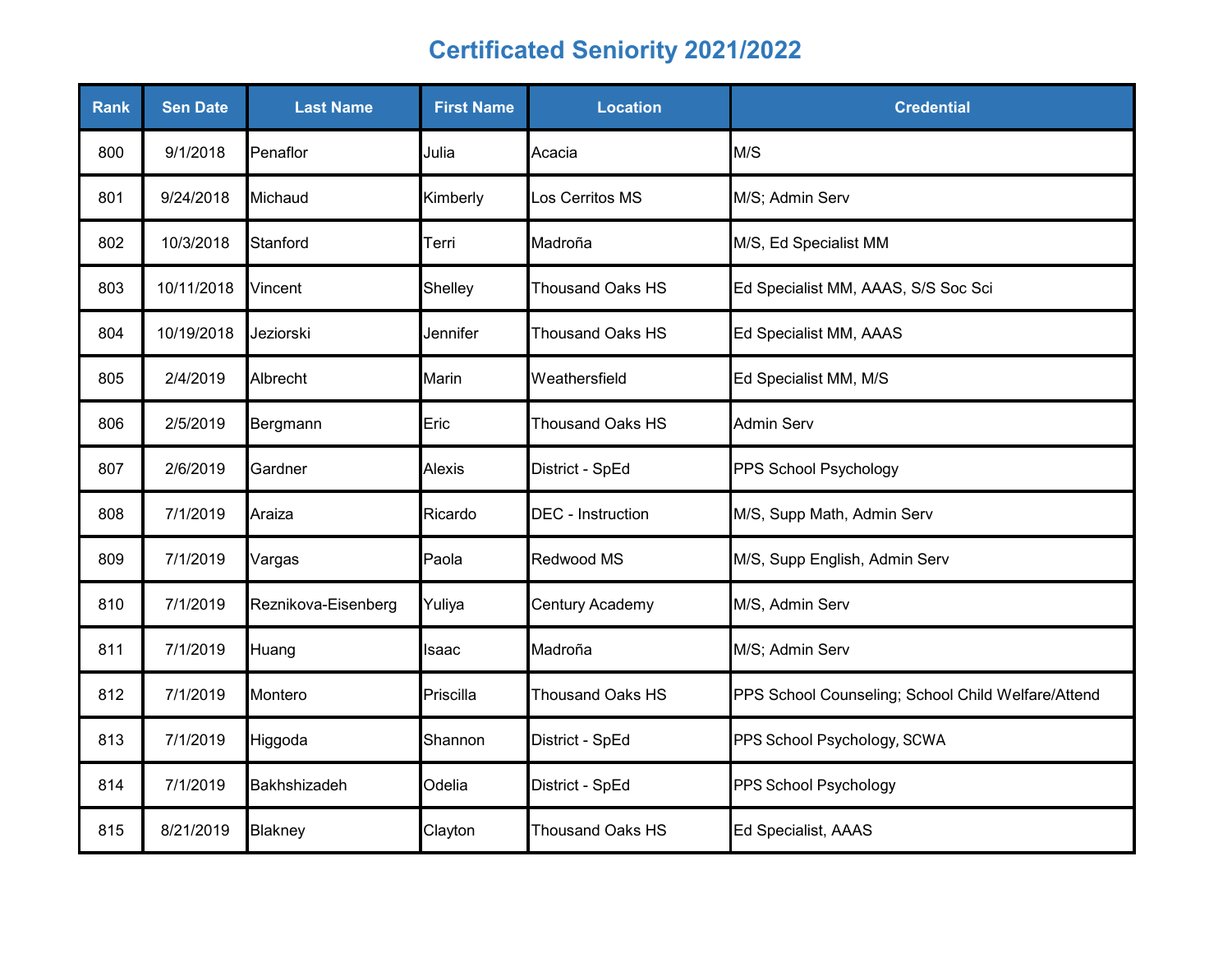| Rank | <b>Sen Date</b> | <b>Last Name</b>  | <b>First Name</b> | <b>Location</b>        | <b>Credential</b>                                                  |
|------|-----------------|-------------------|-------------------|------------------------|--------------------------------------------------------------------|
| 816  | 8/21/2019       | Ramer             | Paige             | Maple                  | Ed Specialist MM, AAAS                                             |
| 817  | 8/21/2019       | Palazzo           | Vivianne          | Aspen                  | <b>Ed Specialist MM</b>                                            |
| 818  | 8/21/2019       | Velasquez         | Justina           | Waverly                | <b>Ed Specialist MM</b>                                            |
| 819  | 8/21/2019       | Hochevar          | Karin             | Sequoia MS             | S/S English                                                        |
| 820  | 8/21/2019       | Guzman            | Jayson            | Glenwood               | <b>Ed Specialist MM</b>                                            |
| 821  | 8/21/2019       | Frankel           | Heather           | <b>Be Me Preschool</b> | <b>Ed Specialist ESCE</b>                                          |
| 822  | 8/21/2019       | Hare              | Emily             | Newbury Park HS        | <b>Ed Specialist MS</b>                                            |
| 823  | 8/21/2019       | Keyson            | Terry             | District - SpEd        | M/S, Clinical or Rehab Services: OM, Spec Instruc SH &<br>VH       |
| 824  | 7/1/2020        | Ultreras          | Erica             | Conejo Elem            | Admin Serv, M/S                                                    |
| 825  | 7/1/2020        | Dove              | Tasia             | Colina MS              | PPS School Psychology, Admin Serv                                  |
| 826  | 7/1/2020        | <b>Bradley</b>    | Chase             | District - SpEd        | PPS School Psychology                                              |
| 827  | 7/1/2020        | Smith             | Kristen           | District - SpEd        | PPS School Psychology                                              |
| 828  | 8/17/2020       | Cox               | Ashley            | Colina MS              | M/S, Supp Economics, Supp Literature, Supp Introductory<br>English |
| 829  | 8/17/2020       | <b>Belshe</b>     | Lauren            | District - SpEd        | S/S PE, CFHD Auth, IHS Auth                                        |
| 830  | 8/17/2020       | <b>Burton</b>     | Danielle          | Colina MS              | M/S, Supp English, Supp Social Science                             |
| 831  | 8/17/2020       | <b>Gann Smith</b> | Dana              | <b>Westlake Hills</b>  | Ed Specialist MM, AAAS, M/S                                        |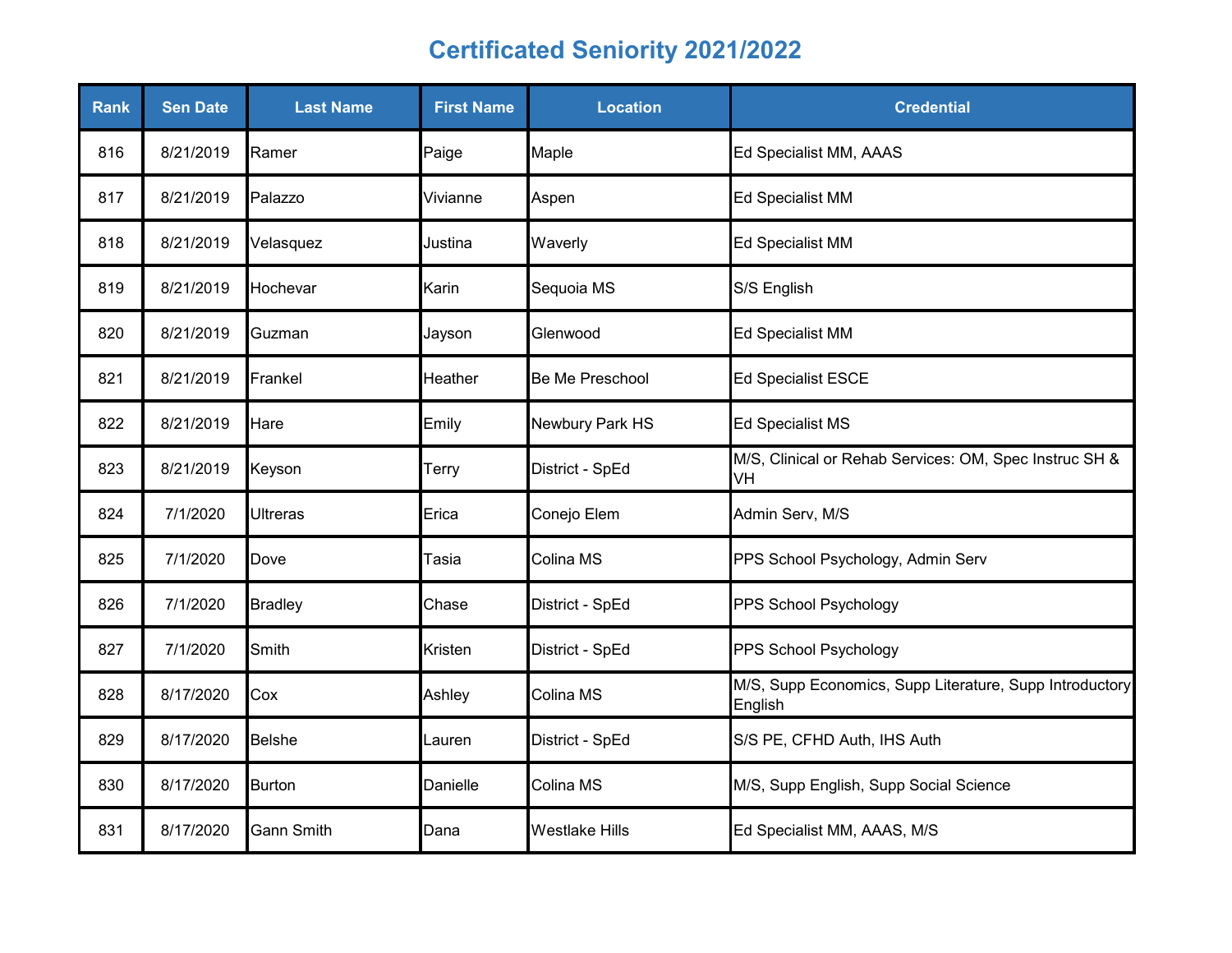| <b>Rank</b> | <b>Sen Date</b> | <b>Last Name</b> | <b>First Name</b> | <b>Location</b>       | <b>Credential</b>                         |
|-------------|-----------------|------------------|-------------------|-----------------------|-------------------------------------------|
| 832         | 8/17/2020       | Musgrove         | Corine            | Redwood MS            | S/S Social Science, S/S English, CTE MSS  |
| 833         | 8/17/2020       | Cronin           | Courtney          | Redwood MS            | Ed Specialist MM, S/S Social Science, M/S |
| 834         | 8/17/2020       | Meinhart         | Sherry            | <b>Westlake Hills</b> | M/S, Supp Social Sciences                 |
| 835         | 8/17/2020       | Jerrems          | Nicholas          | Waverly               | Ed Specialist MM, AAAS                    |
| 836         | 8/17/2020       | <b>Budde</b>     | Joshua            | Westlake HS           | S/S FL Math, PE                           |
| 837         | 8/17/2020       | Stouch-Luck      | Lori              | <b>Westlake Hills</b> | Ed Specialist MM, AAAS                    |
| 838         | 8/17/2020       | <b>Burge</b>     | Jenna             | Sequoia MS            | S/S Foundation Math, Supp PE              |
| 839         | 8/17/2020       | Ito              | Diandra           | Lang Ranch            | Ed Specialist MM, M/S                     |
| 840         | 8/17/2020       | <b>Brosnan</b>   | Sean              | Newbury Park HS       | S/S PE, Intro Business                    |
| 841         | 8/17/2020       | Hanna            | Christopher       | Ladera                | M/S                                       |
| 842         | 8/17/2020       | Dyczkiewycz      | Esther            | Cypress               | M/S                                       |
| 843         | 8/17/2020       | Maloney          | Ryanne            | Glenwood              | M/S                                       |
| 844         | 8/17/2020       | Winikoff         | Sarah             | <b>EARThS</b>         | M/S                                       |
| 845         | 8/17/2020       | Weinberg         | Nicole            | <b>Westlake HS</b>    | S/S English                               |
| 846         | 8/17/2020       | Manzer           | Alana             | <b>Westlake Hills</b> | M/S                                       |
| 847         | 8/17/2020       | Hatton           | Kylene            | Newbury Park HS       | S/S Math                                  |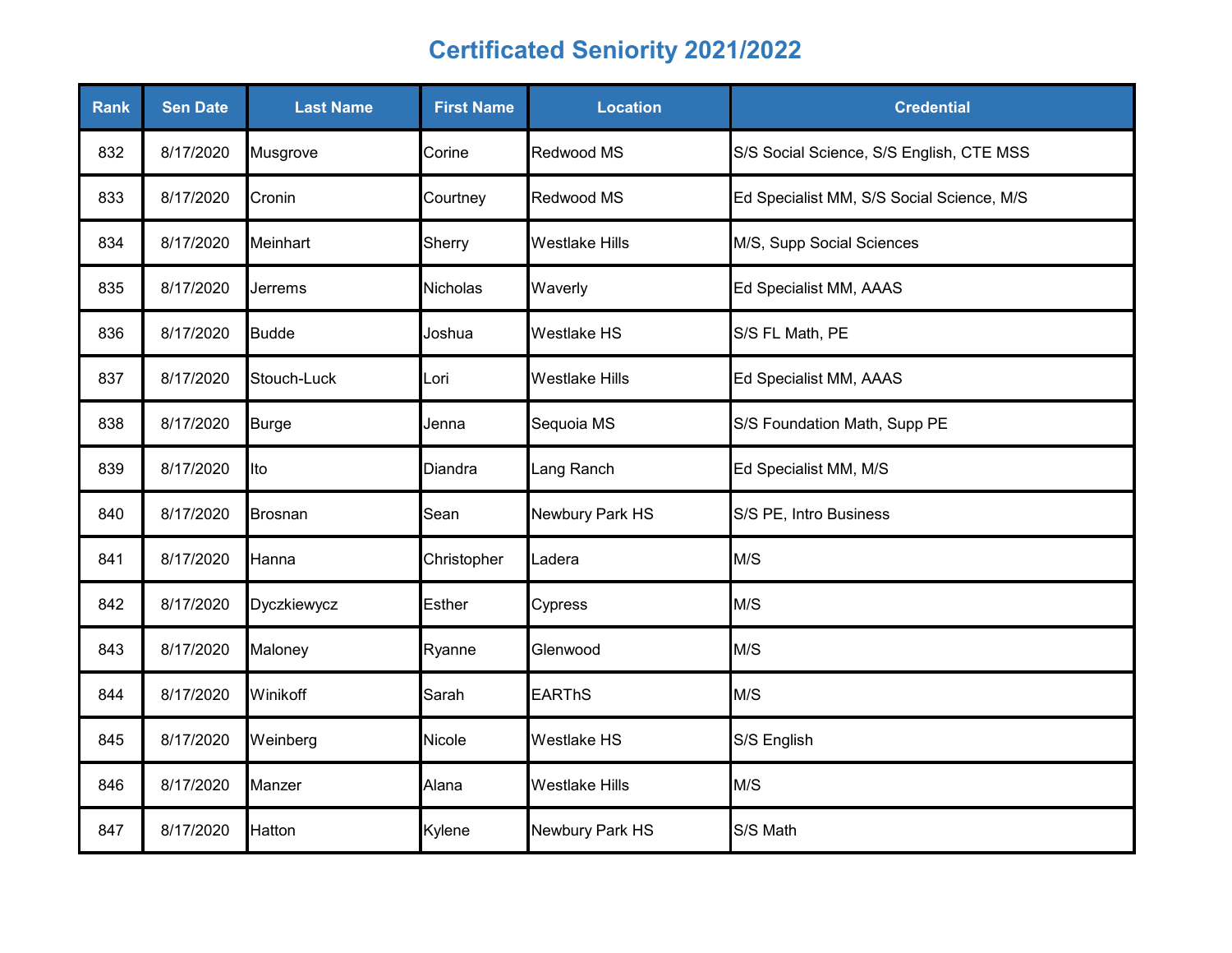| Rank | <b>Sen Date</b> | <b>Last Name</b> | <b>First Name</b> | <b>Location</b>       | <b>Credential</b>                |
|------|-----------------|------------------|-------------------|-----------------------|----------------------------------|
| 848  | 8/17/2020       | Gunn             | Brian             | Century Academy       | S/S Social Science               |
| 849  | 8/17/2020       | Pyle             | Nelson            | Los Cerritos MS       | S/S Math                         |
| 850  | 8/17/2020       | Cronin           | Yasmin            | Sycamore Canyon MS    | S/S General Science Foundational |
| 851  | 8/17/2020       | Casperson        | Rathy             | Redwood MS            | S/S English                      |
| 852  | 8/17/2020       | Davidson         | Kathleen          | Glenwood              | M/S                              |
| 853  | 8/17/2020       | Gaynor           | Sean              | Maple                 | M/S                              |
| 854  | 8/17/2020       | Hammer           | Megan             | Walnut                | M/S                              |
| 855  | 8/17/2020       | Garcia           | Tiffany           | Weathersfield         | M/S                              |
| 856  | 8/17/2020       | <b>Marriott</b>  | Courtney          | Madroña               | M/S                              |
| 857  | 8/17/2020       | <b>Beckwith</b>  | Sabrina           | <b>Westlake HS</b>    | S/S Social Science               |
| 858  | 8/17/2020       | Mergian          | Sarah             | Sycamore Canyon       | M/S                              |
| 859  | 8/17/2020       | <b>Keatts</b>    | Lisa              | Ladera                | M/S                              |
| 860  | 8/17/2020       | Dean             | Michael           | Sequoia MS            | S/S Art X (Examination)          |
| 861  | 8/17/2020       | Manzatt          | Jason             | <b>Westlake Hills</b> | M/S                              |
| 862  | 8/17/2020       | Torraca          | Anna              | Weathersfield         | M/S                              |
| 863  | 8/17/2020       | Scattergood      | Katherine         | Conejo Elem           | M/S                              |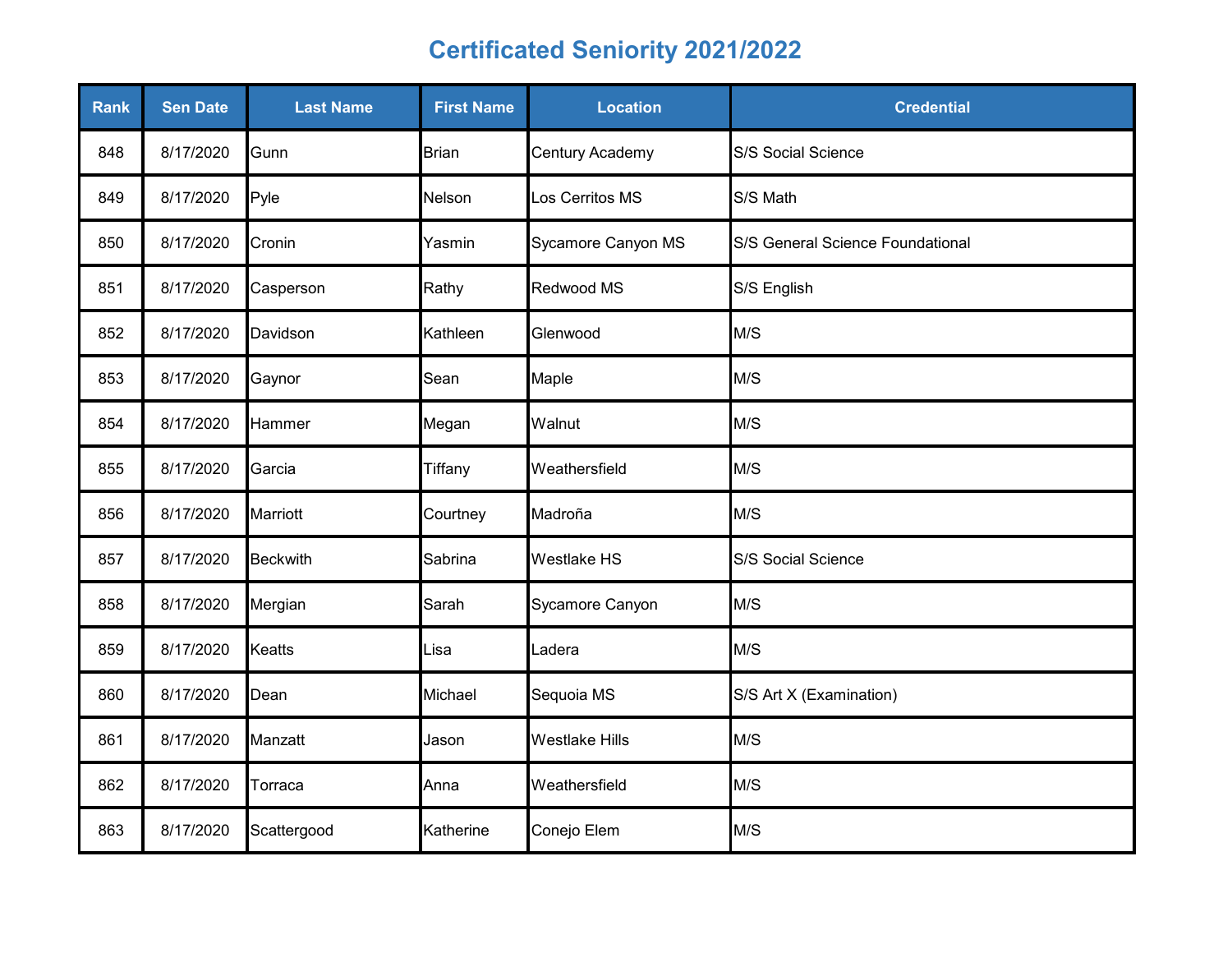| Rank | <b>Sen Date</b> | <b>Last Name</b> | <b>First Name</b> | <b>Location</b>                    | <b>Credential</b>                                  |
|------|-----------------|------------------|-------------------|------------------------------------|----------------------------------------------------|
| 864  | 8/17/2020       | Mohrhoff         | Kathryn           | <b>Westlake HS</b>                 | S/S Math                                           |
| 865  | 8/17/2020       | Sosa             | Kaylee            | Sycamore Canyon                    | M/S                                                |
| 866  | 8/17/2020       | Kamm             | Eric              | <b>Thousand Oaks HS</b>            | S/S Social Science                                 |
| 867  | 8/17/2020       | Golden           | Christel          | <b>District - Support Services</b> | <b>School Nurse Services</b>                       |
| 868  | 4/1/2021        | Batista          | Diana             | <b>Adult Education</b>             | Designated Subject Adult Ed, EBSL, ESL, Admin Serv |
| 869  | 7/1/2021        | Wilson           | Sonia             | District/DEC                       | M/S; Admin Serv, English Supp, Reading Cert        |
| 870  | 7/1/2021        | Craven           | Shane             | Aspen                              | M/S, Admin Serv, Ed Specialist MS                  |
| 871  | 7/1/2021        | Loo              | Kenneth           | District/DEC                       | S/S Soc Sci; M/S; Admin Serv                       |
| 872  | 7/1/2021        | <b>Steltz</b>    | Allison           | Newbury Park HS                    | Ed Specialist MM, AAAS Auth, Admin Serv            |
| 873  | 7/1/2021        | McLaughlin       | <b>Mark</b>       | District/DEC                       | M/S, Admin Serv                                    |
| 874  | 7/1/2021        | Mercer           | <b>Brian</b>      | District/DEC                       | S/S PE, Admin Serv                                 |
| 875  | 8/5/2021        | Bowman           | Amber             | <b>District - Support Services</b> | M/S; Admin Serv                                    |
| 876  | 7/1/2021        | Modolo           | Jeniffer          | <b>Thousand Oaks HS</b>            | S/S Spanish, Admin Serv                            |
| 877  | 7/1/2021        | Cardenas         | Carlos            | <b>Westlake HS</b>                 | S/S Music, Admin Serv                              |
| 878  | 7/1/2021        | Eckelkamp        | Linda             | Newbury Park HS                    | S/S Social Science, Admin Serv                     |
| 879  | 7/1/2021        | Holland          | Marcy             | District/BeMe                      | Admin Serv; Ed Specialist MM/MS                    |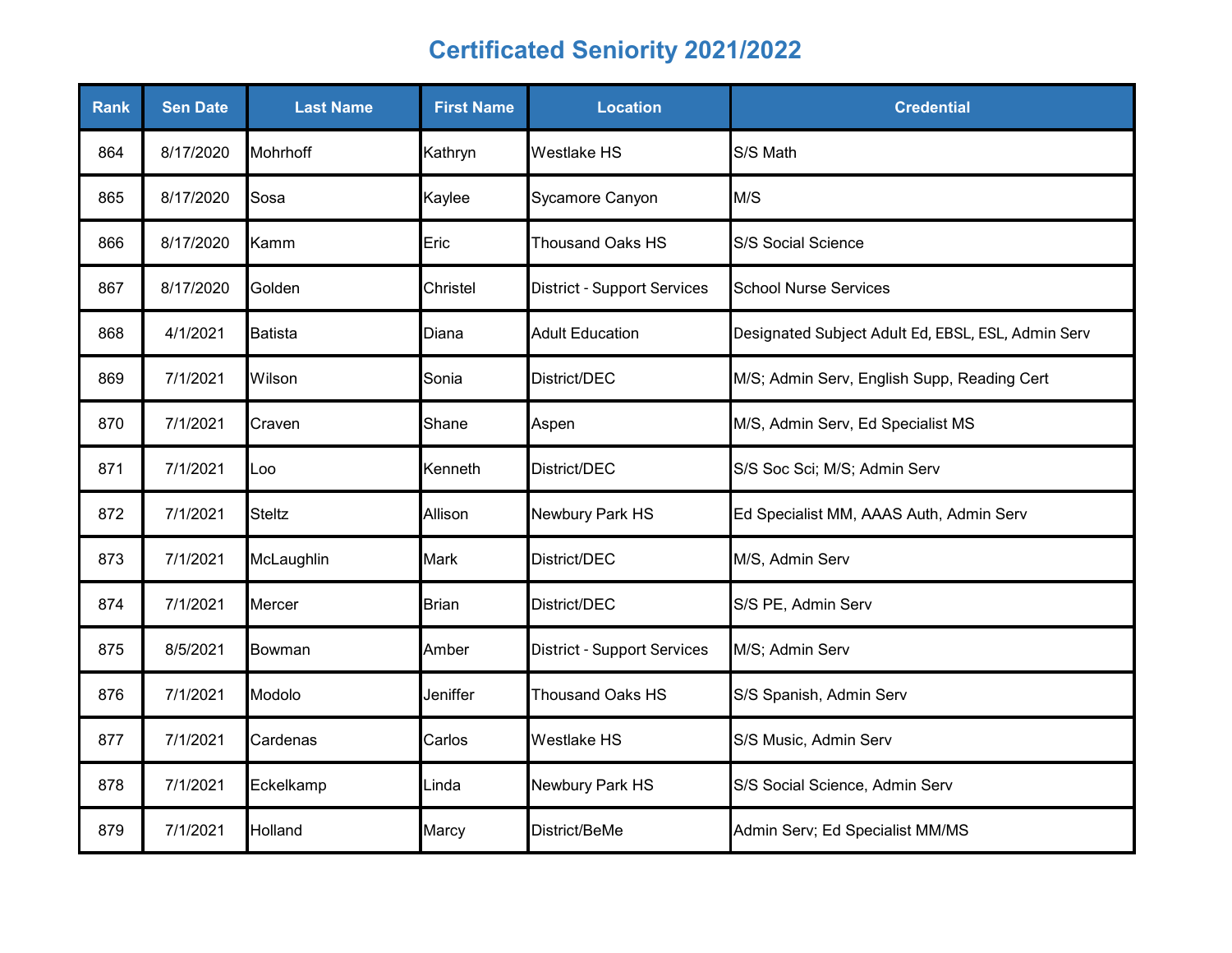| <b>Rank</b> | <b>Sen Date</b> | <b>Last Name</b>   | <b>First Name</b> | <b>Location</b>         | <b>Credential</b>                                                            |
|-------------|-----------------|--------------------|-------------------|-------------------------|------------------------------------------------------------------------------|
| 880         | 7/1/2021        | <b>Miller</b>      | Lisa              | District/DEC            | Admin Serv, PPS School Psychology                                            |
| 881         | 7/1/2021        | Johnson            | Erika             | District/DEC            | Clinical or Rehab Services, LSHS, Admin Serv                                 |
| 882         | 7/1/2021        | Lopez Magana       | Norma             | Newbury Park HS         | PPS School Counseling & SCWA: School Child Welfare<br><b>Attendance Auth</b> |
| 883         | 7/1/2021        | Banducci           | <b>Brian</b>      | <b>Thousand Oaks HS</b> | S/S PE, Admin Serv                                                           |
| 884         | 7/1/2021        | Jacobo             | Andrea            | <b>Westlake HS</b>      | PPS School Counseling & SCWA: School Child Welfare<br>Attendance Auth        |
| 885         | 7/1/2021        | Lipka              | Michael           | <b>Westlake HS</b>      | Admin Serv, PPS School Counseling                                            |
| 886         | 7/1/2021        | <b>Barnes</b>      | Steven            | <b>Westlake HS</b>      | Admin Serv, PPS School Psychology                                            |
| 887         | 7/1/2021        | Magana Lemus       | Sonia             | <b>Westlake HS</b>      | PPS School Counseling                                                        |
| 888         | 7/1/2021        | Ferdolage          | Tawnya            | <b>Westlake HS</b>      | <b>PPS School Counseling</b>                                                 |
| 889         | 7/1/2021        | Cortes             | Edith             | Newbury Park HS         | <b>PPS School Counseling</b>                                                 |
| 890         | 7/1/2021        | Greenberg          | Karin             | District - SpEd         | PPS School Psychology                                                        |
| 891         | 7/1/2021        | Solis Jr.          | Daniel            | <b>Thousand Oaks HS</b> | PPS School Counseling                                                        |
| 892         | 7/1/2021        | Joaquin            | Edgar             | District - SpEd         | PPS School Psychology                                                        |
| 893         | 8/16/2021       | Lelonek Cruz       | Evelyn            | Sycamore Canyon MS      | S/S Foundational Math, M/S                                                   |
| 894         | 8/16/2021       | <b>Bartholomew</b> | David             | <b>Thousand Oaks HS</b> | S/S Math, S/S Foundational Math, CTE MPD, CTE ED                             |
| 895         | 8/16/2021       | Reyes              | Maribel           | Sequoia MS              | M/S, S/S Foundational General Science, PPS School<br>Counseling              |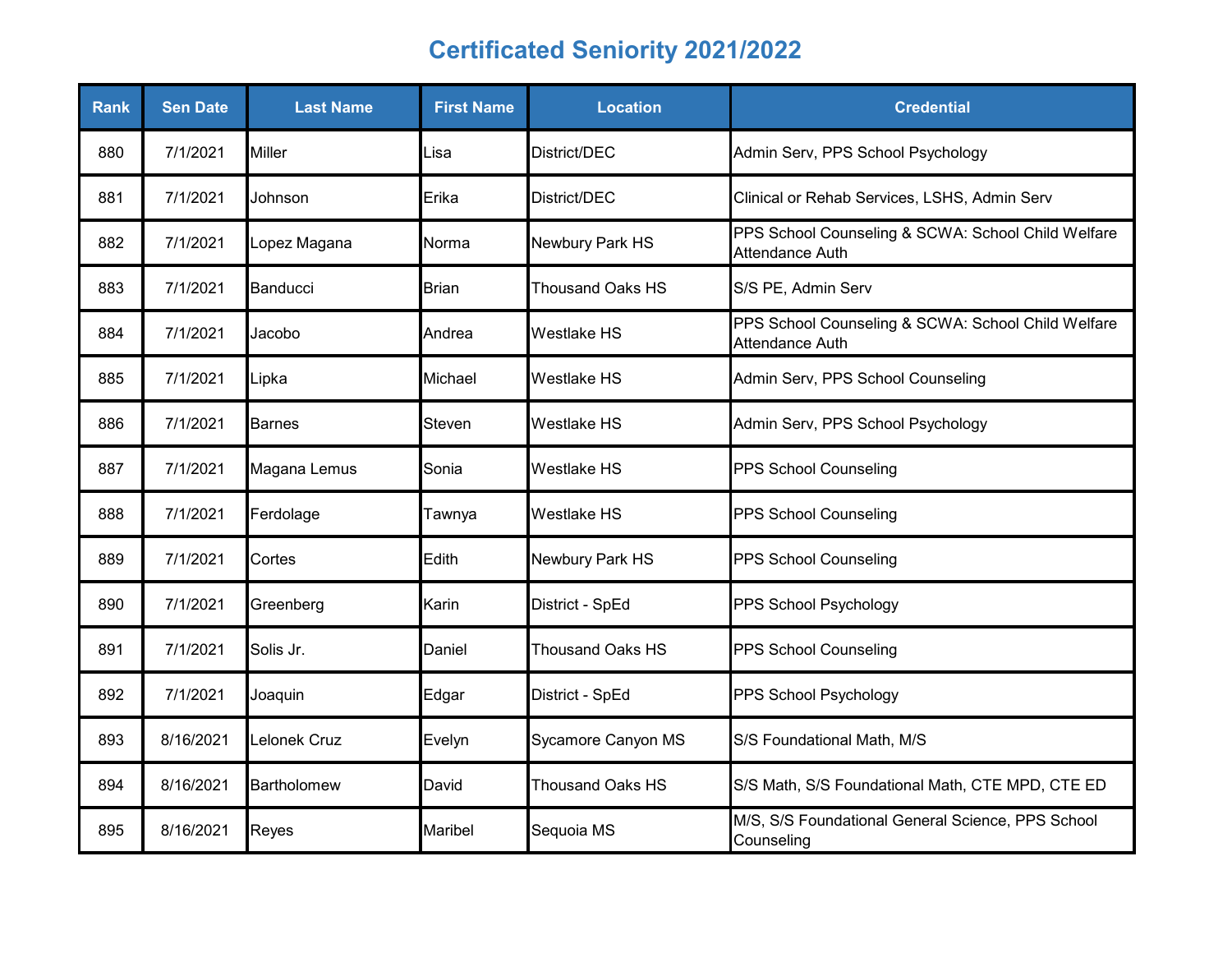| <b>Rank</b> | <b>Sen Date</b> | <b>Last Name</b> | <b>First Name</b> | <b>Location</b>                       | <b>Credential</b>                                               |
|-------------|-----------------|------------------|-------------------|---------------------------------------|-----------------------------------------------------------------|
| 896         | 8/16/2021       | Schultz          | Kelly             | Colina MS                             | Education Specialist MM, MS, AAAS,                              |
| 897         | 8/16/2021       | Gannon           | Andrea            | Newbury Park HS                       | S/S French, S/S English, S/S Introductory Spanish               |
| 898         | 8/16/2021       | Malone           | Colleen           | Colina MS                             | S/S Science - Biological Sciences, CTE - HSMT                   |
| 899         | 8/16/2021       | Kim              | Grace             | <b>Westlake HS</b>                    | S/S Math, S/S Science - Chemistry                               |
| 900         | 8/16/2021       | <b>Nichols</b>   | <b>Derek</b>      | Sycamore Canyon MS                    | S/S Health Science, S/S Physical Education                      |
| 901         | 8/16/2021       | Carter           | Dennis            | Sycamore Canyon                       | Ed Specialist MM, AAAS                                          |
| 902         | 8/16/2021       | <b>Morris</b>    | Amanda            | District - SpEd                       | DHH, AAAS                                                       |
| 903         | 8/16/2021       | Hatakeyama       | Elizabeth         | Conejo Elem                           | M/S, S/S Introductory Art                                       |
| 904         | 8/16/2021       | <b>Simms</b>     | Hailey            | Sequoia MS                            | S/S Foundational Math, S/S Introductory Business                |
| 905         | 8/16/2021       | Rimpa            | Melissa           | <b>Thousand Oaks HS</b>               | S/S Biological Sciences, S/S Chemistry                          |
| 906         | 8/16/2021       | Piwarski         | Cameron           | District - SpEd                       | S/S Physical Education, Supp APEA                               |
| 907         | 8/16/2021       | Jacobson         | Cheryl            | Colina MS                             | Ed Specialist MM, AAAS                                          |
| 908         | 8/16/2021       | Schulte          | Susan             | Sequoia MS                            | M/S, S/S Social Science                                         |
| 909         | 8/16/2021       | Pineda           | Henry             | <b>Thousand Oaks HS</b><br>Redwood MS | <b>Education Specialist MM, AAAS</b>                            |
| 910         | 8/16/2021       | Leininger        | Laura             | Redwood MS                            | S/S Music, S/S Introductory Business                            |
| 911         | 8/16/2021       | <b>Martin</b>    | Samuel            | <b>Westlake HS</b>                    | S/S Science - Biological Sciences, S/S Science -<br>Geosciences |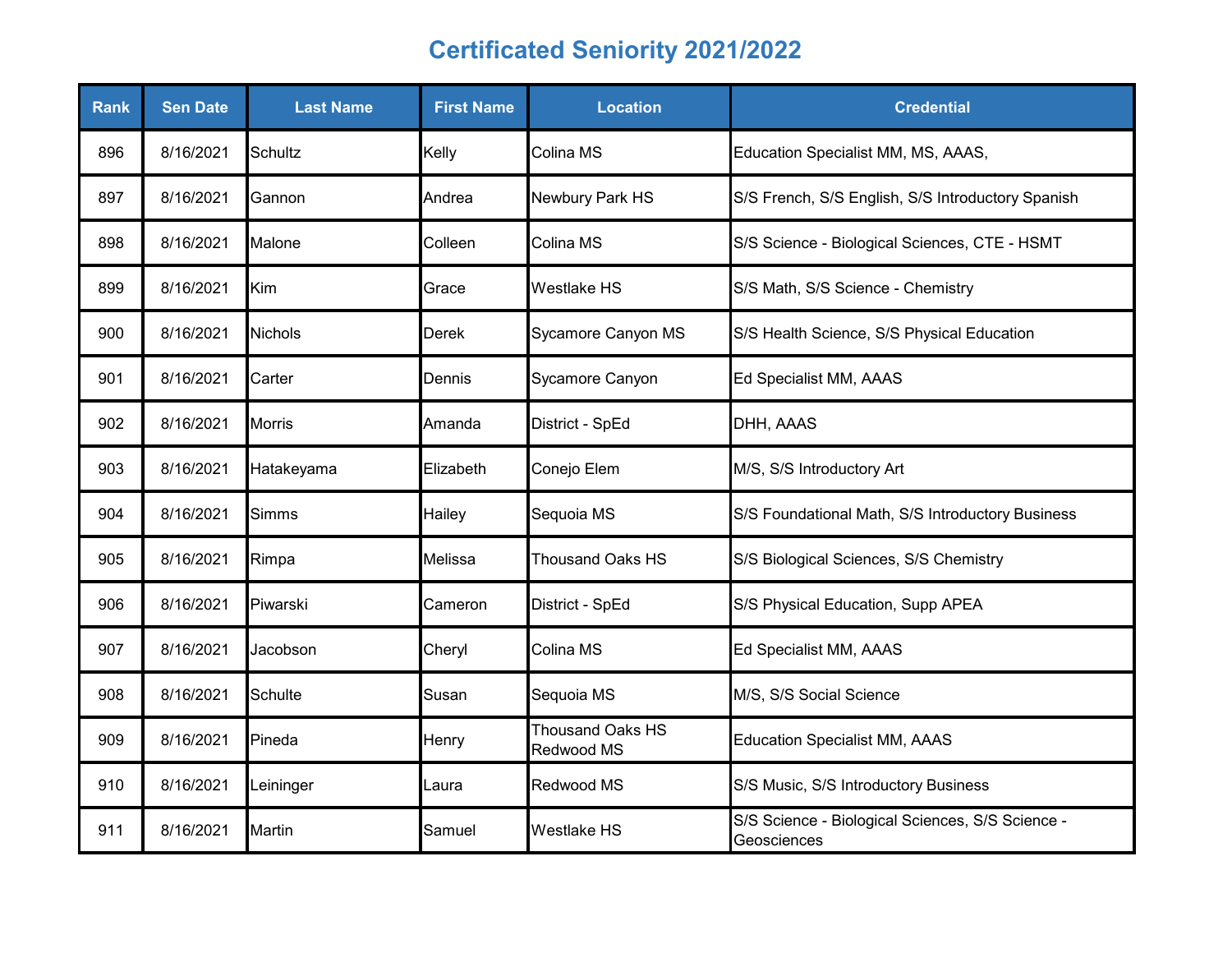| <b>Rank</b> | <b>Sen Date</b> | <b>Last Name</b>      | <b>First Name</b> | <b>Location</b>         | <b>Credential</b>                                               |
|-------------|-----------------|-----------------------|-------------------|-------------------------|-----------------------------------------------------------------|
| 912         | 8/16/2021       | Lythgoe               | Emma              | <b>Thousand Oaks HS</b> | S/S Science - Biological Sciences, S/S Science -<br>Geosciences |
| 913         | 8/16/2021       | McKenna               | Dylan             | Redwood MS              | S/S Social Science, S/S Foundational General Science            |
| 914         | 8/16/2021       | Howarth               | Melony            | Acacia                  | Ed Specialist MM, AAAS                                          |
| 915         | 8/16/2021       | Robledo               | Blanca            | Acacia                  | M/S, Ed Specialist MM                                           |
| 916         | 8/16/2021       | <b>Beltran Bannon</b> | Lincoln           | Sequoia MS              | Ed Specialist MM, AAAS                                          |
| 917         | 8/16/2021       | Davey                 | Hannah            | Westlake HS             | Ed Specialist MM, AAAS                                          |
| 918         | 8/16/2021       | Eakin                 | Katherine         | <b>Thousand Oaks HS</b> | S/S Biological Sciences, S/S Chemistry                          |
| 919         | 8/16/2021       | Rocinante             | Kenita            | Westlake HS             | S/S Social Science                                              |
| 920         | 8/16/2021       | <b>Best</b>           | Jennifer          | Newbury Park HS         | S/S Math                                                        |
| 921         | 8/16/2021       | <b>Burns</b>          | TeLana            | Westlake HS             | Ed Specialist MS                                                |
| 922         | 8/16/2021       | Petersen              | Stacey            | <b>EARThS</b>           | M/S                                                             |
| 923         | 8/16/2021       | O'Neill               | Elizabeth         | Banyan                  | M/S                                                             |
| 924         | 8/16/2021       | Pulsipher             | David             | Westlake HS             | S/S Math                                                        |
| 925         | 8/16/2021       | Cirillo-Chappell      | Jenna             | Newbury Park HS         | S/S Social Science                                              |
| 926         | 8/16/2021       | Crellin               | Nancy             | Weathersfield           | M/S                                                             |
| 927         | 8/16/2021       | Halpern               | Shelley           | Sycamore Canyon         | M/S                                                             |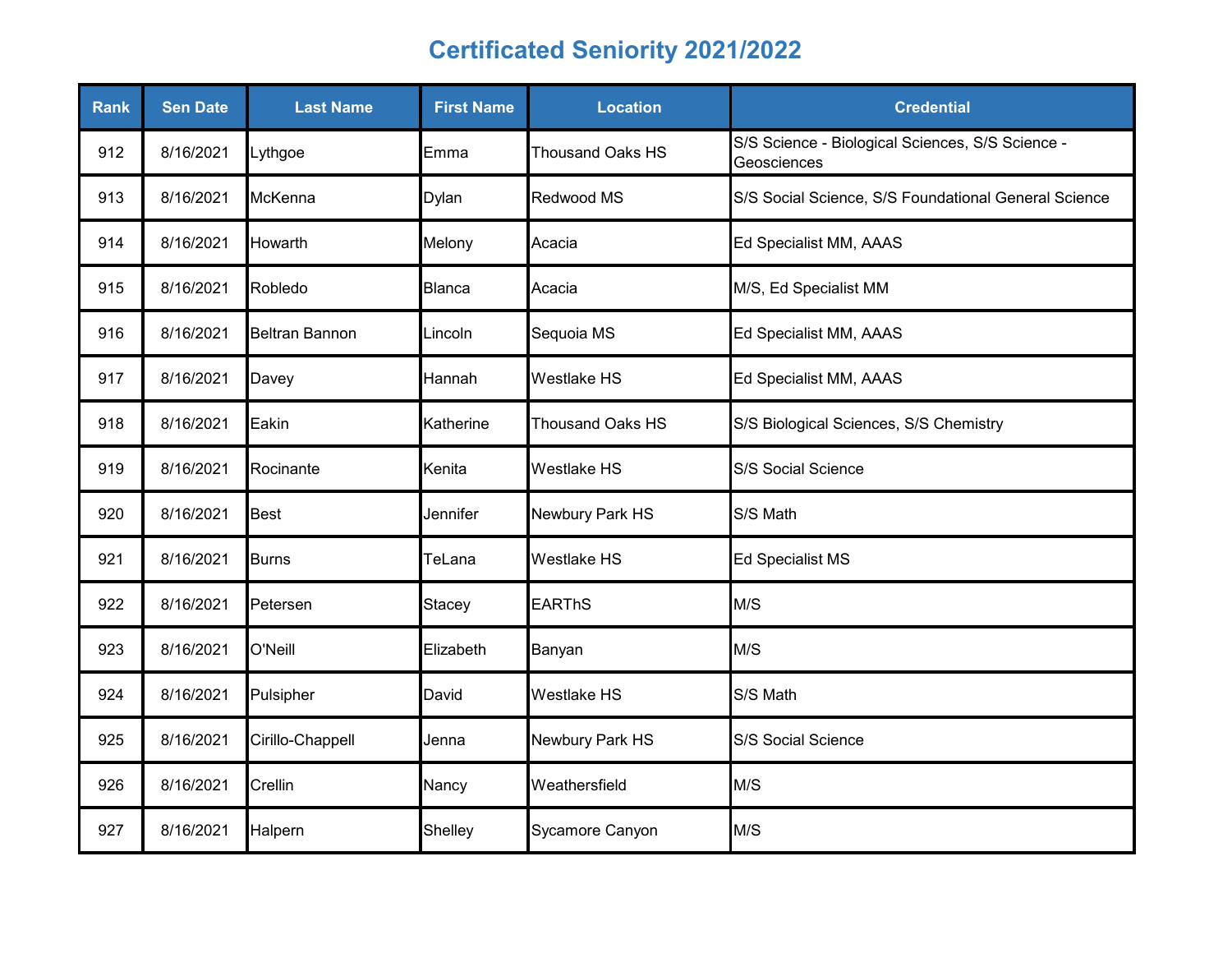| Rank | <b>Sen Date</b> | <b>Last Name</b> | <b>First Name</b> | <b>Location</b>         | <b>Credential</b>        |
|------|-----------------|------------------|-------------------|-------------------------|--------------------------|
| 928  | 8/16/2021       | Hernandez        | Tyler             | <b>Thousand Oaks HS</b> | S/S Science - Physics    |
| 929  | 8/16/2021       | Watson           | Danielle          | <b>Westlake Elem</b>    | M/S                      |
| 930  | 8/16/2021       | Wolfe            | Devonna           | Sequoia MS              | S/S Science: Geosciences |
| 931  | 8/16/2021       | Lan              | Sikun             | <b>Thousand Oaks HS</b> | S/S Mathematics          |
| 932  | 8/16/2021       | Villanueva       | Margarita         | Acacia                  | M/S                      |
| 933  | 8/16/2021       | Mazur            | Laura             | Cypress                 | M/S                      |
| 934  | 8/16/2021       | Apelian          | Amanda            | Thousand Oaks HS        | S/S English              |
| 935  | 8/16/2021       | Smith            | Connor            | Thousand Oaks HS        | S/S English              |
| 936  | 8/16/2021       | Garbett          | Elizabeth         | <b>Westlake HS</b>      | S/S English              |
| 937  | 8/16/2021       | Zhao             | Shanyue           | Westlake HS             | S/S Foundational Math    |
| 938  | 8/16/2021       | <b>Drowne</b>    | Priscilla         | Westlake HS             | Ed Specialist MM         |
| 939  | 8/16/2021       | <b>Bolcik</b>    | aura.             | Aspen                   | M/S                      |
| 940  | 8/16/2021       | Power            | Chad              | Westlake HS             | S/S Physical Education   |
| 941  | 8/16/2021       | Hutton           | Harold            | <b>Thousand Oaks HS</b> | S/S Social Science       |
| 942  | 8/16/2021       | Rothbart         | Michael           | Colina/Sequoia MS       | S/S Music                |
| 943  | 8/16/2021       | Hamilton         | Daniela           | <b>Westlake HS</b>      | S/S Art                  |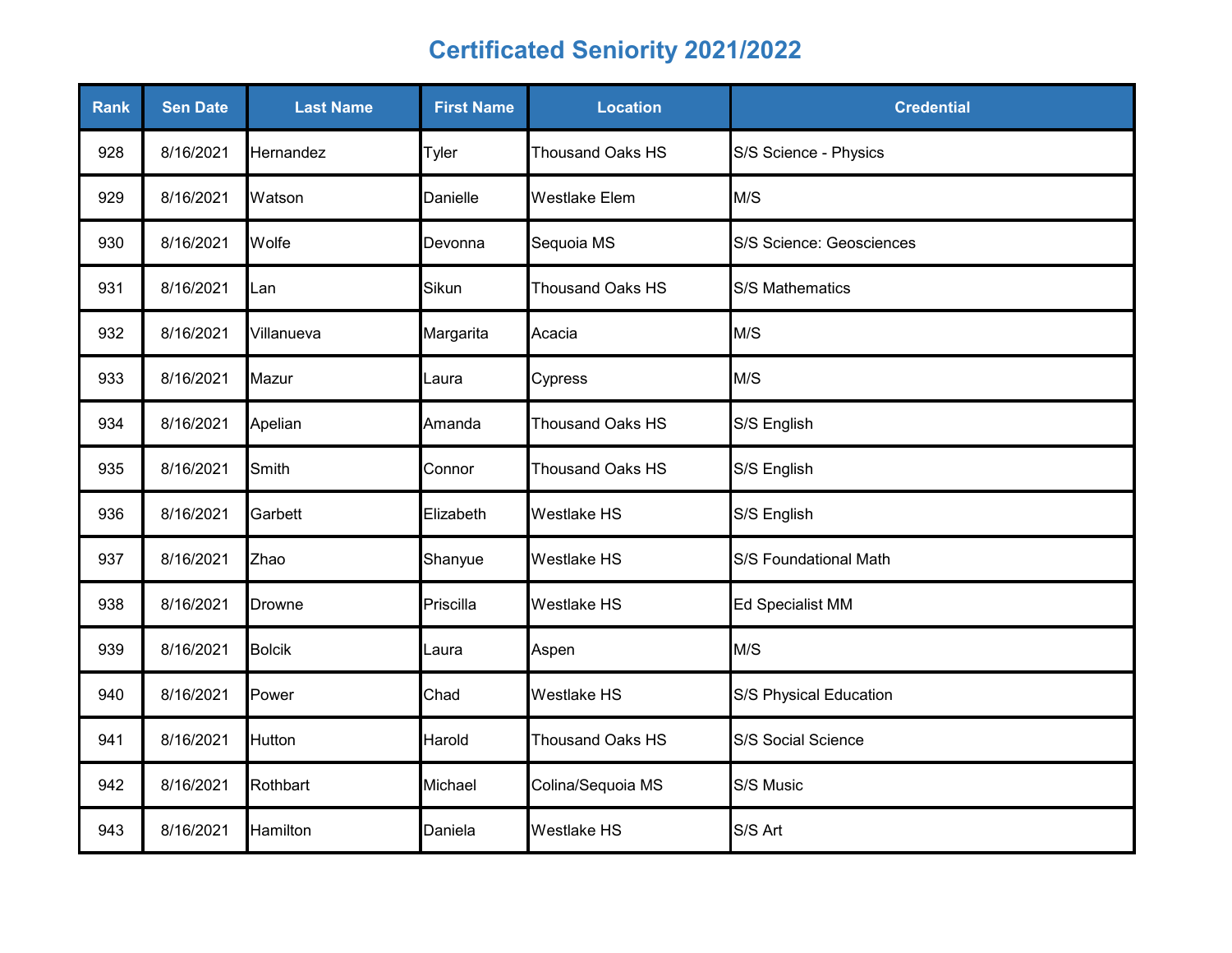| Rank | <b>Sen Date</b> | <b>Last Name</b> | <b>First Name</b> | <b>Location</b>         | <b>Credential</b>                |
|------|-----------------|------------------|-------------------|-------------------------|----------------------------------|
| 944  | 8/16/2021       | Dingbaum         | Heather           | Redwood MS              | S/S Social Science               |
| 945  | 8/16/2021       | Fernandez        | Alejandro         | Newbury Park HS         | S/S Social Science               |
| 946  | 8/16/2021       | Villanueva       | Jesse             | Madroña                 | <b>Education Specialist MS</b>   |
| 947  | 8/16/2021       | Hansen           | Jessica           | Los Cerritos MS         | S/S Foundational General Science |
| 948  | 8/16/2021       | <b>Beck</b>      | Marie             | Newbury Park HS         | S/S Math                         |
| 949  | 8/16/2021       | Ludders          | Daniela           | Walnut                  | M/S                              |
| 950  | 8/16/2021       | Mutolo           | Kimberly          | Walnut                  | M/S                              |
| 951  | 8/16/2021       | <b>Moss</b>      | Dendee            | Madroña                 | M/S                              |
| 952  | 8/16/2021       | Fessler          | Paige             | Colina MS               | M/S                              |
| 953  | 8/16/2021       | <b>Mack</b>      | <b>Breanna</b>    | <b>Thousand Oaks HS</b> | S/S English                      |
| 954  | 8/16/2021       | Waldman          | Steven            | Sequoia MS              | S/S Music                        |
| 955  | 8/16/2021       | Grise            | Jacob             | Westlake HS             | S/S Social Science               |
| 956  | 8/16/2021       | Balam            | Hilary            | Sequoia MS              | S/S Spanish                      |
| 957  | 8/16/2021       | Licata           | Sierra            | Newbury Park HS         | S/S English                      |
| 958  | 8/16/2021       | <b>Kunes</b>     | Kevin             | Century Academy         | S/S Science - Physics            |
| 959  | 8/16/2021       | Wyllie           | James             | Westlake HS             | S/S Social Sciences              |